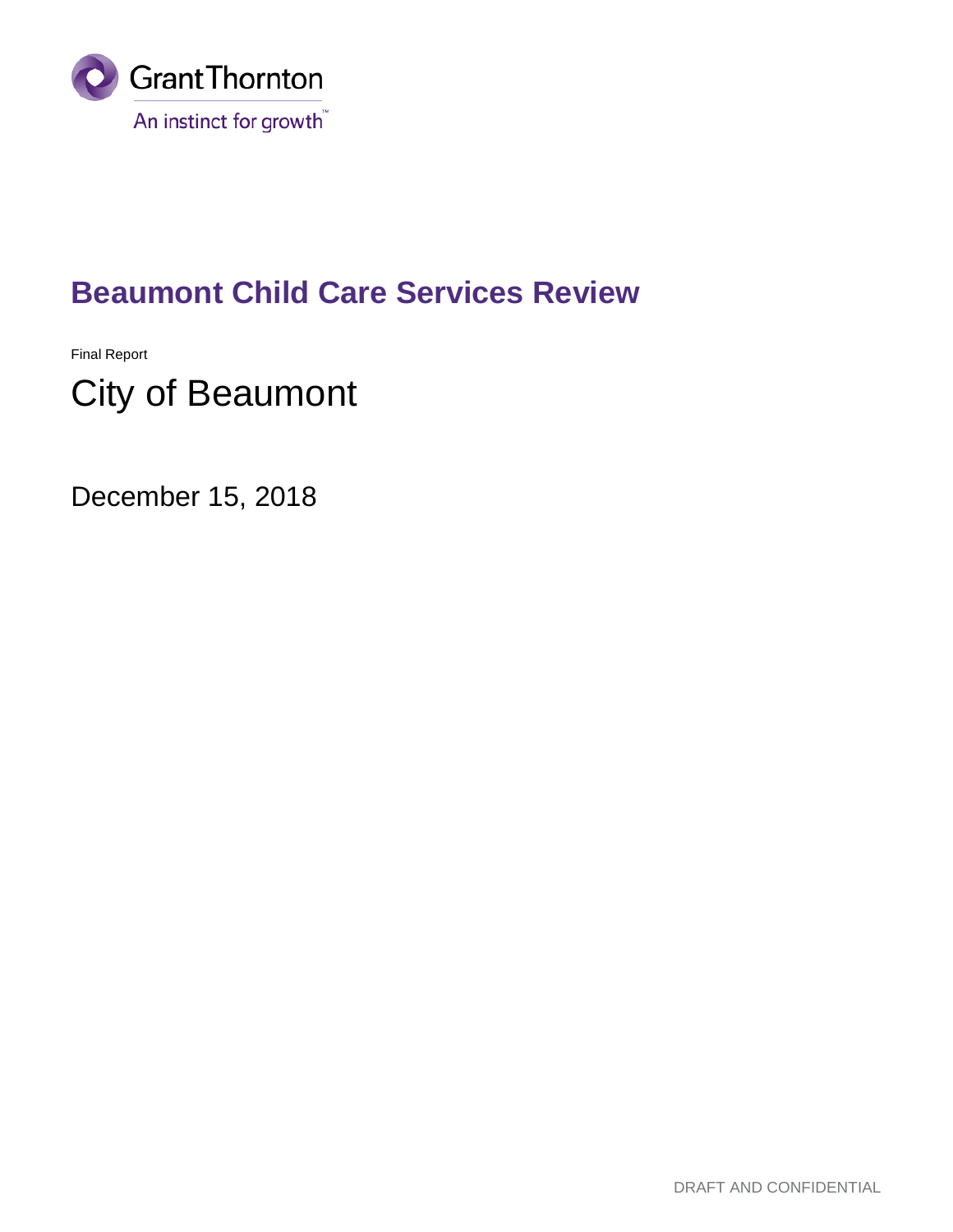

## **Contents**

| Authorship and Document Purpose                | 3  |
|------------------------------------------------|----|
| <b>Executive Summary</b>                       | 4  |
| Approach                                       | 4  |
| Findings                                       | 4  |
| <b>Next Steps</b>                              | 6  |
| <b>Report Context</b>                          | 10 |
| Background                                     | 10 |
| Objectives                                     | 10 |
| Approach                                       | 11 |
| Beaumont Child Care Services Program           | 12 |
| Child Care Services Program Overview           | 12 |
| Internal Stakeholder Interviews                | 14 |
| A Changing Market                              | 15 |
| <b>Other Municipal Programs</b>                | 19 |
| <b>Historical Arguments</b>                    | 22 |
| Findings                                       | 24 |
| The Central Question                           | 25 |
| <b>Child Care Services Options</b>             | 27 |
| Assessment                                     | 29 |
| <b>Next Steps</b>                              | 33 |
| <b>Transition Plan</b>                         | 36 |
| Appendix 'A'                                   | 37 |
| Questions for Stakeholder interviews           | 37 |
| Appendix 'B'                                   | 38 |
| Summaries and Findings of Key Previous Reports | 38 |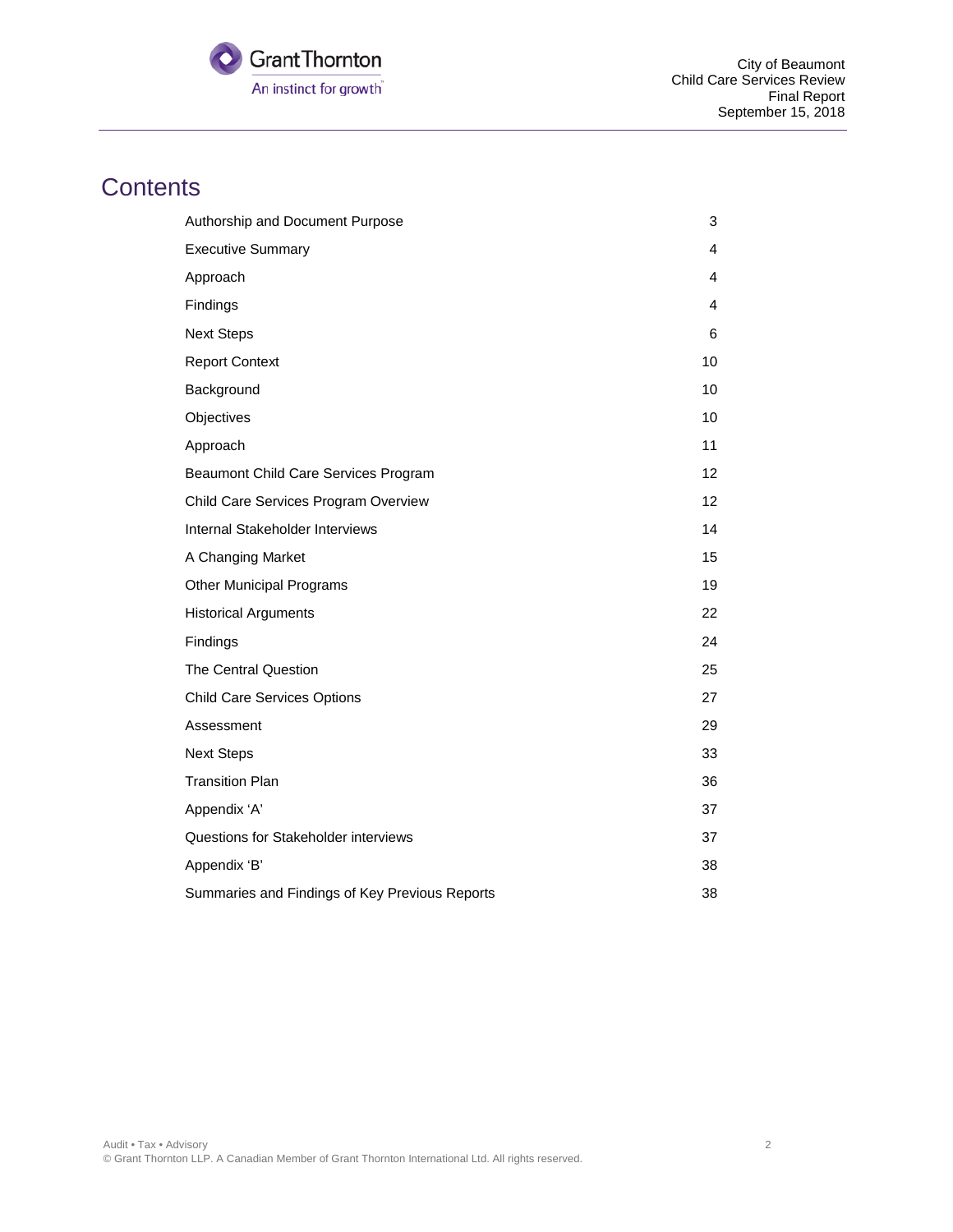

City of Beaumont Child Care Services Review Final Report September 15, 2018

## <span id="page-2-0"></span>Authorship and Document Purpose

This report is prepared by Grant Thornton LLP (Grant Thornton) for the City of Beaumont (also referred to as Beaumont). This report is based on information and documentation that was made available to Grant Thornton as well as information obtained from third party sources prior to the drafting of the report. Most of the information was gathered from interviews with, and documents provided by, Beaumont management and key staff. As such, Grant Thornton assumes no responsibility and makes no representations with respect to the accuracy or completeness of any information provided to us. We are not guarantors of the information which we have relied upon in preparing our report, and except as stated, we have not attempted to verify any of the underlying information or data contained in this report. It is understood and agreed that all decisions in connection with the information as presented in this report shall be the responsibility of, and be made by Beaumont.

This report is confidential. It was prepared for Beaumont in relation to the Child Care Services Review engagement. This report is not to be used for any other purpose, and we specifically disclaim any responsibility for losses or damages incurred through use of this report for a purpose other than as described.

The purpose of this document is to provide a high-level overview of the history and current context of the Child Care Services delivered by Beaumont. A key purpose is to provide a framework for future steps and decisions to be taken by the Council of the municipality of Beaumont, in respect to the future of the Child Care Services program. This draft report is provided to gather client feedback and is subject to change.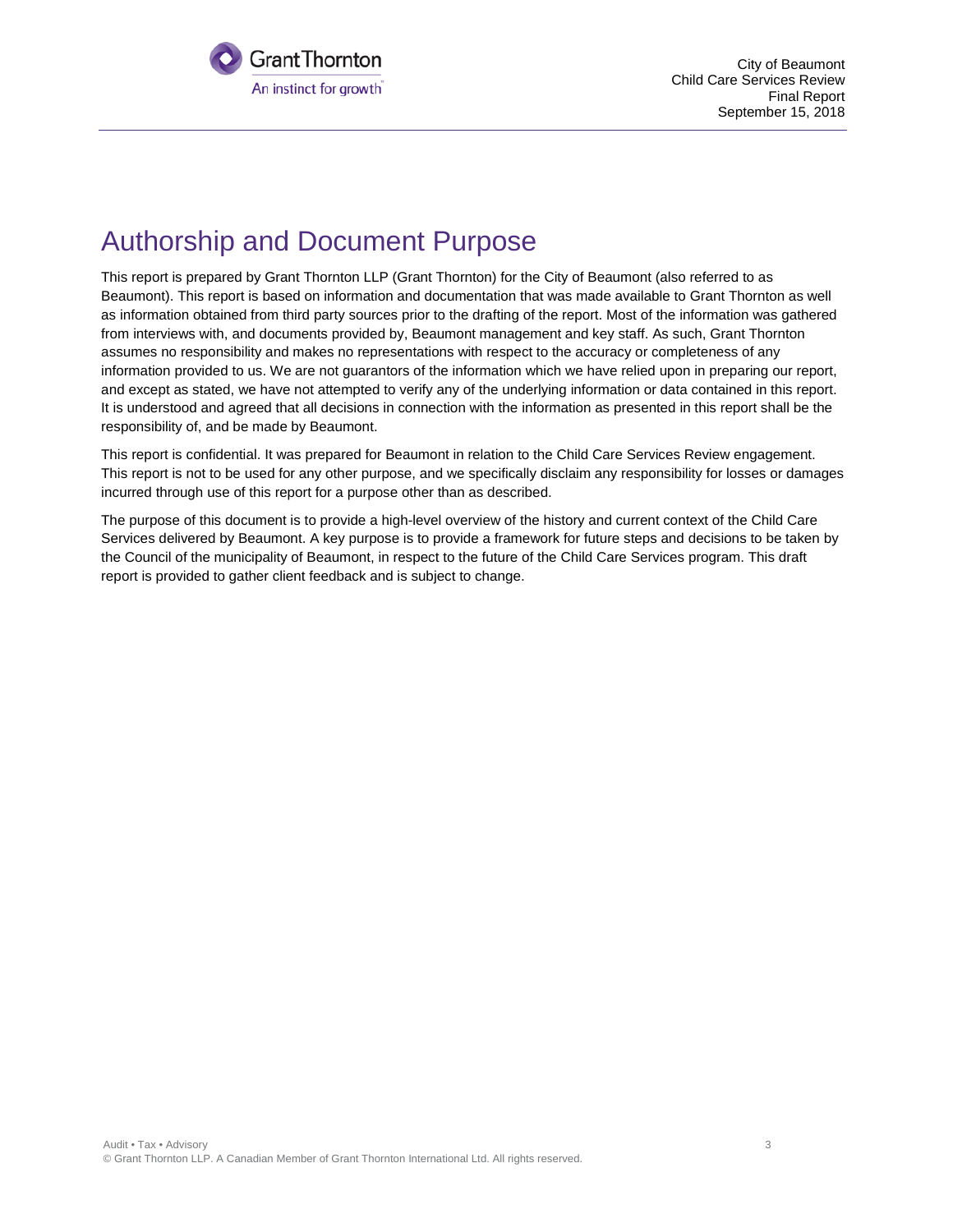

## <span id="page-3-0"></span>Executive Summary

This review of the Child Care Services (CCS) currently delivered by Beaumont was commissioned by the staff of Beaumont to illuminate the context and possible next steps for Council in creating certainty for parents and for employees of the program.

Beaumont has been offering child care for 38 years. The program was established in 1980, arising from a desire to fill a gap for child care in a community that values the support of families, and in response to the fact there were no other meaningful alternatives for parents.

In 1980, the population of Beaumont was about 2,600 people, and the Program had 29 spaces. Today, the population of Beaumont is 18,829 and Beaumont has 138 child care spaces (78 Early Learning Childcare Center (ELCC) spaces and 60 School Age Site (SAS) spaces).

Since the late 1990's, the Program has operated under a cloud of uncertainty. There have been reviews of the program every 3 – 6 years. Pertinent content from these reports is set out in Appendix 'B'.

In 2018, Beaumont is again in conversation about the future of the program. This report seeks to establish a framework for that conversation. Specifically, this report outlines potential options for Council to consider, criteria to evaluate options, initial findings to begin to inform Council's decisions, and suggests next steps.

### <span id="page-3-1"></span>Approach

This review considered four inputs:

1. Interviews with internal stakeholders: Beaumont employees with knowledge of the delivery of Child Care Services for Beaumont, and senior employees who are key decision-makers with respect to the operations and the future of the Child Care Services program.

2. A scan of the historical documentation surrounding the Child Care Services program in Beaumont.

3. A review engaging the private child care providers in Beaumont.

4. A tailored jurisdictional scan looking at the limited number of municipally-delivered or -funded Child Care Services in Alberta.

Consultation with parents/guardians who use the Child Care Services program was out scope for this study.

### <span id="page-3-2"></span>**Findings**

In our work we identified four key findings:

- 1. **Changes in Beaumont.** Beaumont has changed significantly since the time the Child Care Services program was founded in 1980. These changes have implications regarding the CCS, and collectively suggest the original premises upon which the CCS was founded may no longer be valid. For example, when the program was founded, there was no privately run child care programs in Beaumont, and today, there are a growing number of external providers. A detailed summary of the changes are presented in this report.
- 2. **Uncertainty.** General uncertainty surrounding the future of the program was a common theme. This issue transcended opinions as to whether or not Beaumont should continue to offer Child Care Services. There is a strong desire to see direction and certainty regarding future of the program.
- 3. **Financial factors.** According to Council Policy #24, referred to as the 'Child Care Deficit Policy', Beaumont is committed to provide a subsidy of 20% of the direct operating costs associated with the CCS program. The subsidy in 2017 was \$345,338 or 24%. As a result of a wage freeze and other cost-saving initiatives, direct operating costs (excluding indirect cost allocation) of the CCS program went from \$2,135,367 in 2016 to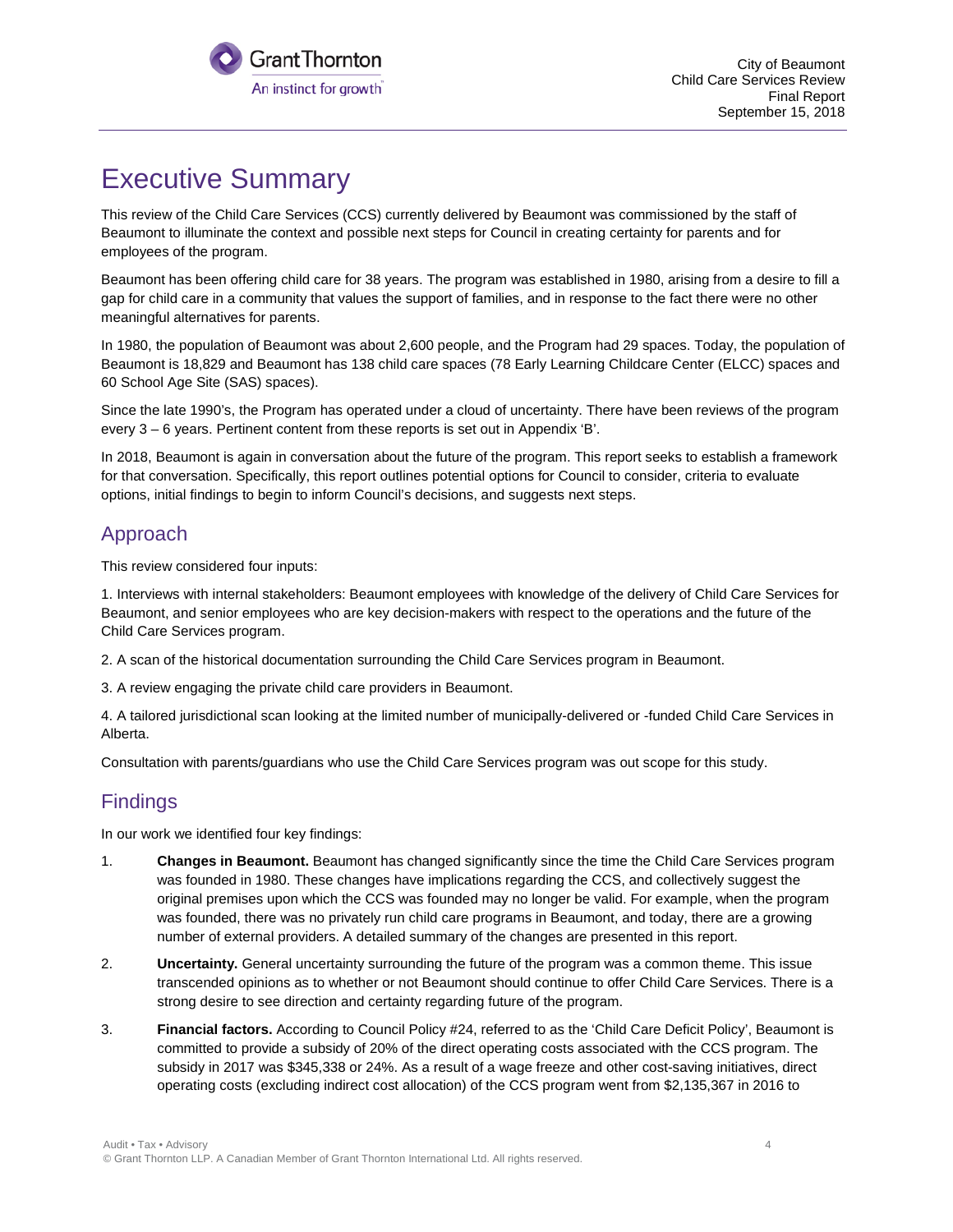

\$2,067,861 in 2017, a 3% decrease. However, while excluding them from the subsidy calculation, Beaumont also allocates indirect costs (e.g. accounting, administrative, management, IT, HR, communications, rental costs, and ammonization) as well. These excluded costs totalled \$270,600 in 2016 and \$264,296 in 2017. As a result, the *total direct and allocated indirect costs* for Beaumont's CCS program was \$681,200 in 2016 and \$609,634 in 2017, approximately equivalent to \$4,936 per child in 2016 and \$4,418 per child in 2017. The fees charged per child (excluding SAS numbers) are approximately \$975 per year in both 2016 and 2017. This compares to the average fees charged by private providers as \$913 per year (though some differences exist due to the age of the child).

4. **Limited capacity.** Beaumont's child care facilities can accommodate three percent of the tax-paying households with children (Canadian Census, 2016). In 2005 the Hargreaves study suggested that at the time Beaumont's program was able to meet 20% of estimated demand. Beaumont has grown seven-fold since then. Participants are accepted into the program on a first-come-first-served basis, and the program is unable to meet demand.

#### **The Central Question**

We find there are three strategic questions facing Beaumont Child Care Services. We explore these questions in depth later in this report, but in summary they are:

- 1. Is the program delivering value?
- 2. Is the delivery of the municipal service fair and equitable?
- 3. Should a municipality be in the 'business' of delivering child care services directly?

The uncertainty that has hung over the program since the 1990's is the product of all three questions, but we propose the central question is:

*"What is the level of support from the citizens of Beaumont for a program which the majority of citizens subsidize through their taxes but which only a minority can benefit from?"*

#### **Child Care Service Options**

Based on the results of the internal consultation program, the following go-forward options were identified. These options were also discussed in previous studies.

- **Retain the status quo** make no strategically significant changes to the program;
- **Expansion** expand the program alone or in partnership with other players, perhaps such as the YMCA or a private provider;
- **Full cost recovery** continue to deliver the program as it is, but end subsidization, optionally including the excluded costs set out in Council Policy #24.
- **Partnerships** retain or expand the program with or transfer the responsibility of delivery to a partner; or,
- **End involvement** end all involvement with the delivery of CCS in the community; leaving the responsibility to other organizations entirely.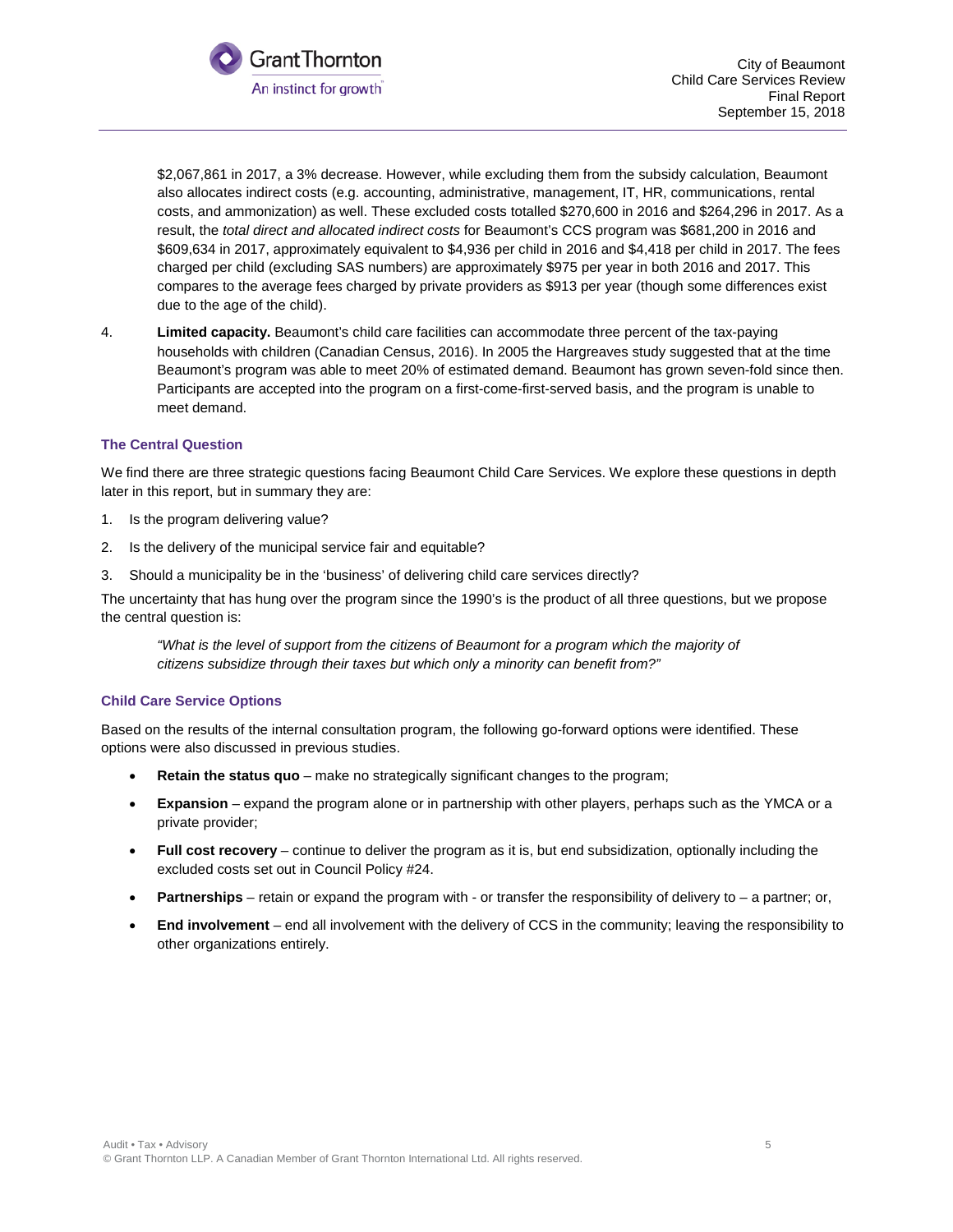

#### **Assessment**

In our report we provide a matrix of the options based on our understanding of the considerations we have already set out. This is a holistic and high-level assessment based on the findings presented in this report. There is a full explication of the options, the criteria, and the assessment in the report, below.

#### **The Key and the Assessment Table**

Addresses the criteria or resolves the issue positively

Partially addresses the criteria, or is a partial or mixed resolution of the issue

Doesn't address the criteria successfully or positively, or doesn't resolve the issue, or makes the issue worse

|                         | 'Central<br>Question' | Demand /<br>Capacity | <b>Operations</b> | Financial | Uncertainty |
|-------------------------|-----------------------|----------------------|-------------------|-----------|-------------|
| Expansion               |                       |                      |                   |           |             |
| Status Quo              |                       |                      |                   |           |             |
| Cost Recovery           |                       |                      |                   |           |             |
| Exit                    |                       |                      |                   |           |             |
| Expansion<br>w/Partners |                       |                      |                   |           |             |
| Exit w/ Partners        |                       |                      |                   |           |             |

### <span id="page-5-0"></span>Next Steps

Prior to making a final decision we recommend Beaumont develop a Communication Plan outlining both the steps Council and its employees will take in arriving at a final decision regarding the delivery of Child Care Services, and the steps that will be taken to involve citizens, and especially parents, in the decision-making process.

#### **Further Input Requirements**

In a table, we identify where there is good information available to assess that criterion; and what, if any, further information may be required.

After the table we set out the two areas that will most impact any decision:

- 1. Community and Demand
- 2. Market and Capacity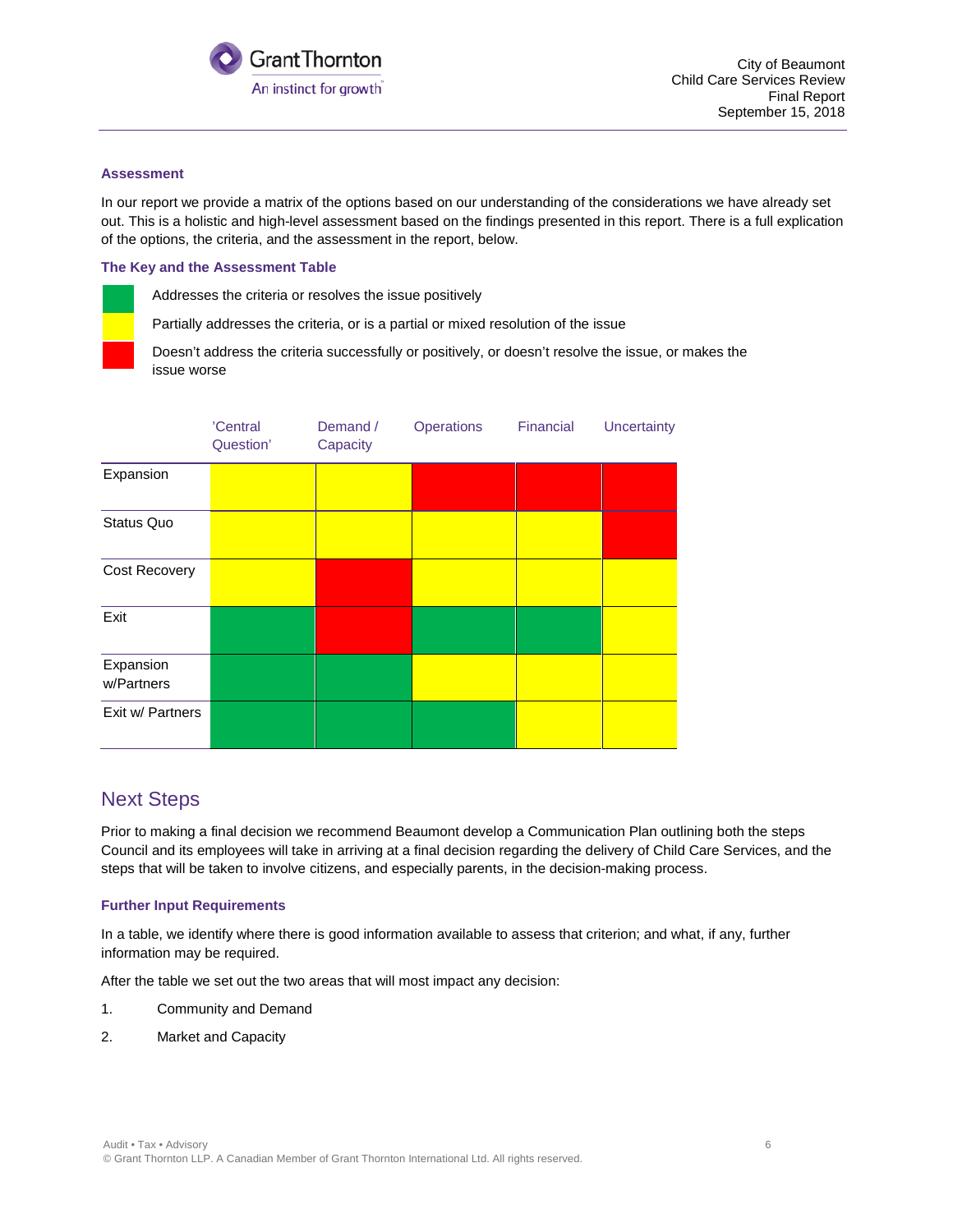#### Further Questions, Information Availability, and Information Required

To decide between the options, we propose the following as criteria for making a decision.

| Criteria Area                                                             | <b>Specific questions</b>                                                                                                                                                                                                                                                | Exists?               |          | Information Further Information-gathering                                                                                                                                                                                  |
|---------------------------------------------------------------------------|--------------------------------------------------------------------------------------------------------------------------------------------------------------------------------------------------------------------------------------------------------------------------|-----------------------|----------|----------------------------------------------------------------------------------------------------------------------------------------------------------------------------------------------------------------------------|
| <b>Community and</b><br>Demand:<br>Community and family<br>impact; Demand | What is the will of the<br>citizens of Beaumont<br>regarding Beaumont's<br>involvement in the delivery<br>of Child Care Services?<br>What is the impact on<br>families enrolled in CCS, or<br>on the waiting list?<br>What is the level of current<br>and future demand? | Limited;<br>anecdotal | 1.<br>2. | Round tables, focus groups, and<br>facilitated town hall to develop<br>dialogue and understanding.<br>Interview and questionnaire<br>surveys (potentially repeating the<br>2005 Hargreaves telephone<br>interview survey). |
| <b>Market Capacity:</b><br>Capacity of external<br>providers              | What is the Child Care<br>Services capacity in<br>Beaumont, now and in the                                                                                                                                                                                               | Limited;<br>anecdotal | 1.       | A market report on the total<br>current and planned Child Care<br>Services capacity in Beaumont.                                                                                                                           |
|                                                                           | future?                                                                                                                                                                                                                                                                  |                       | 2.       | Identify and survey every player in<br>the community including not-for-<br>profit organizations, child care<br>businesses, Day Home, and<br>public institutions like the Black<br>Gold Schools Division.                   |
| <b>Operational factors:</b>                                               | What are the impacts of a<br>decision on Beaumont's                                                                                                                                                                                                                      | Moderate              | 1.       | Work with the Human Resources<br>department to identify impacts;                                                                                                                                                           |
| <b>Resources and Staff</b>                                                | human (staff), and<br>systems/facilities<br>resources?                                                                                                                                                                                                                   |                       | 2.       | Conduct an analysis on the<br>impacts of the CCS leaving or<br>remaining in existing ELCC<br>space;                                                                                                                        |
|                                                                           |                                                                                                                                                                                                                                                                          |                       | 3.       | Conduct an analysis of the impact<br>of any option chosen other than<br>'status quo', on those resources<br>identified as "excluded" in Council<br>Policy #24                                                              |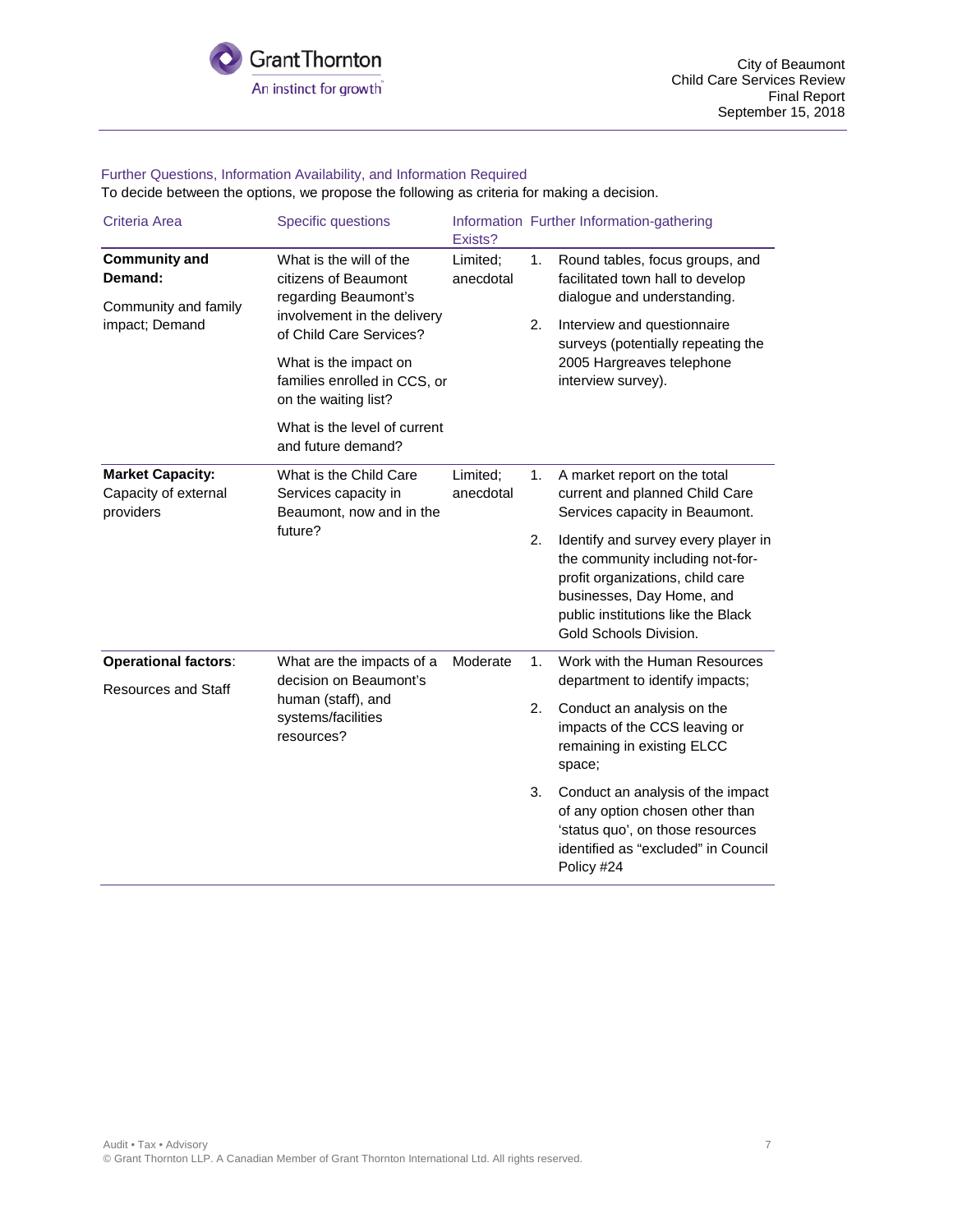

| Criteria Area                                                                                   | Specific questions                                                                                                 | Information<br>Exists? | Information-gathering<br>required                                                                                                                         |
|-------------------------------------------------------------------------------------------------|--------------------------------------------------------------------------------------------------------------------|------------------------|-----------------------------------------------------------------------------------------------------------------------------------------------------------|
| <b>Financial:</b><br>Net economic benefit:<br>financial implications                            | What would the net<br>financial impacts of an<br>option be, relative to other<br>options?                          | Moderate               | Develop models for options chosen,<br>with a particular focus on human<br>resources and financial impacts, but<br>also considering facilities and similar |
|                                                                                                 | What other financial<br>impacts can influence<br>Beaumont's decision (e.g.<br>eligibility for \$25/day<br>program) |                        | resources.                                                                                                                                                |
| Risk:<br>Stability vs. uncertainty                                                              | Does an option reduce the<br>uncertainty around the<br>CCS program?                                                | Good                   | These questions can be answered<br>internally through existing modelling,<br>budgeting, and governance policies                                           |
| Does an option establish a<br>commitment to a direction<br>and resources over the<br>long term? |                                                                                                                    |                        | and procedures.                                                                                                                                           |

#### Community and Demand

We recommend Council go to the citizens of Beaumont for guidance in two overlapping stages: engagement and feedback.

#### **Engagement**

Use mechanisms like round tables, focus groups, and facilitated town hall meetings not just to solicit opinions as to a direction, but to develop dialogue and understanding.

#### **Feedback**

To determine capacity, we suggest repeating the approach to determine demand used in the 2005 Hargreaves study, using direct telephone surveys of homes to determine the level of need for child care services in the community.

#### **Market and Capacity**

We recommend commissioning a report on the total current and planned child care services capacity in Beaumont. This would involve identifying every player in the community including not-for-profit organizations, child care businesses, Day Homes, and public institutions like the Black Gold Schools Division; and, enrolling them in a collective effort to understand current and future capacity.

The private providers have been seen as reluctant to participate, but in preparing this report we discovered this was as much a function of time constraints as it was of any negative sentiment.

We sensed that given the time and the resources, the significant majority of providers would be open to contributing to an understanding of the child care landscape in Beaumont.

This phase requires identifying and spending time with existing providers, and following up on 'word-on-the-street' information about new players setting up shop in Beaumont. Knowledge of these plans, especially from some of the larger 'corporate' providers like Kids and Company (kidsandcompany.com) or social enterprises like the YMCA, would be central to an accurate forecast of child care capacity.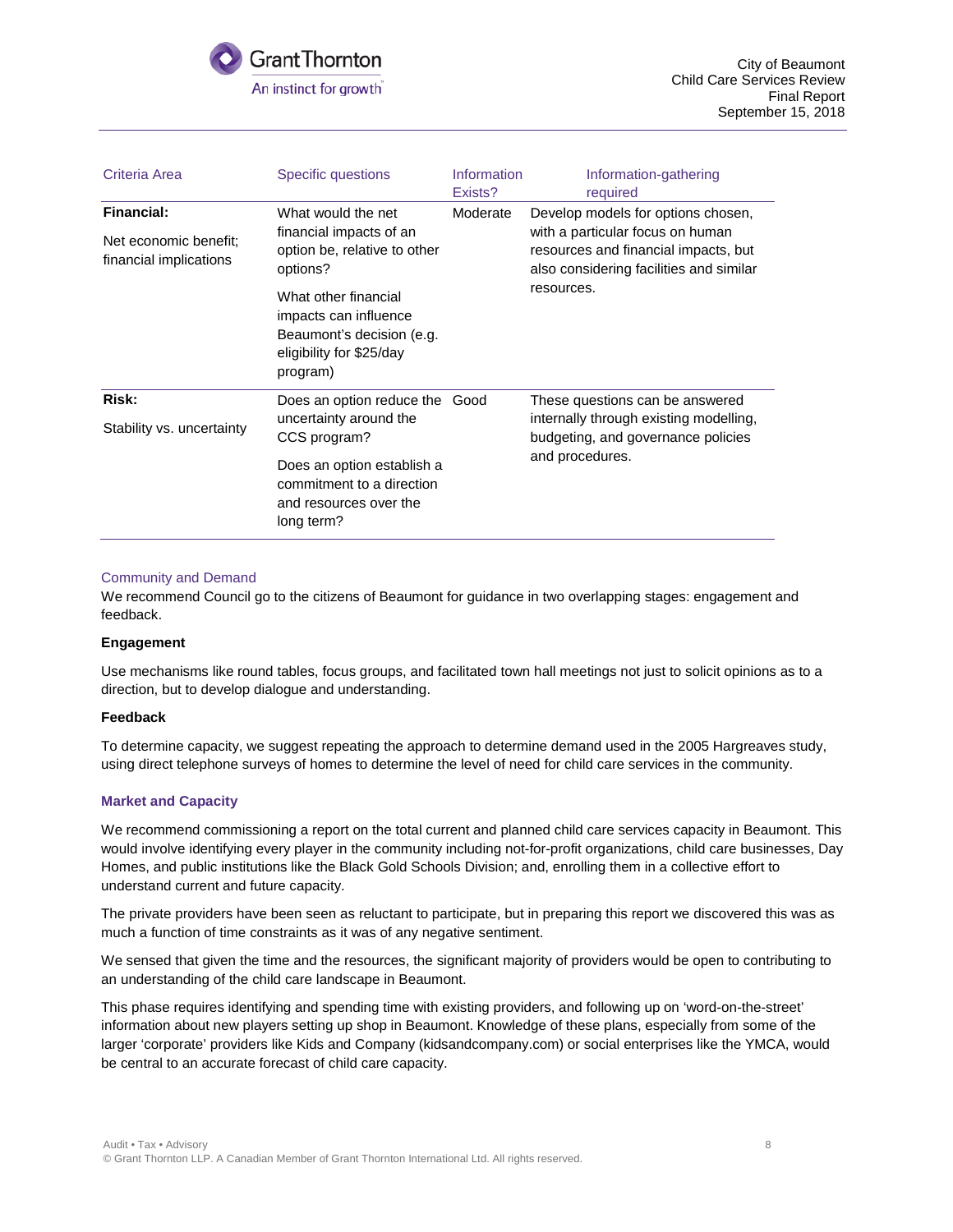

With that response in hand Council will be in a position to make an informed decision as to the future of Beaumont's involvement in delivering child care services.

#### **Transition Plan**

In choosing an option, Council and staff are encouraged to create a robust Transition Plan. This will be the case even if the option chosen is the status quo. The issue of uncertainty must be addressed and if the status quo is the option chosen, then a plan to reduce uncertainty and improve stability for taxpayers, parents, employees, and private child care providers must be articulated.

Should the community and Council opt for any option *other* than the status quo, a clear road-map that articulated especially for parents and employees exactly how the change would be managed, would be critical to the success of the change. To be considered in the transition plan would be the following stakeholder impacts and responses:

- For taxpayers (and other key stakeholders like MacEwan University), a rationale, and the sequence of steps to be taken;
- For parents, a continuity plan for Child Care Services that minimized disruption and further uncertainty, and maximized confidence that spaces and quality care for their children would not be compromised;
- For employees, a mapping out of the status and future of Child Care Services positions impacted by any changes;
- For private and other child care providers, a communication plan and a plan for collaboration to identify existing capacity, and potentially develop new capacity.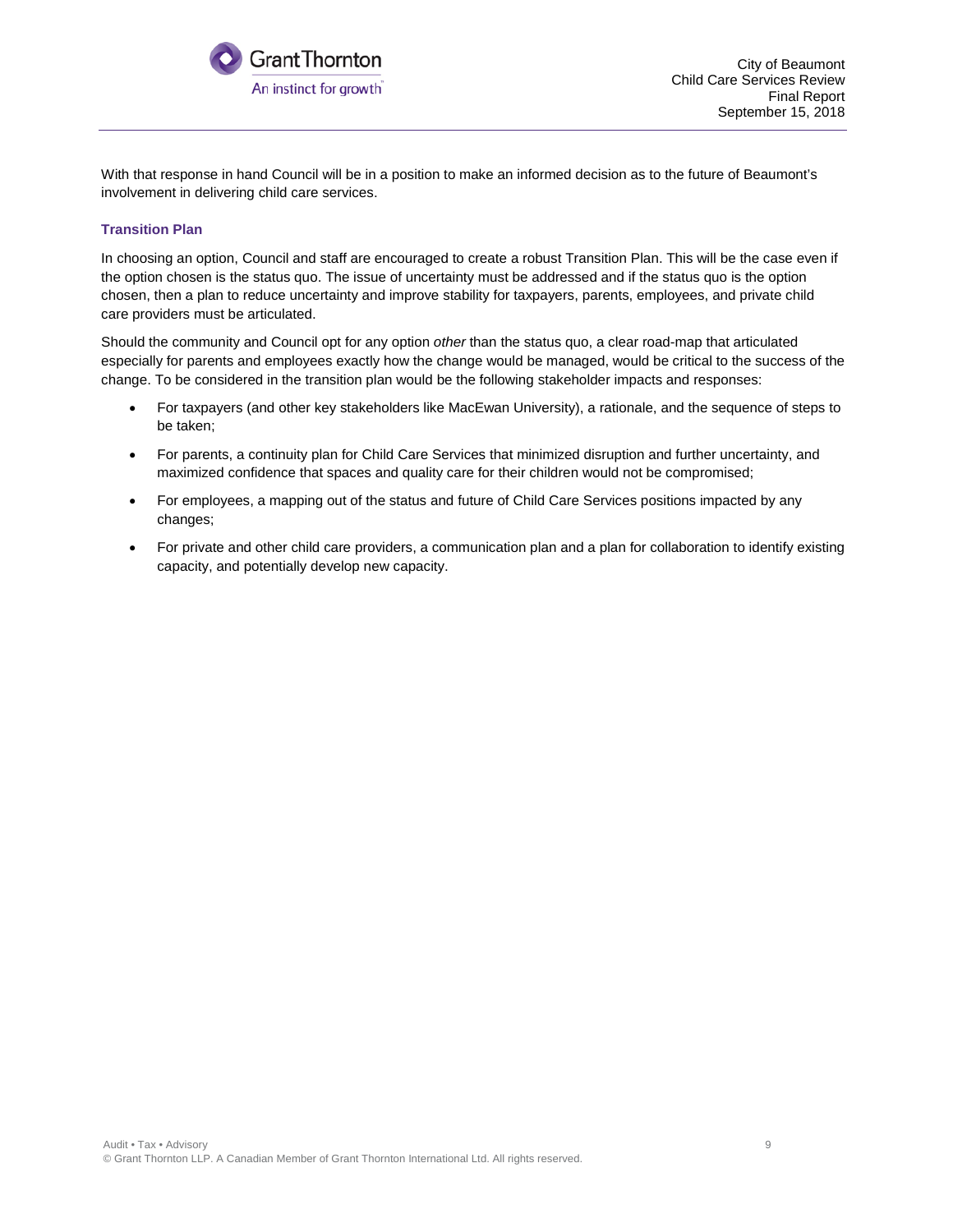

## <span id="page-9-0"></span>Report Context

### <span id="page-9-1"></span>**Background**

Beaumont has been offering child care for 38 years. The program was born in 1980, arising from a desire to fill a gap for child care in a community that values families, and in response to the fact there were no other meaningful alternatives for parents at the time. In 1980 the population of Beaumont was about 2600 people, and the Child Care Services (CCS) had 29 spaces.

Since at least the late 1990's the Child Care Services has operated under a cloud of uncertainty. Since that time there have been a number of reviews of the program including:

- 1998 1999 the Mayor met with child care families at Beaumont Seniors' Centre, with about 100 parents in attendance. There was a concern at that time that Council was terminating funding to childcare, which it did not.
- In 2003 a review by Council resulted in the establishment of Council Policy #24, setting the target for recovery of Beaumont's cash contribution at 80%.
- In 2005 a Needs Assessment and Operational Review Study was completed by Hargreaves and Associates. The summary of the findings of this report are set out in Appendix 'B'
- In 2010 the community had grown to a population of about 13,000 people, and the Child Care Services to 118 spaces (58 in the Early Learning Childcare Centre or ELCC; 60 in the School Age Site or SAS). The same year saw the presentation of the Breakwell Study and a renewed call for a review of the sustainability of the CCS program. Again, a significant number of parents attended council meetings, opposed to any withdrawal or significant changes to the program. Council made no significant changes.
- In 2012 Beaumont Child Care Advisory Board issued its own report making a number of recommendations proposed as 'Governance Options'. Among these was a temporary wage freeze to help in part with ongoing deficits, projected to be around 24% that year, using the formulation set out in Council Policy #24.

Six years later Beaumont is in conversation about the viability of the program again. Today, the population of Beaumont is estimated by Municipal Census to be 18,829 people. Beaumont has 138 child care spaces, with 78 ELCC spaces and 60 SAS spaces.

### <span id="page-9-2"></span>**Objectives**

This review considers the current operating model and the environment for those operations. We review models in other communities in Alberta, and survey some of the larger or more active private child-care providers in Beaumont. The goal is to provide Beaumont City Council with information to support taking further steps with confidence. These might include conducting an in-depth review of operational costs, engaging the public for additional perspectives and feedback, or pursuing discussions with private child care operators.

Previous studies and reports assessed the situation at the time and provided qualitative analyses, and recommendations. They took as their central consideration the quality of the program relative to its cost to Beaumont, and made their recommendations accordingly.

This report seeks to establish a different framework for consideration. Defined strictly as a question about value provided to families and children, there is no question as to the quality of the program. This has been proven in repeated studies, in accreditations, and in the feedback provided by academic institutions, and from parents themselves. We seek to pose a different question: *is the Child Care Services program, as excellent as it is, an appropriate use of taxpayer funds*? We provide observations in this report, and provide suggestions for next steps.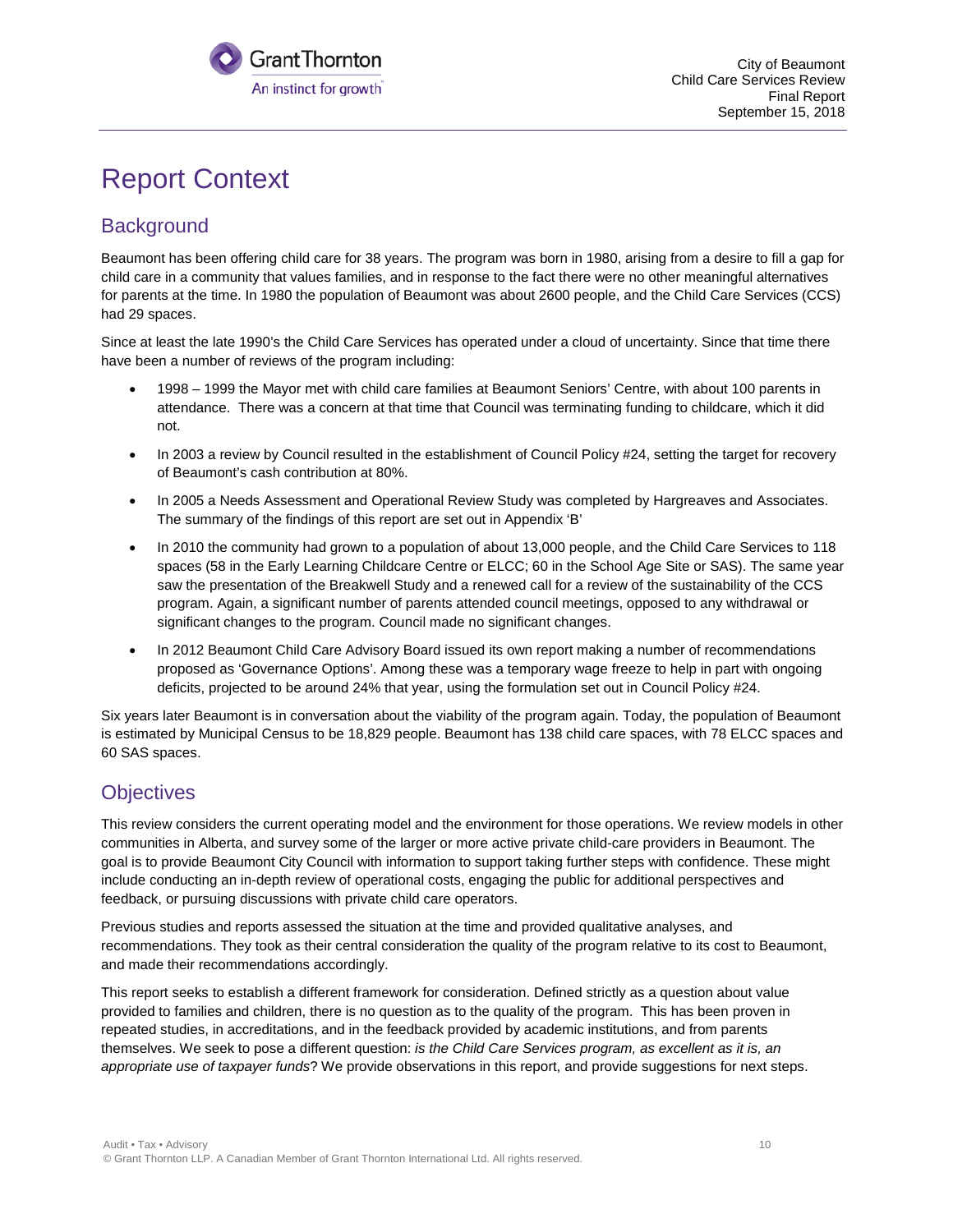

The scope of this report is ultimately defined as providing insight upon which Beaumont elected officials can build a plan for further in-depth investigation and consultation of the significant stakeholders in the delivery of Child Care Services in Beaumont.

### <span id="page-10-0"></span>Approach

Our approach in this review consisted of four main elements.

1. A series of interviews with Beaumont employees directly connected to the delivery of Child Care Services for Beaumont, and senior employees who are key decision-makers with respect to the operations and the future of the Child Care Services.

The questions we used in the interviews can be found attached as Appendix 'A'.

- 2. A scan of the historical documentation surrounding the Child Care Services in Beaumont. This documentation includes previous studies, business plans, budgets, and various internal and external reports.
- 3. A review engaging the private child care providers in Beaumont. This was conducted as interviews where possible, and an email questionnaire if we were unable to engage the provider. The providers that responded are captured in the data presented below.
- 4. A tailored jurisdictional scan looking at the limited number of municipally delivered or funded Child Care Services in Alberta. The communities included were Jasper, Drayton Valley and Pincher Creek.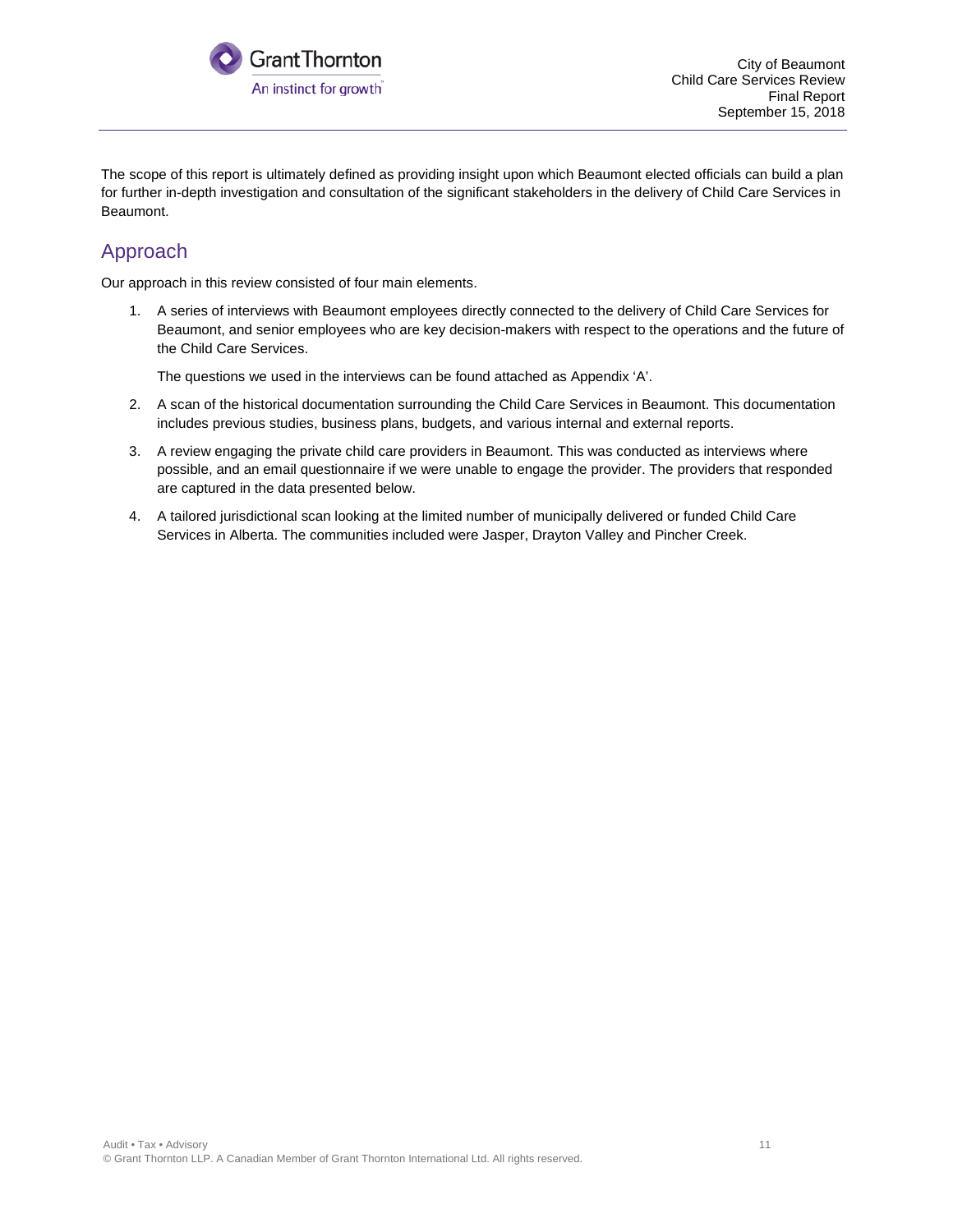

## <span id="page-11-0"></span>Beaumont Child Care Services Program

### <span id="page-11-1"></span>Child Care Services Program Overview

Beaumont's child care model consists of two programs: The Early Learning Childcare Center (ELCC, 78 spaces) and the School Aged Site care program (SAS, 60 spaces). Together, the programs have space for 138 children (approx. 70 families) and any citizen of Beaumont can sign up and are accepted on a first-come-first-served basis.

#### **Finances**

In 2003 the 'Child Care Deficit Policy,' Policy #24, was adopted to limit Beaumont's investment in the CCS program to 20% of the operating costs. The policy defines operating costs as being all of the direct costs of running the programs, *excluding* Accounting, Administrative, Management, Tech, HR, Communications, and Director support; Rental of the ELCC; and Amortization of the School Age Site building.

In 2009 Beaumont subsidy stood at 34.2%. In 2017 the number stood at 24% or \$345,338.

While Policy #24 does provide clarity in helping the CCS team create a budget that covers its direct costs, the accounting of the excluded costs also represent a realistic estimate of additional costs to Beaumont of supporting the program with key operational necessities like Human Resources, the rent of a facility (for the ELCC), or accounting.

In 2017 the combined value of the excluded functions was \$264,296. Thus the full 'cost' to Beaumont of running the Child Care Services in 2017 was \$609,634 (*complete* costs less revenues).

|                            |                           | 2107      | 2016      | 2015      |
|----------------------------|---------------------------|-----------|-----------|-----------|
| A: Revenues                | After School              |           | 481,328   | 386,471   |
|                            | <b>ELCC</b>               | 999,278   | 972,839   | 961,618   |
|                            | Total revenues            | 1,458,227 | 1,454,167 | 1,348,089 |
|                            |                           |           |           |           |
| <b>B: Expenditures</b>     | After School              | 553,976   | 560,356   | 531,031   |
|                            | <b>ELCC</b>               | 1,513,885 | 1,575,011 | 1,489,146 |
|                            | <b>Total expenditures</b> | 2,067,861 | 2,135,367 | 2,020,177 |
|                            |                           |           |           |           |
| C: Excluded                | After School              | 68,696    | 70,100    | 49,300    |
|                            | <b>ELCC</b>               | 195,600   | 200,500   | 149,500   |
|                            | <b>Total Excluded</b>     | 264,296   | 270,600   | 198,800   |
|                            | Per child                 | \$1,915   | \$1,961   | \$1,441   |
|                            |                           |           |           |           |
| D: Subsidy (A-B)           |                           | 345,338   | 410,600   | 473,288   |
|                            | Subsidy percent           | 24%       | 28%       | 35%       |
|                            | Per child                 | 2,502     | 2,975     | 3,4230    |
|                            |                           |           |           |           |
| 'Complete cost'<br>$(C+D)$ |                           | 609,634   | 681,200   | 672,088   |
|                            | Per child                 | 4,418     | 4,936     | 4,870     |

#### Table 1: Beaumont CCS Subsidies and 'Complete Costs' calculations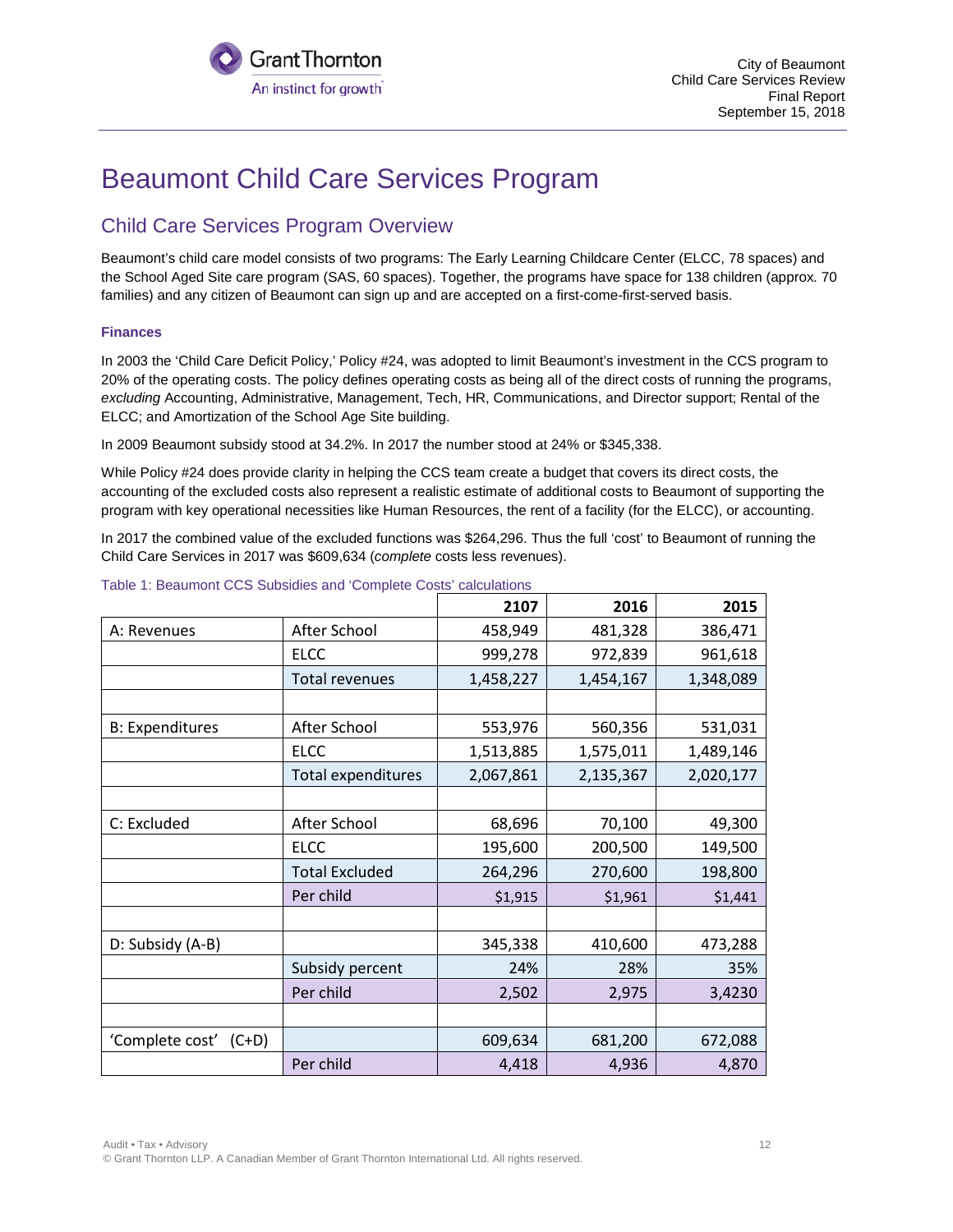

City of Beaumont Child Care Services Review Final Report September 15, 2018

A question that arises is, "*What savings are realized if we shut down the program today*?"

While acknowledging that financial costs and benefits do not describe the total cost or value of a service like child care in a community, the question must be considered.

If the program were to end, and using 2017 figures, Beaumont would save \$345,338 in direct subsidies. It would not realize the value of the *excluded* items as those resources would likely continue as an expense to Beaumont. The exception might be the value of the rent *excluded* from the subsidy calculation. While not collected, rent is currently set at \$49,400 per year. If the Early Learning program did not use that space it is conceivable it could be rented at that value to another tenant.

It is important to be clear that while the cost of the 'excluded' items would likely not be recovered in the event of the closure of the program that does not mean they are not real costs. Any resource, including human resources, have a finite capacity. Work done for the CCS by the Accounting Department, for example, means work is not done in some other area. That work is not free in any sense, but represents a measurable cost to the resource capacity of Beaumont, and therefore must be accounted when financial costs considered.

#### **Staffing**

The staff hired by Beaumont's Child Care Services are highly trained, with diplomas or degrees in the field of child care. The CCS program also requires that employees have a level 3 certification (most daycare centers only require level 1). Beaumont has established a strong connection with MacEwan University. Often the students in the University Early Childhood Education program are referred to Beaumont for employment and practicum opportunities.

At the close of the 2017/2018 program year, the program employed a total of 32 employees. 15 of these were part time and 17 full time. Total employee-related expenses represented 90.1% of all expenses (net of excluded), or \$1,625,785 in 2017.

The Child Care Services program is estimated by Beaumont staff to be the second-largest program in Beaumont by total number of employees, when compared to other programs like the Aqua-fit Centre, the Regional Recreation Center, engineering, or public works.

#### **Quality of Delivery**

The program has access to indoor and outdoor facilities, including three parks, which are run by Beaumont. Program fees increase in summer months as the children take part in more extra-curricular activities, such as field trips outside of Beaumont.

Not all extra-curricular items are charged separately, the cost of activities such as field trips or 'Slurpee Days' are covered by existing program fees.

Overall, parents regard Beaumont's Child Care Services as high quality, and note the staff as being caring and highly trained. In the 2017 Parent Survey, parents responded very positively to all questions except one. Most questions received scores of 90% or higher. The one question that stood as an outlier was "*I feel that the program fees are*  appropriate in relation to the quality of programming my family is receiving." In contrast to the very high scores for other questions only 73% of parents agreed with this statement. This response would have an impact on the 'Full Cost Recovery' option discussed below.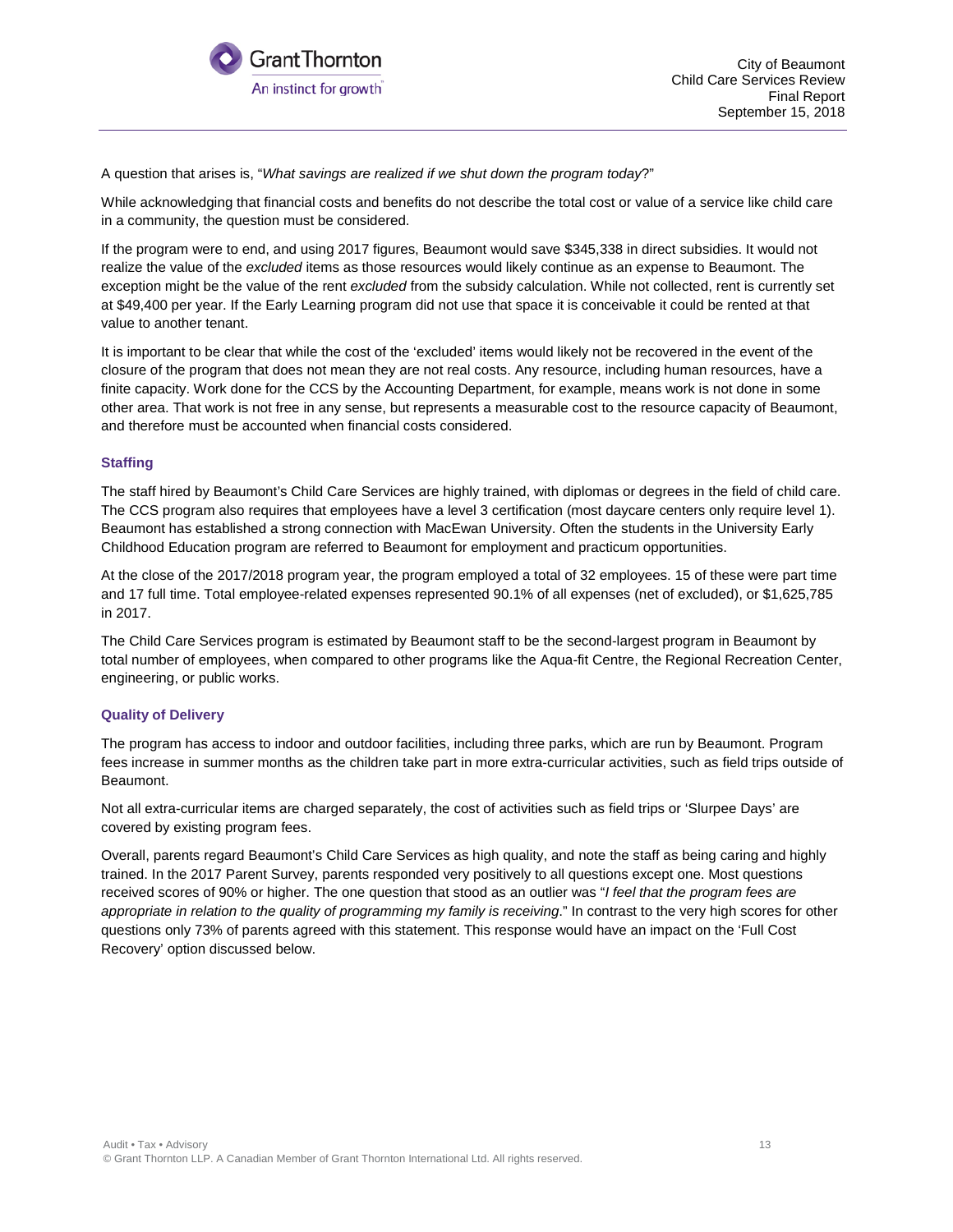

### <span id="page-13-0"></span>Internal Stakeholder Interviews

On July 30 and 31, 2018, we interviewed six employees of Beaumont who have particular insight into the operation of the Child Care Services at Beaumont, or have management responsibility regarding it.

The following is a summary of the themes that emerged in these interviews. We acknowledge that these interviewees represent a small subset of all the stakeholders in the decisions being made in the area of Child Care Services in Beaumont. Others would include front-line employees of the program, parents, the Province of Alberta, the Black Gold Regional School Division, private providers, and various social agencies in the community.

The purpose of the interviews was to establish a foundation for future inquiry and community engagement.

It is within the scope of this report to identify the themes articulated by interviewed stakeholders. It is outside of the scope to provide answers to the many questions raised in formulating these themes. However, articulating these questions is of significant value in framing next steps in creating a plan for the CCS program going forward.

#### **The Themes**

- **Private providers.** The relationship between Beaumont's services and the growing number of private providers. Do the private providers represent significant new capacity since the time of the Breakwell and Child Care Advisory Board reports? If private providers are now in the market when they were not at the time of the founding of Beaumont program, does this change Beaumont's responsibility in providing child care services? Does the presence of Beaumont's very strong program discourage new private providers, or suppress expansion plans of those providers?
- **Finances.** What role should financial considerations play in decisions about the future of the CCS? Should the subsidy continue at 20%? Should the goal be 100% cost recovery? Should the 'excluded' items from Policy #24 be included in subsidy calculations? Are CCS subsidies appropriate given Beaumont's other financial responsibilities? The CCS represents great value to some families in the community, but are there other programs from which a greater number of citizens would realize greater benefit for the same costs?
- **Uncertainty.** All of the interviewees commented on the history of uncertainty that has impacted stakeholders, especially employees and parents. While stakeholders may want that uncertainty resolved in different ways, they universally want the uncertainty to stop.
- **Jurisdictional context.** Are there any lessons to be learned, or clues for future decisions to be made, in the programs offered in other jurisdictions? The communities of Jasper, Pincher Creek, and Drayton Valley were mentioned in this context. Can a pattern be established in reviewing the programs and their histories in their communities? If so, does Beaumont fit that pattern?
- **Access.** Beaumont has never been able to meet the total needs of the community through its Child Care Services. This raises the question if a municipality should be using tax-payer dollars to fund a program which not all tax payers can access. The first-come-first-served selection model is perhaps the 'fairest' way to mitigate the lack of universal access, but does not address the underlying 'lack of universality' problem.
	- o **Community income demographics.** A sub-theme to the universality/needs/access theme emerged: the significantly greater average wealth of Beaumont citizens relative to the rest of the Province of Alberta. If a needs-based model is considered, what role do the demographics of the area play in that decision?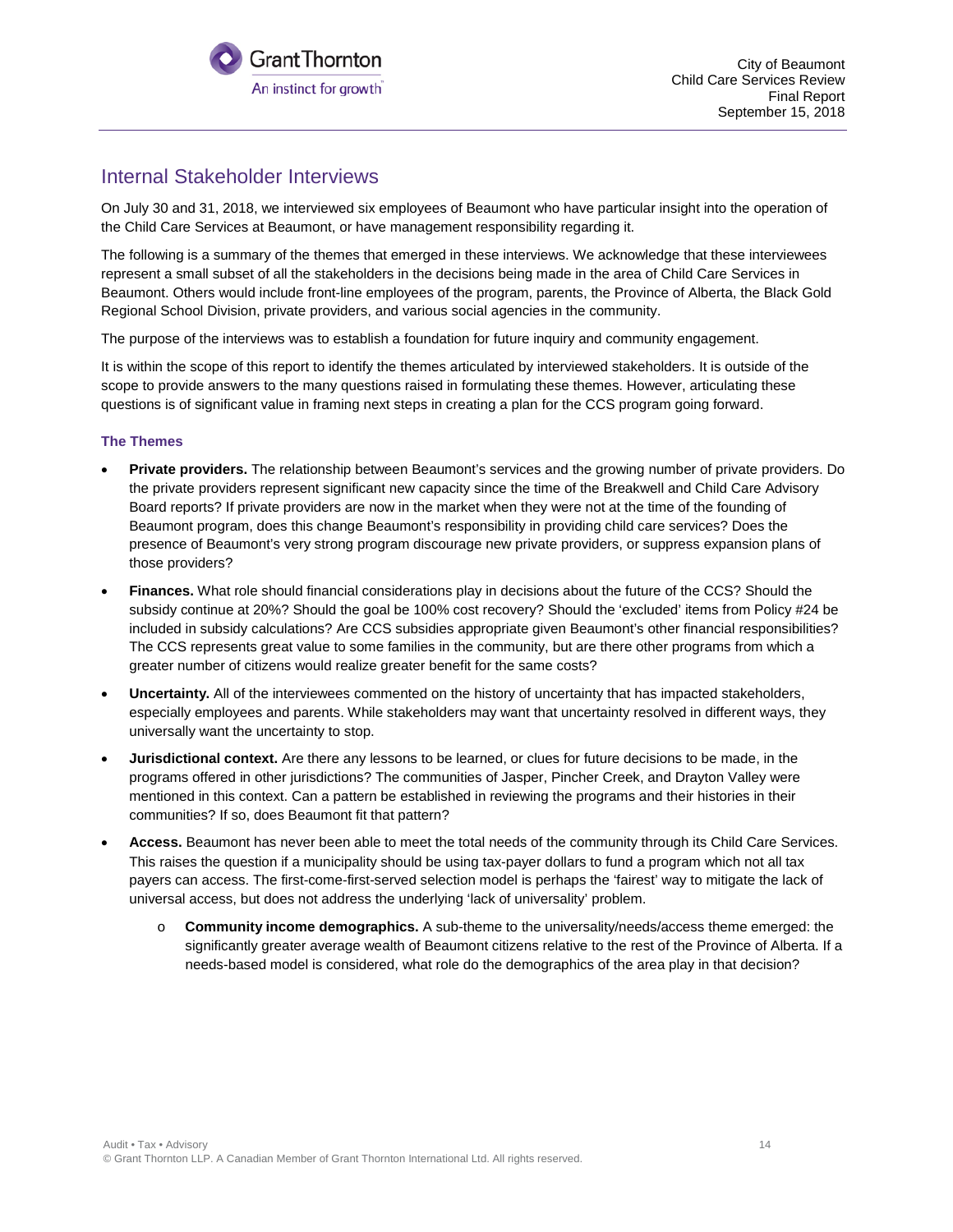|                                                 | <b>Beaumont</b> | <b>Province of Alberta</b> |
|-------------------------------------------------|-----------------|----------------------------|
| Median total income of households in 2015 (\$)  | 134.443         | 93,835                     |
| Average total income of households in 2015 (\$) | 151.781         | 125.522                    |
| Prevalence of low income, $18 - 64$ years (%)   | 3.4             | 8.2                        |

#### Table 2: Income demographics from Statistics Canada Census Profile, 2016 Census

- Continuity of service. Any change to the program that sees a limitation, reduction, or elimination of child care services delivered by Beaumont would need to consider the families currently in the program and those on waiting lists. Continuity and capacity planning would need to occur in partnership with other players in child care services in Beaumont. This same care in a transition would also be a factor for Beaumont employees. There are 32 employees in the CCS who would have to be considered in any decision.
- **Facilities and asset management.** Whether future planning inclines towards the status quo or significant change to the CCS program, long-term considerations must include the use of the portables currently used for the After School program, and the municipal space used for the ELCC program. Space utilization; the availability or lack of space for other Beaumont programs and services; aging-asset planning, maintenance, and replacement, must all be incorporated into any decision-making.
- **Two programs.** Should the two programs (Early Childhood and School Age) be considered together or separately when planning for the future? Does either program represent greater community value (acknowledging the challenge of defining that) or greater cost to Beaumont relative to that value? Are private or not-for-profit programs providing spaces in greater numbers for either area?
- Loss avers[i](#page-49-0)on. In the field of Behavioural Economics<sup>i</sup> it is a well-documented phenomenon that humans will value that which they already have, more than that which they could receive. Having invested in a program for decades, Beaumont will have to anticipate that for a number of its citizens any move towards 'taking away' the existing program may be experienced as more unpalatable than the promise of new or upgraded non-childcare programs resulting from the newly available resources.

### <span id="page-14-0"></span>A Changing Market

While exact numbers are difficult to arrive at, in 2006 the Hargreaves and Associates Needs Assessment and Operational Review projected there would be 3,718 households in Beaumont in 2016. Based on a household survey the Hargreaves Review projected this would create the demand for 447 spaces that year.

The 2016 census revealed the actual number of households was 5,635, or a 52% increase over projection. If we assume the need for childcare has been constant as a percentage of households that would place the total need in the community at 680 child care places in Beaumont in 2016.

When Beaumont began the direct delivery of child care services in 1980, there were no established private providers of the service. In the last decade a growing number of private players have entered the market.

In reviewing the environment for child care delivery services in Beaumont, we reached out to five private providers of child care services. The purpose of this part of our review was to determine information inputs from these sources that would assist the decision-makers on Council in proceeding to the next stage of their review of the CCS program with current information about:

- The total existing capacity represented by private Day Care providers;
- Any expansion plans the providers have; and
- Pricing information.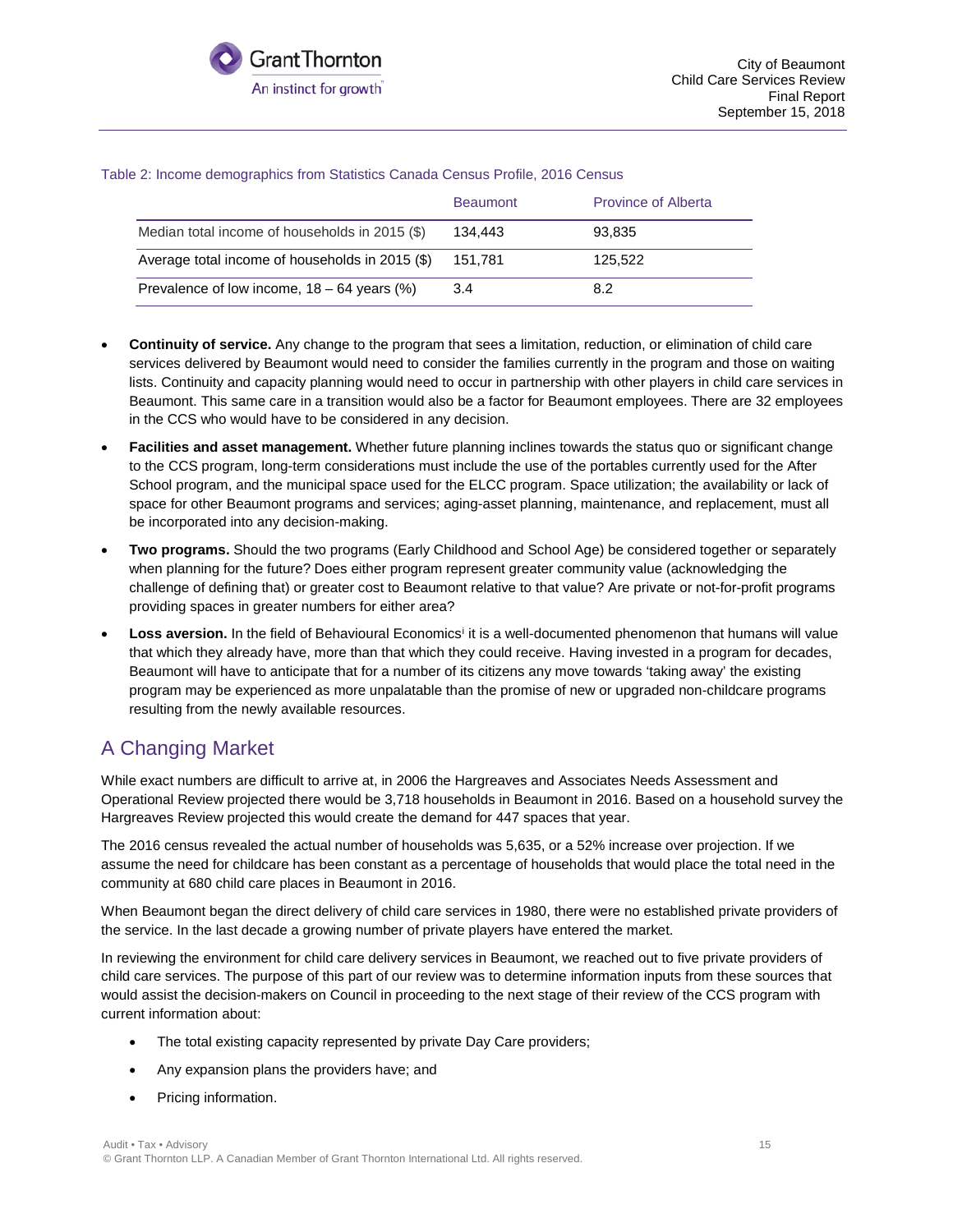

#### **Parental Options**

Some of the providers of Early Childhood Education and Child Care Services in Beaumont have an imperfect fit in terms of service and delivery models. There are models for French language instruction and emersion, unique educational needs, and limited-age or service (times of day) providers.

The reason they are included here is to present the full range of options for the care of children either too young for the regular school programs, or outside of the hours of regular school programing.

The trend in Early Child Care is towards an increasingly educational model, and away from the older 'baby-sitting' model. But it remains a reality that for many, if not most, parents, the care of their children during hours when the parents are at work, is the driving motivation. Education matters a great deal, but the search is still driven by the need for care.

As such, parents must sometimes consider a patchwork quilt of options in their search for care that matches the hours they work.

In this light, an understanding of all of the options available to parents in Beaumont, as a function of understanding the overall relationship between demand for child care services and all available capacity, drives the inclusion of programs somewhat different than the ELCC and SAS models.

Any course of action Beaumont chooses to take upon accepting this report, should include a careful mapping of the options available to parents, and the feasibility for families to cobble together a full day of care from multiple partial solutions.

#### **Day Homes**

We have limited insight into the Day Home market. These are private providers of child care services who work out of their own homes. Beaumont does not maintain formal relationships with Day Home providers through the CCS anymore, and a scan of municipal and Provincial resources for Day Home numbers turned up unreliable results.

We did receive information from the Leduc Strathcona Services for Children. This organization provided the following insights:

- At the time of this report they have 14 registered Day Homes in Beaumont;
- All of Beaumont homes are reported as full. Given the Provincial limit of six children in care per home, this suggests 84 children currently in registered Day Home care;
- Leduc Strathcona Services are constantly looking for more providers as their list of families needing care continues to grow.
- Of note: they report especially needing Providers who are willing to transport children to and from pre-school and kindergarten as that is a significant need. This suggests the Day Home Providers are acting in coordination with other resources and parents to provide morning-to-night support for parents whose work schedules preclude them from meeting pre-school and kindergarten requirements for drop-off and pick-up times.
- The agency is looking into doing a forum in Beaumont to get some more interest in the Day Home field.

The Province of Alberta does not require Day Homes caring for fewer than six children to be licensed. There are associations like the Child Development Dayhomes of Alberta who claim a capacity for 542 placements. However, this covers all of the greater Edmonton area. A future analysis by Beaumont would include the three Day Home associations listed by Human Services Alberta for the T4X postal code (the Leduc Strathcona Services for Children is the largest of these).

It is reasonable to assume there are other Day Home providers who are not registered with these associations, and because they care for fewer than six children have the option of not being licensed or registered with the Province.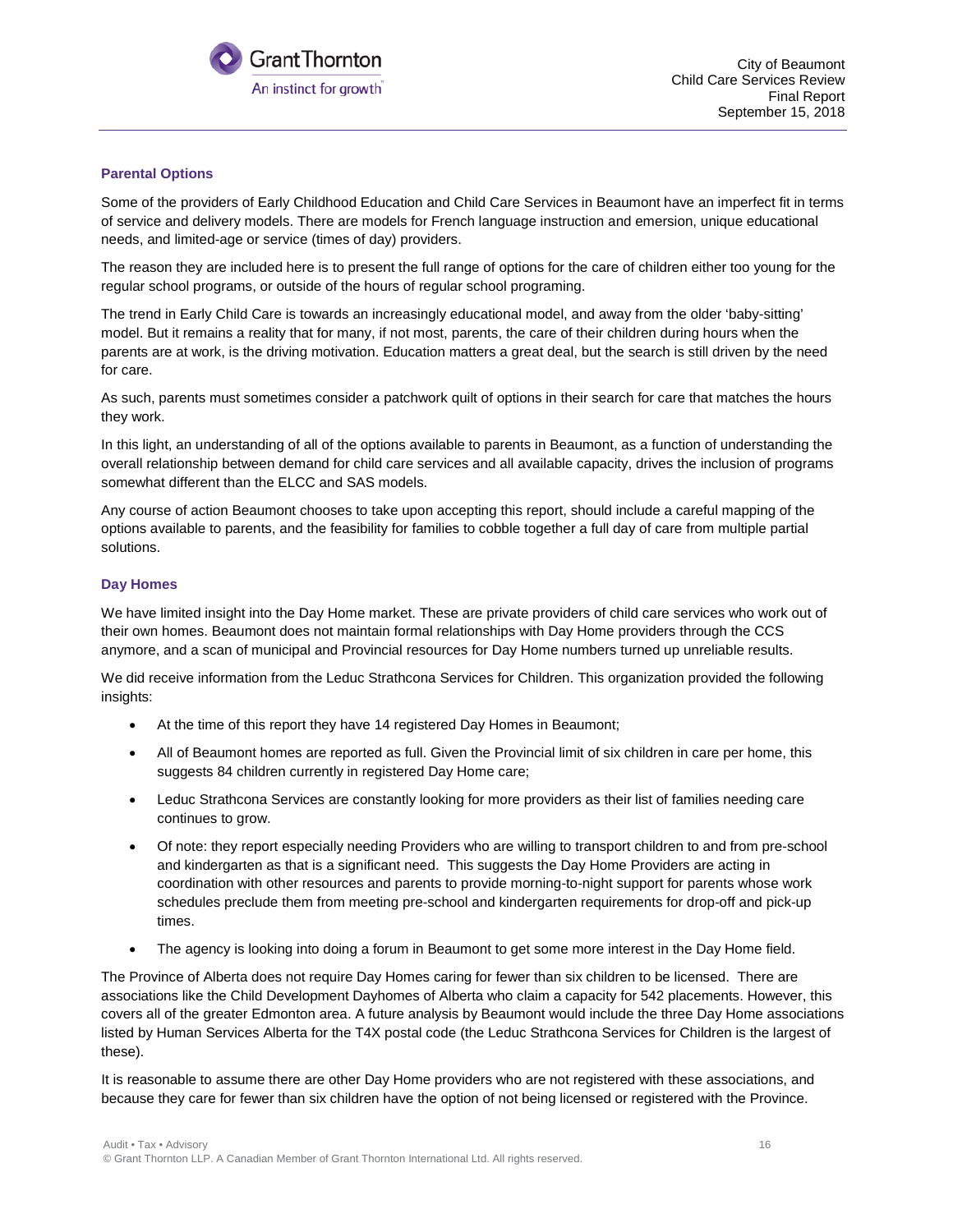

It is possible further insight can be developed by reviewing municipal business license applications for these providers. A quick scan of the current business licenses for related services turns up approximately 16 Day Homes. The number is approximate because the categorization and business names are inconsistent (some business with Day Home in their name are not listed as Day Home as a category). Further, we don't know which of these licensees overlap with the Leduc Strathcona Services list.

What we can confirm with confidence is the impact on capacity by Day Homes is significant. Assuming even a small number of Homes not listed in either of the sources we have identified here, this sector would represent capacity for at least 100 children in the community, of the 680 required spaces estimated as of 2016.

#### **Black Gold Regional Schools Pre-Kindergarten**

The Black Gold Schools Division has begun offering pre-kindergarten programing effective January of 2018. While the program does not provide child care per se, like the private providers mentioned below it does contribute to the total capacity represented by all providers in Beaumont.

The Early Childhood Services coordinator at the Division confirmed:

- Five pre-kindergarten programs in Beaumont area. They are all primarily ECS funded, that is, "head-start" type programs (qualify for special education funding according to Alberta Education legislation). Within the five programs, they serve all qualifying children age two to five. Beaumont program serves children Infant to five, and grade one to twelve years of age in the After School Aged program, and then allow a small number of nonfunded seats to be filled.
- The funded children are offered 475 hours, three hours per day, Monday Thursday, at no cost. The nonfunded children are offered two days per week, three hours per day (Monday and Wednesday, or Tuesday and Thursday) at a cost of \$80/Month.
- All five programs are open and follow the school year calendar; children attend at their designated elementary school.
- Each program serves the qualifying children in their attendance area and approximately 8 non-funded children (first-come first-served).
- Age groupings are defined by Alberta Education Early Childhood Services legislation.
- There is a program in each Elementary School, so expansion could occur with the construction of new schools.
- The program does not provide before- or after-school care.

It can be seen from this information while many parents will seek to take advantage of this opportunity, it has some serious constraints for working families who are the typical clients of Beaumont and private programs. The schedules do not allow for the parent to work a full-time job. It does create the opportunity for 'mix-and-match' scheduling with Day Home or other providers. However, with only 8 non-funded spaces available at each site, capacity will be a concern. As of September 1, 2018 two of the sites are listed as "Full" on the Division website<sup>[ii](#page-49-1)</sup>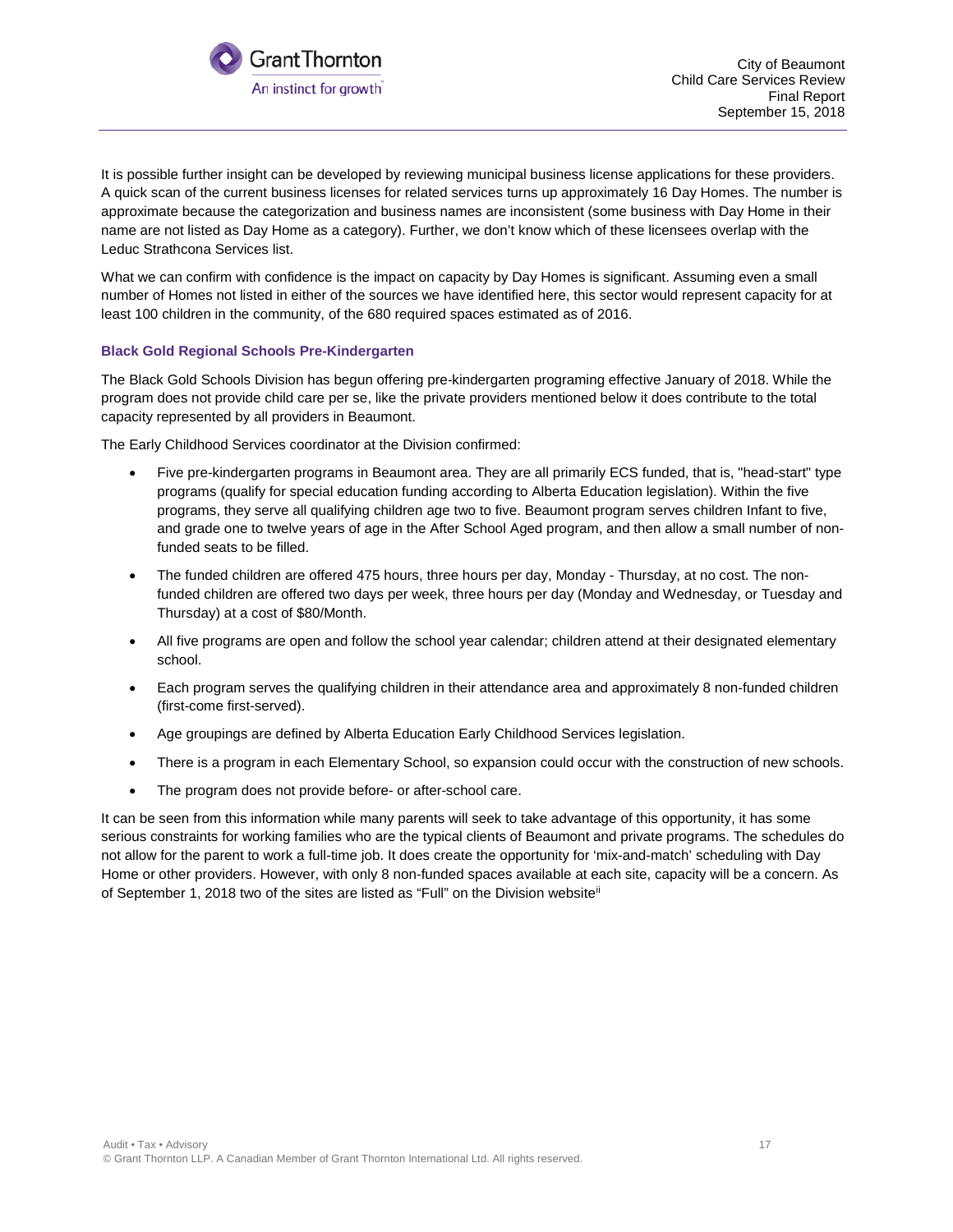

#### **Private Providers**

Table 3: Private Providers of Child Care Services in Beaumont

| Day Care Programs*           |                                      |                          |                             |                                                   | <b>Pre-School Programs*</b>              |                                                |
|------------------------------|--------------------------------------|--------------------------|-----------------------------|---------------------------------------------------|------------------------------------------|------------------------------------------------|
|                              | <b>Beaumont</b>                      | <b>Sunshine</b><br>Patch | Seeds and<br><b>Sprouts</b> | <b>Beaumont</b><br><b>Tiny Tots</b><br>Playschool | <b>Beehive</b><br>Junior<br>Kindergarten | L'ecole Des<br><b>Petits</b>                   |
| Capacity                     | 138                                  | 117                      | $145 - 160$                 | $48 - no full-$<br>time care                      | Did not<br>participate                   | $88 - 3 & 4$<br>year-olds and<br>1/2 days only |
| ELCC / SAS                   | 57% / 43%                            | 71% / 29%                | 65% / 35%                   | N/A                                               | N/A                                      | N/A                                            |
| <b>Waiting list:</b>         | $12 - 18$<br>months (95<br>children) | None                     | $6 - 24$ months             | Not provided                                      |                                          | None                                           |
| <b>Expansion</b><br>plans:   | <b>No</b>                            | <b>No</b>                | Maybe                       | <b>No</b>                                         |                                          | <b>No</b>                                      |
| <b>Fees</b>                  |                                      |                          |                             |                                                   |                                          |                                                |
| 12 Months $(\$)$             | 1,073                                | 1,035                    | 1,000                       | N/A                                               |                                          |                                                |
| $3$ years $(\$)$             | 995                                  | 850                      | $900 - 950$                 | N/A                                               |                                          | \$120 (2 half-<br>days per<br>week)            |
| $3+$ years $(\$)$            | 858                                  | 820                      | 850                         | N/A                                               |                                          | \$155 (3 half-<br>days per<br>week)            |
| Out-of-School<br>Care $(\$)$ | 544 (+ bus<br>fees)                  | $545 (+ bus$<br>fees)    | 575                         | N/A                                               |                                          |                                                |

\* Day care programs are generally full days/five days and take children 12 months and up. Pre-school programs are part-time (often half-days and/or 2 – 3 days per week) and generally only take children 3 years and older. While preschool programs are different from day care programs, they are recorded here as representing part of child care capacity in Beaumont.

#### **Market Conclusions**

Given the data we were able to collect we cannot conclusively establish a ratio of demand to available capacity. Between them, Beaumont and Seeds and Sprouts programs offer just under 300 spaces.

The fees are reasonably consistent between programs. This raises an issue of perception, given that Beaumont program is rated as excellent by parents yet the question about fees in the survey mentioned above in this report ("*I feel*  that the program fees are appropriate in relation to the quality of programming my family is receiving.") received only 73% agreement. Parents may not be aware of the level of programming their children are benefiting from, given the relatively small difference in fees between the other private programs and Beaumont program.

Another observation to make about the fees, is that while they are generally in line with private providers, the level of staffing requirements, especially the standard of using only Level III ECE staff, means the subsidy will probably always be a factor if the program remains with Beaumont.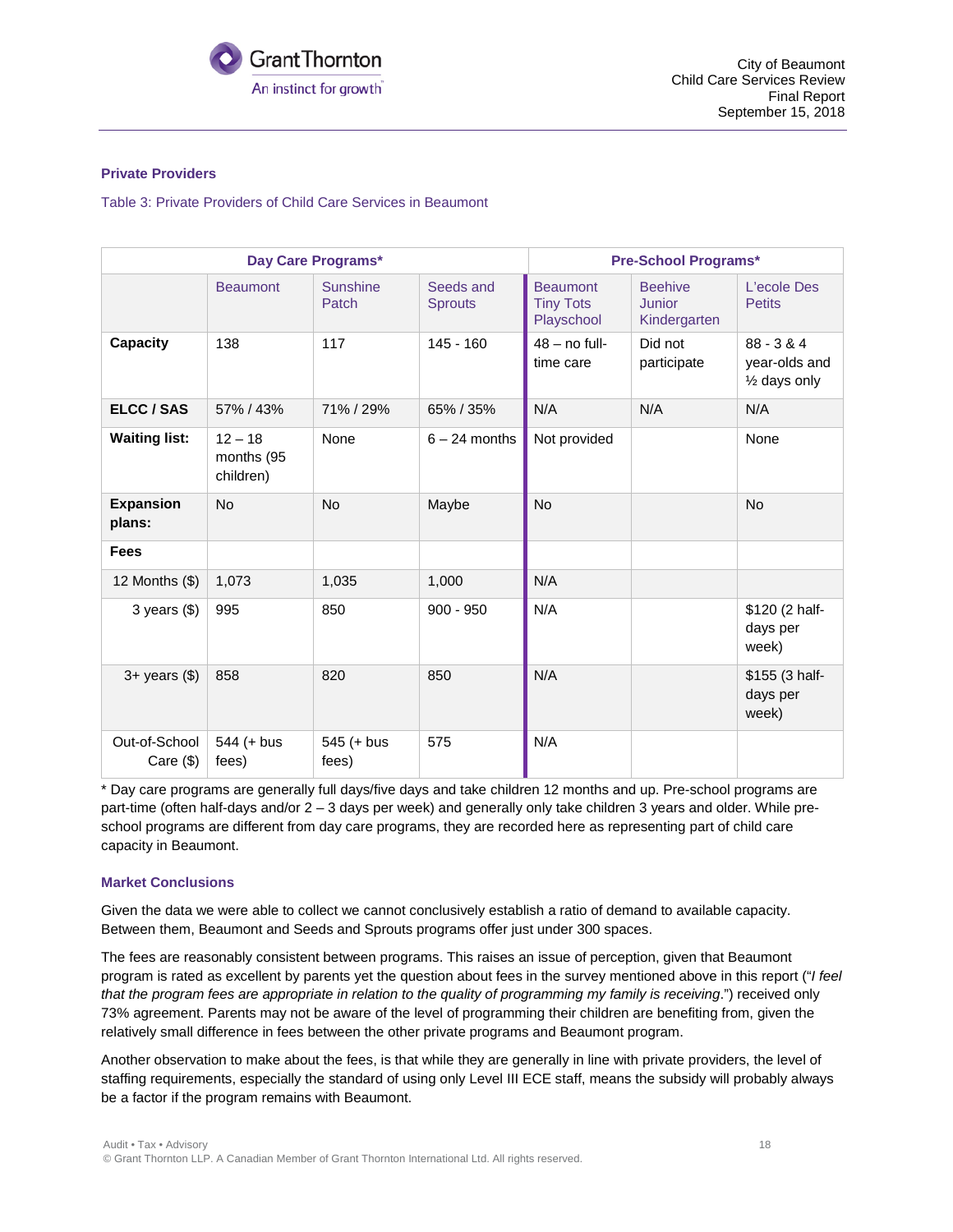

The total of the remaining spaces is not only unclear because of a lack of available data (especially if one anticipates significant capacity in Day Homes collectively), but also made complicated by the fact that a number of the providers, including the Black Gold Schools Division, offer part-day and part-week programs. The contribution of part-time programs could be aggregated numerically but this would be artificial from the perspective of a parent as full-time employment would require them to cobble together a mix of part-time programs or part-time programs and Day Home providers (including arranging transportation between providers). This would suggest the analysis anticipate two parttime program spots actually counting for roughly one full-time spot from a parent's perspective.

The current market is not only poorly defined, it is also rapidly evolving.

As of the 2018 Municipal Census, Beaumont has grown to 18,829 people with an expectation to grow to more than 56,000 over a 50-year time horizon. Beaumont is the second fastest growing municipality in Alberta.

As well as the rapid growth in the number of families, and potentially statistically related, is the growth in the number of day care providers. In our interview with one private provider she revealed that she was aware of at least two other private day care providers setting up in Beaumont in the very near future.

While Beaumont CCS program is currently a significant provider by the numbers, it does not provide for the majority of Beaumont families. Given the growth of the community, Beaumont, at a constantly held capacity, will be serving a shrinking percentage of those families.

### <span id="page-18-0"></span>Other Municipal Programs

Our scan of other jurisdictions in Alberta had originally planned on including three communities. It was announced in the course of our work that Pincher Creek's Children's World Daycare Society was closing its doors as of August 31, 2018 which affected 70-100 children and their caregivers. The program was closed due to financial difficulties resulting from a number of factors.<sup>[iii](#page-49-2)</sup> As of September 15, 2018 the information we have is that Pincher Creek has developed a temporary child care program, and is moving ahead with a municipally-funded program.

The most current available information on Pincher Creek is included here.

The intention of this part of the review is to provide further context for decisions to be made about Beaumont CCS program. It is not the intention to compare the programs in any qualitative sense, or to establish a case for precedent. Using these jurisdictions as precedent-setting for the existence or structure of a program in Beaumont would be challenging because:

- There are 352 municipalities in Alberta. That of 352 municipalities, only three or four have municipallysupported day care programs in any way similar to Beaumont's suggests these programs could be described as outliers;
- It could be argued that there is something unique about these three or four communities collectively that would be grounds for seeing the child-care programs as precedent-setting in their shared profiles. However, as will be seen below, if the Jasper, Pincher Creek, and Drayton Valley communities do share unique and causal features with each other, they do not share with them Beaumont. Beaumont's rapid growth, demographic wealth, and proximity to a large urban center like Edmonton serve to make it the outlier in relationship to the other two communities.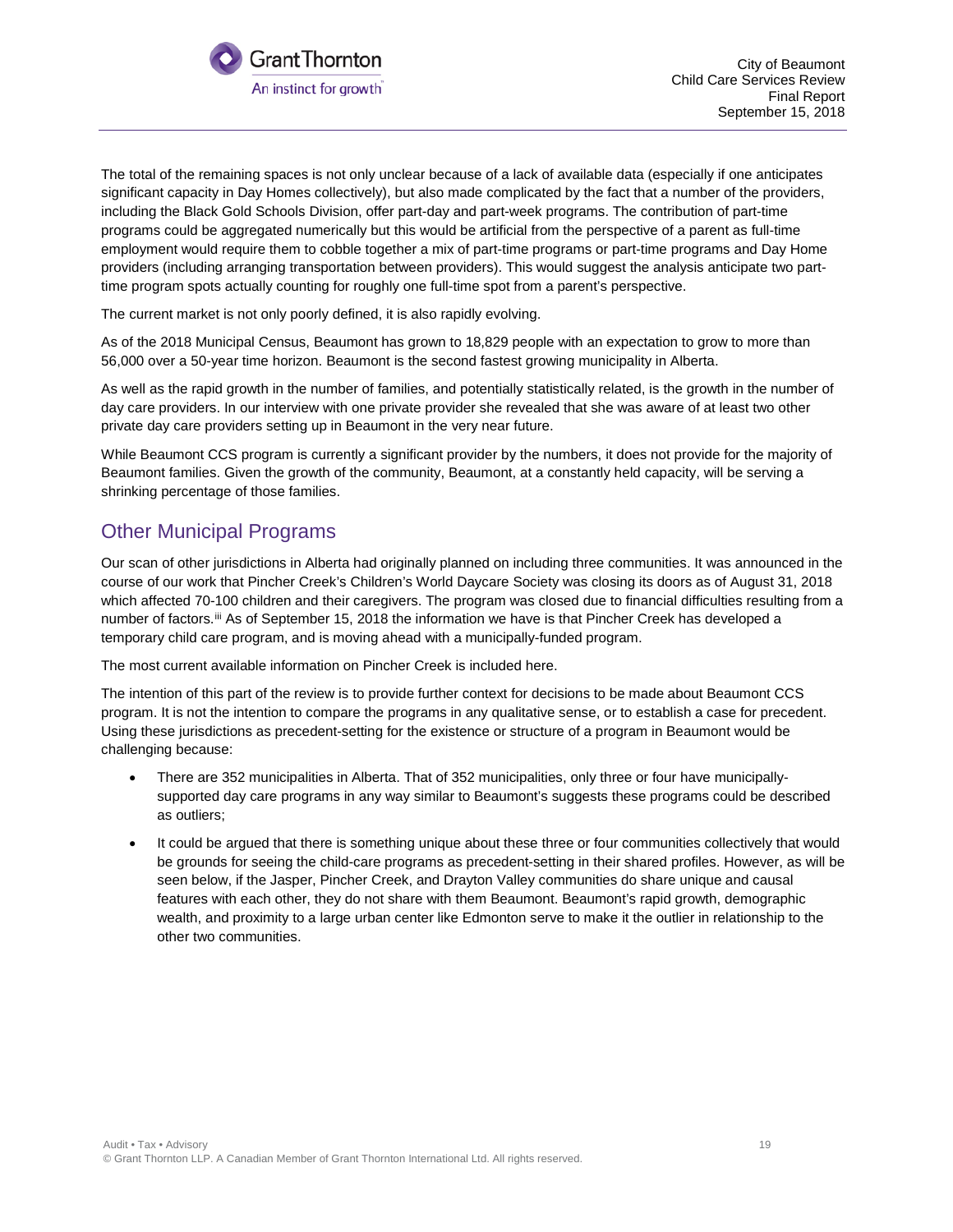|                                           | <b>Beaumont</b>                                                      | Jasper                                            | <b>Drayton Valley</b>                                         | <b>Pincher Creek</b>                                                                  |
|-------------------------------------------|----------------------------------------------------------------------|---------------------------------------------------|---------------------------------------------------------------|---------------------------------------------------------------------------------------|
| <b>Capacity</b>                           | 138                                                                  | 149                                               | 88                                                            | 54                                                                                    |
| ELCC / SAS                                | 57% / 43%                                                            | 56% / 44%                                         | No SAS                                                        |                                                                                       |
| <b>Employees of:</b>                      | Municipality                                                         | Municipality<br>(CUPE)                            | Municipality                                                  | Society                                                                               |
| <b>Waiting list:</b>                      | $195(12 - 18)$<br>months)                                            | 95                                                | 65 $(6 - 12$ months)                                          | 6                                                                                     |
| 2017 Subsidy*:                            | \$345,338                                                            | \$165,000                                         | \$750,000                                                     | \$60,000 (estimate)                                                                   |
| Subsidy per child                         | \$2,502                                                              | \$1,988                                           | \$8,523                                                       | \$1,110 (estimate)                                                                    |
| 2017 Subsidy +<br>Excluded:               | \$609,634                                                            | N/A                                               | N/A                                                           | N/A                                                                                   |
| Subsidy + excluded per<br>child:          | \$4418                                                               | N/A                                               | N/A                                                           | N/A                                                                                   |
| Deficit/Subsidy policy:                   | 20% subsidization<br>cap by policy                                   | No policy                                         | No policy; operating<br>at approximately<br>75% subsidization | No policy; currently<br>in budget planning<br>cycle                                   |
| Number of other<br>providers in the area: | Several, with 2 - 3<br>significant providers;<br>$14 - 16$ Day Homes | No day care<br>providers; possibly<br>4 Day Homes | None                                                          | The Livingston<br>Range School<br>Division (30 spots);<br>possibly $4-5$ Day<br>Homes |
| <b>Fees</b>                               |                                                                      |                                                   |                                                               |                                                                                       |
| 12 Months $(\$)$                          | 1,073                                                                | $475 - 550***$                                    | 550***                                                        | 1,000                                                                                 |
| $3$ years $(\$)$                          | 995                                                                  |                                                   |                                                               | $825 - 925$                                                                           |
| $3+$ years $(\$)$                         | 858                                                                  |                                                   |                                                               | 825                                                                                   |

#### Table 4: Alberta Jurisdictions Offering Municipally-supported Day Care Services

\* As per Policy C24: this figure does not include the 'excluded' items in calculating the subsidy.

\*\* This figure shows the 'full cost' subsidy; that is, with the items excluded by Policy C24 added back in.

\*\* Jasper and Drayton Valley do not differentiate fees by the age of the child, but there is fluctuation month by month in the rates for Jasper; rates for both communities reflect the new \$25 per day Provincial subsidy program in which qualified Day Care centres receive a provincial subsidy allowing them to offer spaces to parents at \$25 per day.

#### **Jasper**

Wildflowers Childcare is the result of collaboration among a number of early childhood service providers in the community of Jasper. Wildflowers is a nonprofit, non-sectarian program subsidized by, and under the administration of, the Municipality of Jasper.

Wildflowers Childcare is licensed by Alberta Child and Youth Services and provides high quality care and learning opportunities for children from birth to school age. Under the same umbrella, continuation of care is offered for children aged 5 to 12 through the Out-of-School Care and Summer Out-of-School Care programs. These programs provide a variety of experiences for school-age children in a group setting.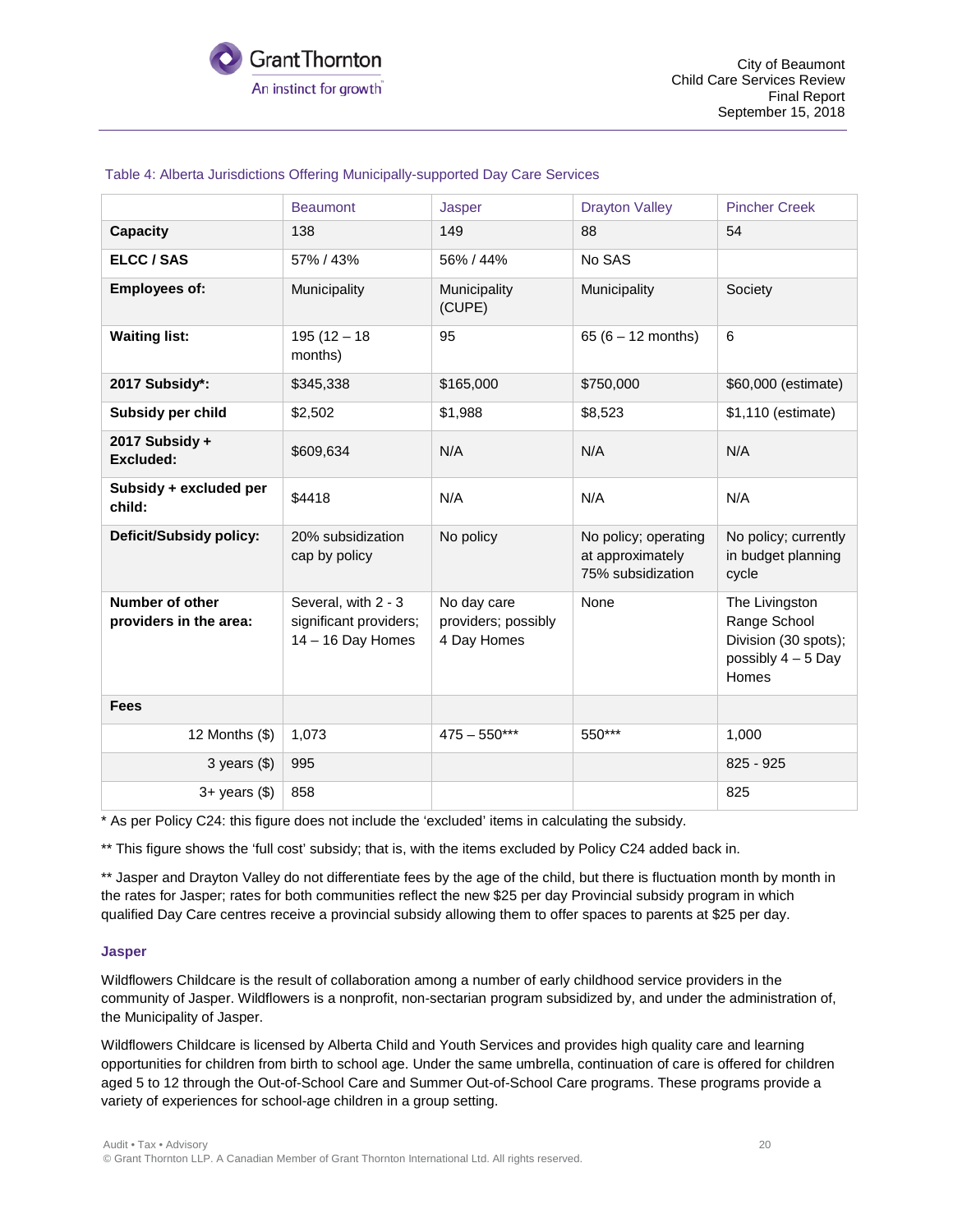

Since receiving the Alberta Early Learning and Childcare [\$25-per-day subsidy] grant in 2017 Jasper's waitlist went from 23 to 65, and now in August 2018 to 95.

#### **Drayton Valley**

The Drayton Valley Early Childhood Development Centre (ECCD) is fully funded by the Municipality as well as utilizing the ELCC [\$25-per-day subsidy] grant from the Province of Alberta. All programming funding decisions flow through Drayton Valley CAO and Council.

The licensed capacity is 88 full-time spaces. However when part time children who "share" spaces are considered they currently have an enrolment of 92, and also take drop-in children at the rate of about 30 instances of drop-in per month.

The waitlist has changed over the years. When the economy was booming that over 100 families were on the waitlist. In the last three years when the recession hit the numbers dropped. However with the Provincial subsidy now available they have a waitlist of over 65 families. Families are on the waitlist six to twelve months.

The ECCD is the only child care facility in Drayton Valley.

The municipality subsidizes roughly 75% of the 1.1 million dollar budget. There is not a policy in place for the municipality to limit their subsidy. The municipality built the current building the ECCD is housed in and owns/operates this program. There has been discussions with Brazeau County for contributions, but to date they have not contributed to the center.

#### **Pincher Creek**

The following information was provided by Coordinator of the Pincher Creek and District FCSS and Project Coordinator – Pincher Creek Community Early Learning Centre Ltd.

Late in 2017 Pincher Creek faced the closure of their 37 year-old Day Care organization. The organization had functioned as a Non-profit Society with a Board of Directors. In recent times, that organization could not maintain positive cash flow causing issues with payroll, requiring the Town to provide financial assistance. This was an untenable situation for their Board and they made the decision to close down.

The operation was based out of two locations: the south wing of the Town Hall building, and the St. Michael's School. Together they accommodated as many as 45 children.

Long before the threat of service loss, Pincher Creek recognized the "essential service" nature of Day Care and conducted Day Care Needs Assessments. As closure became imminent, Council took over responsibility for continuation. Council hired a Project Coordinator and a consultant to guide Council through the process. Council formed a Not-for-Profit Corporation: Pincher Creek Community Early Learning Centre Ltd. The Town is sole shareholder with a Board of four councillors and three citizens-at-large as Directors.

The Corporation has hired a new Manager, an on-site Program Director, and day care staff. The operation is now located in St. Michael's School and occupies two classrooms. Currently they have 54 children in care (a separate program at Canyon School accommodates 20 children). The consultant is conducting a training program for community members interested in careers in child care, and for a few of the existing child care staff who require upgrading.

The numbers the Coordinator provided for the table above are transitional; firm numbers would be available in the future.

At this time, Council is satisfied that the not-for-profit corporation model is the right one. They confirm this does not mean that another entity could not operate the service in the future.

It is the intent of Pincher Creek to build two new facilities: one on the Canyon School property (Livingstone Range School Division), and one at St. Michael's School (Holy Spirit School Division). Both School Divisions have shown interest and are willing to provide land for these facilities (not physically attached to the schools). Each facility will be built to accommodate 80 children.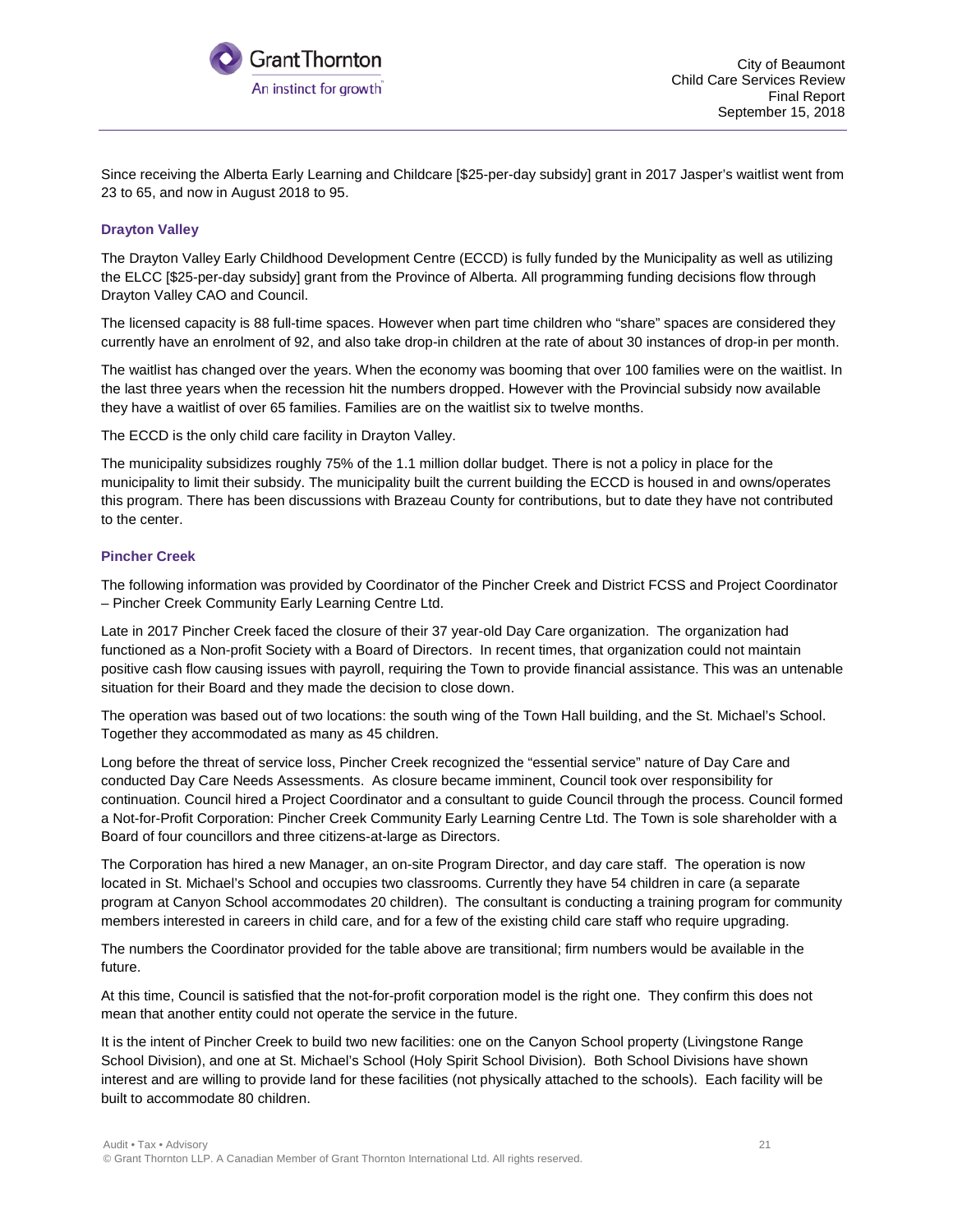

#### **Municipal Jurisdiction Summary**

Drayton Valley is 140 kilometers to the west of Edmonton and has no other day care providers in its community. The population of Drayton Valley is 3,275 and has grown 1.6% since 2011.

Jasper is 365 kilometers from Edmonton, has no other significant child care providers, and has a constrained development environment (being in a national park). The population of Jasper is 4,590 and has fallen 1.08% in the last 5 years.

Pincher Creek is 100 kilometers from Lethbridge and 217 kilometers from Calgary. The population was 3,523 in 2016, and fell 1.4% between the last two census dates (2011 and 2016).

Beaumont is 26 kilometers from downtown Edmonton, growing rapidly, and has a growing number of child care providers within its boundaries. The population of Beaumont is 18,829 and has grown by 3.4% in the last year alone.

While on the surface the four communities share the fact of Child Care Services managed by the municipalities, it is not unreasonable to say in this context that may be the only thing they have in common as Alberta municipalities.

Given the differences it would be challenging to find opportunities to establish 'global' precedent in the existence and structure of the programs. Even at a more operational level, comparisons are difficult because two of the other programs don't group fees by age, and both currently benefit from the Alberta Child Care subsidy. Pincher Creek has initially been set up in ways similar to Beaumont.

The existence of other municipal child care services programs can be an argument that under certain conditions a municipality is well-positioned, or perhaps even best-positioned, to deliver those services. Given the divergence between the situations of the three other communities and Beaumont however, this would be a difficult argument to support.

### <span id="page-21-0"></span>Historical Arguments

A number of arguments have arisen over the lifetime of Beaumont Child Care Services. We present these arguments here to anticipate they will be a factor in the discussion of central question we propose below.

#### **Lack of spaces argument**

The 'lack of spaces' argument suggests that the lack of available child care spaces in Beaumont should be considered when evaluating Beaumont's participation in the delivery of Child Care Services. The argument would be valid if Beaumont were the only provider in the market.

While the municipal program may have been the only one available 38 years ago, this is no longer true. There are a number of private and not-for-profit organizations offering child care services in Beaumont, and according to information collected from interviews with private providers, there are plans for two or more day care centers to open their doors in the near future.

It could even be argued that the presence of the affordable, high-quality program offered by Beaumont has suppressed private enterprise in this area.

The numbers we have used suggest a shortage of child care spaces in Beaumont. This alone however, is not an argument for a municipal program when there are other alternatives.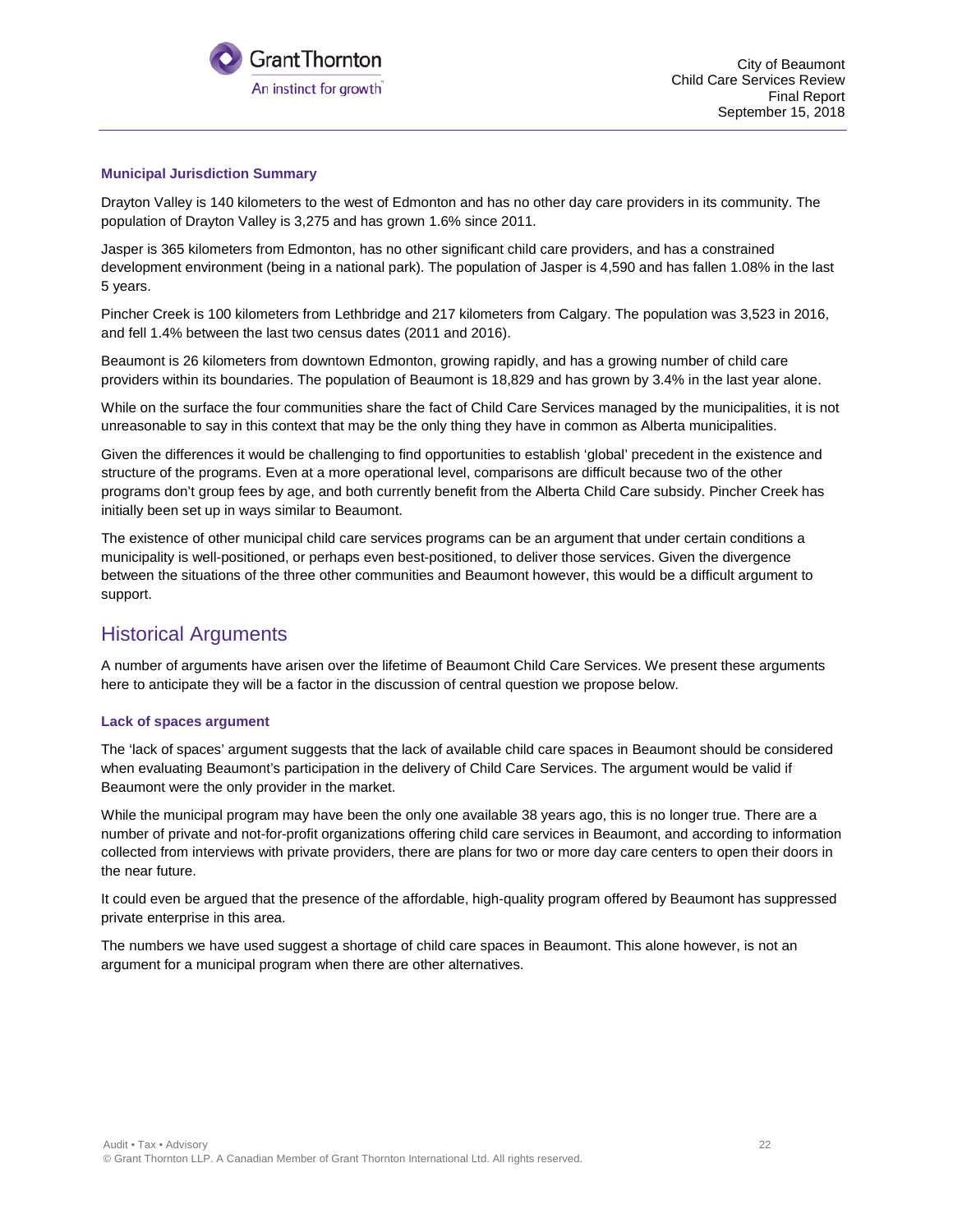

#### **The cost argument**

The cost of delivering child care services in Beaumont has been one of central arguments in the debate about the viability and value of the program.

There are three issues in this debate:

- 1. Council Policy #24 or the 20% subsidy (stated as a 'deficit') cap. While the program has historically struggled to be in compliance with Policy #24, it has moved increasingly towards compliance. Given the 2017 results and the wage freeze currently in place, it is reasonably possible the program will be in compliance in the 2018/2019 year. **See Table 1 above.**
- 2. The "true/full costs" question. Council Policy #24 specifically excludes a list of line items from the 20% deficit cap. Our position is this hides this true cost of child care services to the taxpayer.
- 3. The large and rising costs. Costs do not appear to be rising, at least not out of proportion to revenues. Revenues grew by 8.2% between 2015 and 2017. Expenses grew by 2.4% in the same time period. An effort has been made to control costs by imposing a wage freeze on certain positions, and the ELC program successfully reduced its annual deficit between 2016 and 2017. However, at \$345,338 the total cost of the subsidy continues to be large.

Understanding the financial picture is central to understanding the value and performance of the program. But the absolute costs as they stand are not sufficient argument for continuing or ending the program.

It is the costs for the *relative* value that would support those arguments.

Here the question is not "*Are we getting value for the money being spent*?" The answer would be yes, given the recognized quality of the program. We suggest the questions should be:

- 1. Can the money currently used for subsidizing child care services be spent in programs that would provide even greater value in other areas, to Beaumont's citizens? To answer this question would require Council go to the community to understand its priorities in this area.
- 2. Can the benefits currently delivered by Beaumont CCS be delivered by other providers? Unlike the jurisdictions of Jasper or Drayton Valley, the answer here appears to be yes. Alternate child care capacity does exist, and while currently insufficient, appears to be on the rise in Beaumont.

#### **The quality program argument**

Past reports have commented on the quality of Beaumont Child Care Services as material to any decision Council will make. Based on previous studies, the Early Childhood program was noted to be an excellent program with a high reputation provincially.

This may not be relevant as a decision-making factor. There are many things an organization can do extremely well, which it should still not do if not part of its core mandate, or if not of sufficient value to its stakeholders. Specifically, as the program does not have the capacity to provide quality care to *all* eligible children in the community, it creates what is arguably a two-tier reality for Beaumont families.

'Quality' here refers largely to the number of staff with higher qualifications (up to ECE III designation), and to the degree of oversight (Beaumont program operating under all of the regulations for safety etc. it inherits as a municipal program). We are not suggesting the quality of care or the experience had by children in other child care facilities in Beaumont is inferior to the municipal program.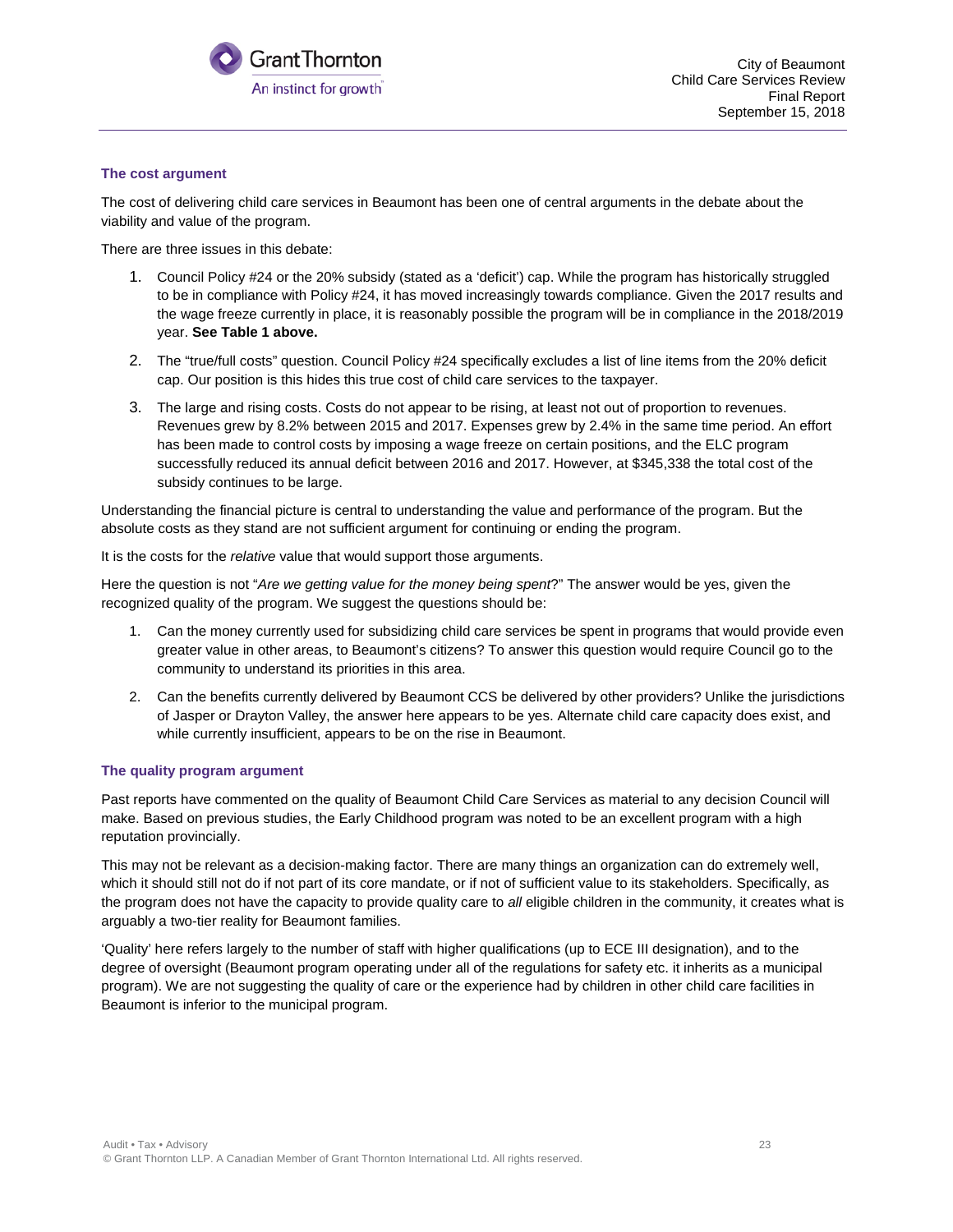

#### **The social benefit argument**

There is little doubt that quality child care in the context of healthy families and a supportive community has long-lasting social benefits.<sup>[iv](#page-49-3)</sup>

That the benefit exists, is however not an argument for or against the municipality delivering that benefit. As long as there is reasonable and equitable access to day care for all Beaumont families, which agency is delivering the service is not material.

If there were no alternatives to the municipal program, as is the case in the other municipalities reviewed, then nurturing and expanding that program can be argued for on the basis of the social benefit. However, there are a growing number of providers in Beaumont who can deliver similar benefit.

#### **The economic benefit argument**

The Breakwell Report pointed out that the demographics of Beaumont, as well as growing rapidly, were skewed towards a younger population. The report argues that the presence in 2009 of available child care, at that time provided by Beaumont, may account for a higher-than-average labour participation rate in the community (8% higher than the Alberta average for women in the workforce). Other factors could account for this, but the argument is reasonable.

As with the case with the other arguments however, economic benefit is not a strong argument for or against the existence of a municipal program specifically. Again, as long as quality child care is provided by someone, the same benefit would still be created.

## <span id="page-23-0"></span>**Findings**

In our work we identified four key findings.

- 1. **Changes in Beaumont.** Beaumont has changed significantly since the time the Child Care Services were founded in 1980. These changes have many implications regarding the CCS, and collectively suggest the original premises upon which the CCS was founded may no longer be valid. A summary of the changes (which are explored in other areas of this report) includes:
	- Population: Beaumont has grown over seven-fold since 1980, where Child Care Services capacity has grown under five-fold, representing a growing delivery-gap in a tax-funded program.
	- Community status: where Beaumont was once a small and isolated rural community it is now growing rapidly and is a community well within the Edmonton Metropolitan Region. The access to services this suggests is similar to those communities that were once farm communities but are now part of other urban regions like the Greater Toronto Area (GTA) or Metro Vancouver.
	- Private child-care providers: in 1980 there were no private child care providers in Beaumont. At the time of this report we identified three day care providers of different sizes, a number of pre-school options (including one now provided by Black Gold Regional Schools), and unconfirmed reports of at least two new day care providers planning to set up, or currently setting up, a facility in Beaumont.
- 2. **Uncertainty.** Uncertainty was identified by every person we spoke with as an issue that transcended even beliefs as to whether or not Beaumont should continue to offer Child Care Services. We suggest this uncertainty may impact: the confidence of CCS employees; the ability of parents to make confident decisions around employment and even remaining in Beaumont; Beaumont's ability to develop long-term program plans; and the decisions of private providers to set up facilities in Beaumont.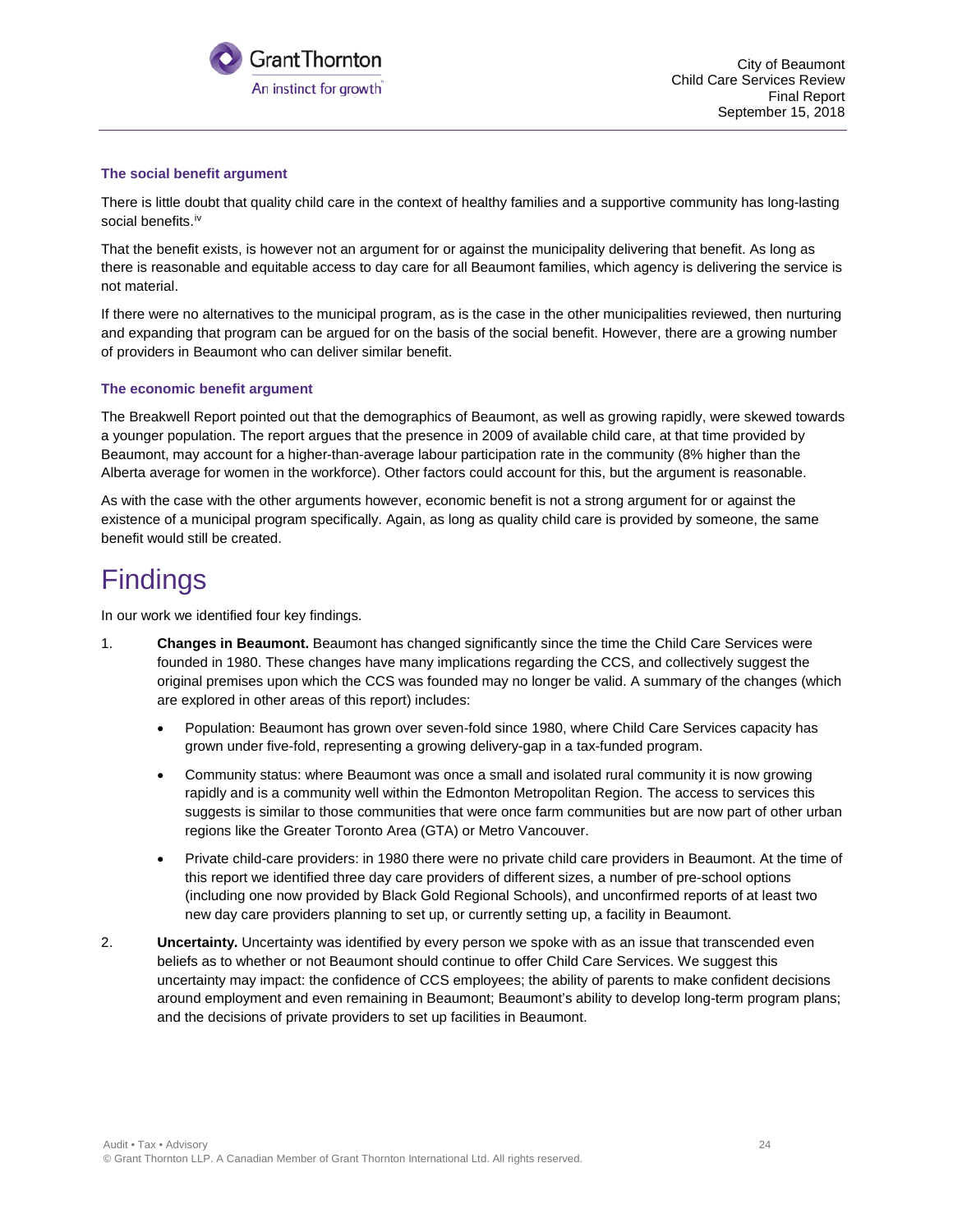

- 3. **Financial factors.** At the heart of many of the discussions we had about the CCS, were some key financial factors:
	- *The impact of Policy #24 on calculating the true cost of delivering Child Care Services.* We find that as the program is being delivered as a municipal program, it rightly inherits the indirect costs of resources it relies on as are set out in the list of excluded items in Policy #24 such as Accounting or Human Resources.
	- *The ability of the CCS program to be in compliance with the Policy #24 20% Town subsidy limit.* Historically the program struggled to be in compliance, consistently exceeding the limit on the subsidy. In the past three years the program has done much better, going from requiring a 30% subsidy to being in compliance at 24% in 2017.
	- *The overall cost. Whatever the percentages are and whether the program is in compliance or not, the costs to Beaumont remain significant.* In 2017 the cost to taxpayers was \$345,338 in subsidy dollars, or \$609,634 when the 'excluded' amounts are considered.
	- *There is a question to be asked about alternative uses for the dollars spent on the CCS.* Can the money currently used for subsidizing Child Care Services be spent in programs that would provide even greater value in other areas, to Beaumont's citizens?
- **4. Limited capacity.** Beaumont's child care facilities can accommodate three percent of the tax-paying households with children (Canadian Census, 2016). In 2005 the Hargreaves study further suggested that at the time Beaumont's program was able to meet 20% of estimated demand. Beaumont has grown seven-fold since then. A first-come-first-served approach is used to accept participants into the program, as the program is unable to meet full demand.

This situation of in which the program is unable to meet demand for child care services in Beaumont leads us to the central question in this review.

### <span id="page-24-0"></span>The Central Question

There are three strategic questions facing Beaumont Child Care Services:

*1. Is the program delivering value?*

From all reports, both historical and current, Beaumont program maintains high standards, has province-wide respect, and is valued by the families that benefit from it.

*2. Should a municipality be in the 'business' of delivering child care services directly?*

There have been and probably continue to be circumstances under which the answer is 'yes'. Beaumont has historically not been the only jurisdiction in Alberta to provide childcare services. It was considered unusual at one time, but not unheard of. Today, in environments where there are no other alternatives (as in Beaumont of Jasper), the answer may still be 'yes'.

What was true at the founding of Beaumont program however, is no longer true. The lack of availability of other options no longer applies. There are a growing number of other child care providers

The second factor in answering this question is a sub-question: "Should a municipality deliver a certain service, *given finite resources*?" The question is not just whether a municipality should be in the child care business, but if it should be in that business relative to other responsibilities and demands on its resources.

*3. Is the delivery of the municipal service fair and equitable; is the availability of the tax-supported program universal, or if not, needs-based?*

We suggest this is the central question.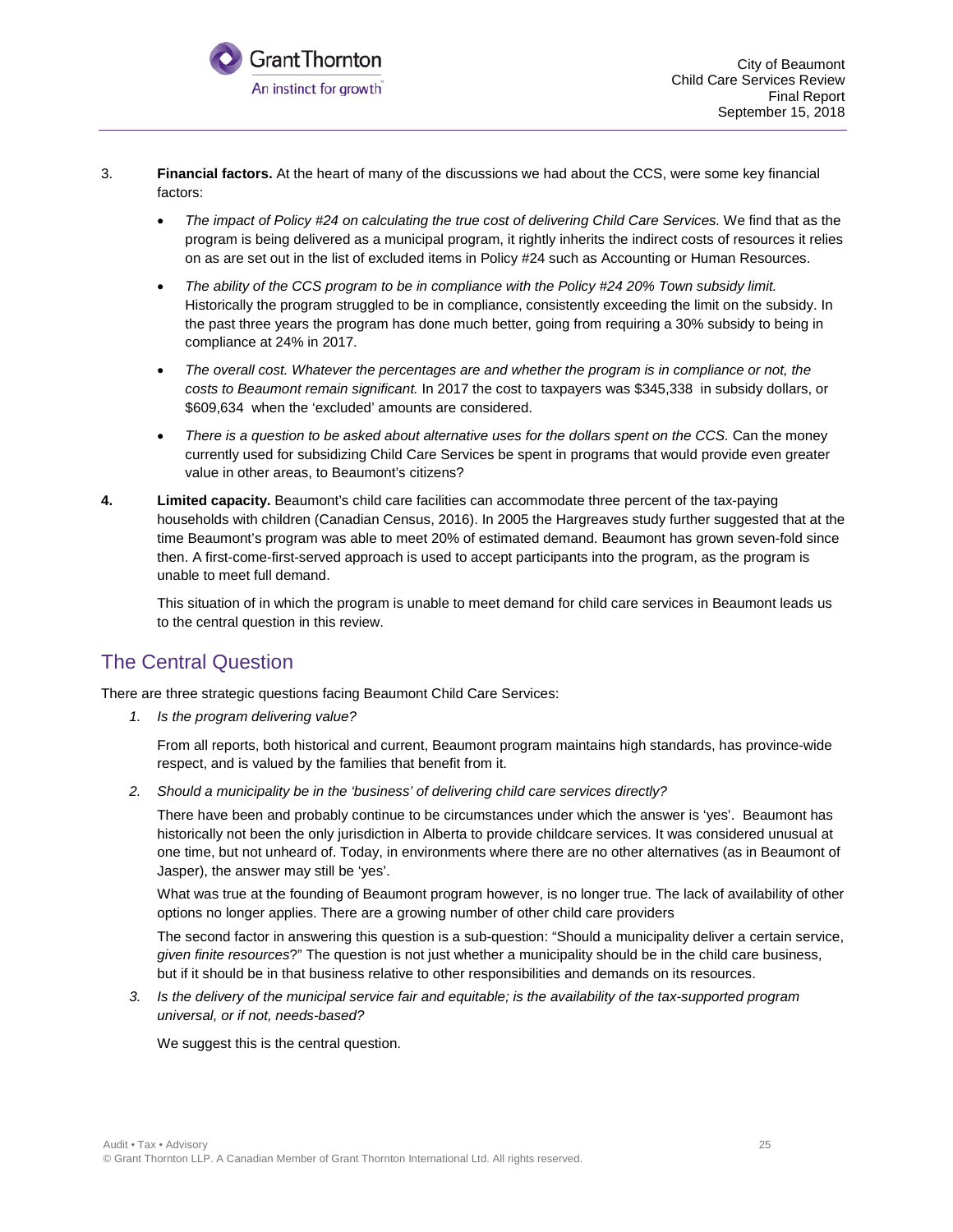

It is reasonable to expect a tax-supported benefit should be accessible *to all who need to access it*. The Child Care Services program is a tax-payer-funded program to which only a small number of taxpayers have access. The size of the subset is suggested by four demographic statistics drawn from the 2016 Federal census:

|    |                          | <b>Number</b> | <b>Percent</b> |
|----|--------------------------|---------------|----------------|
| Α. | Total Households         | 5,635         |                |
| В. | Households with children | 3.250         | 58% (B/A)      |
| C. | Children $0-14$          | 4.595         |                |
| D. | Beaumont CCS capacity    | 138           | $3\%$ (D/C)    |

Of the tax-paying households in Beaumont, 58% have children of an age that could benefit from child care services. Three percent, or 138, of those children can be accommodated by Beaumont's child care facilities.

Not every child requires out-of-home day care services. So even if we use the number derived from projections in the 2005 Hargreaves study and extrapolate forward, we would need 680 spaces and Beaumont is able to offer 138, or 20% of estimated demand.

In our interviews, some suggested the situation was similar to recreation programs, which all taxpayers support, but which not all taxpayers participate in. But they also acknowledged that was largely a matter of choice. Any citizen *could* participate in tax-supported recreational program if they chose. Recreation is structured to be a universal benefit for the citizens of Beaumont.

Public education also at first appears to be a situation that lacks universality. All taxpayers contribute, but only those citizens with children benefit directly. The difference between the Provincial public education system and Beaumont Child Care Services is one of 'category inclusion'. While only taxpayers with children benefit directly from public education, all tax payers with children, *the entire category*, benefit.

In the case of Beaumont's Child Care Services, the majority of citizens who subsidize it through their taxes *and*  who have appropriately-aged children (creating a category), and who would like to participate in the program, do not have opportunity to do so.

As has been shown, this structural problem will become greater with time, as the population of Beaumont grows, resulting in a shrinking ratio of those few families who benefit directly from the program to total families.

<span id="page-25-0"></span>The uncertainty that has hung over the program since the 1990's is the product of all three strategic questions above, but we propose the central question is:

*"What is the level of support of the citizens of Beaumont for a program which the majority of citizens subsidize through their taxes but which only a minority can benefit from?"*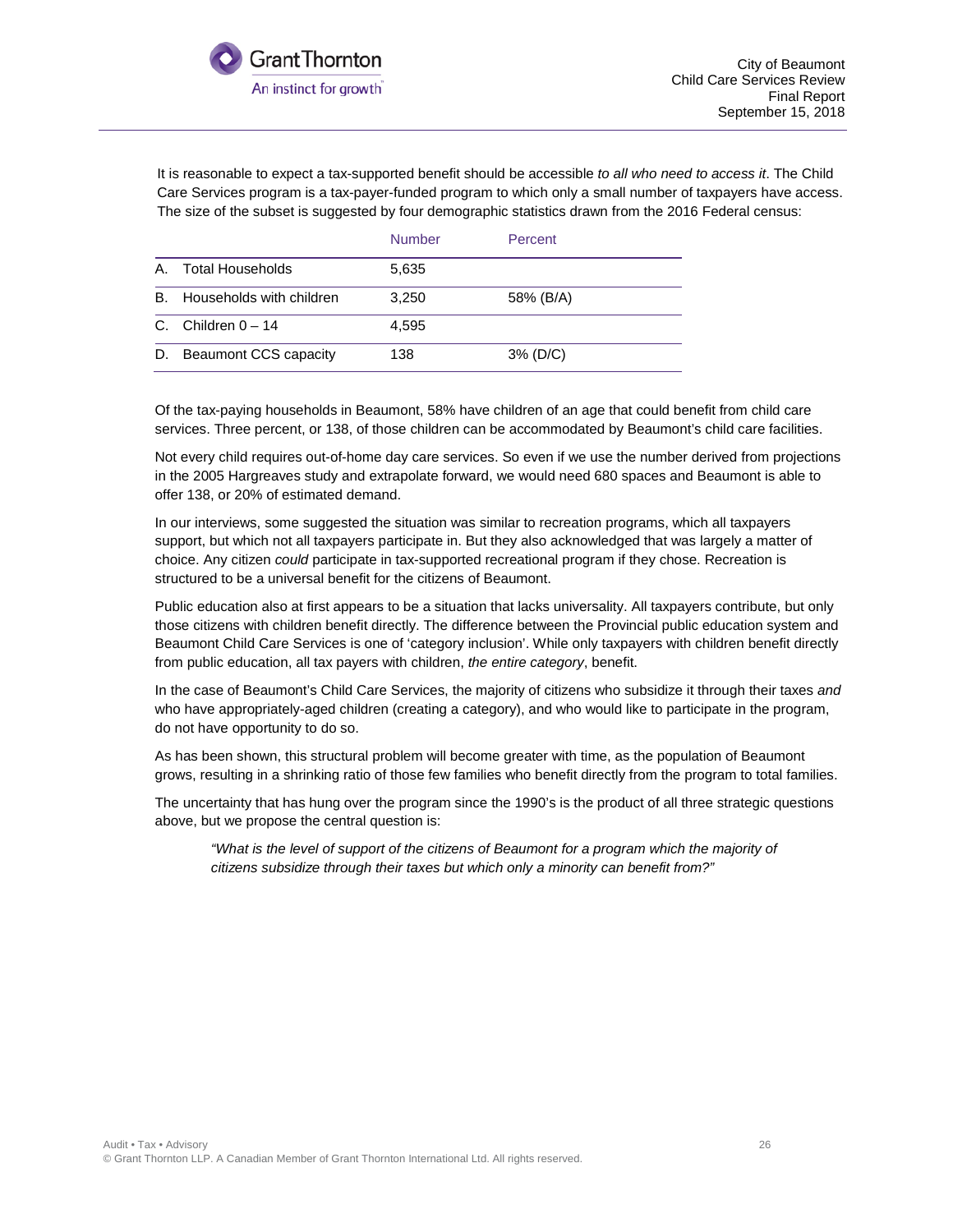

### Child Care Services Options

Based on the results of the internal consultation interviews, the following go-forward options were identified. Arguments for or against any one option are not made here; just what those options might be.

#### **Option 1: status quo**

Hold the program at its current levels both in the number of children cared for, and in the total cost of the program, adjusted for inflation. This option would require Beaumont to continue its subsidy of the program.

#### **Option 2: expansion**

Create a plan and put in place the resources to move towards the goal of providing tax-payer subsidized child care for more, or all, families who wish to participate. This could be done, or perhaps could only be done, in conjunction with Option 3.

#### **Option 3: running a full cost-recovery program**

Charge families for the full cost of the program. Currently the ELCC averages about \$975/month (averaging current 12 month, 3 year, and 3+ fees) per child. The following table shows the average increases for the ELCC-only, under five difference scenarios.

| <b>Contribution level</b> | Fees per month (avg) | <b>Avg Fees w Excluded</b> |
|---------------------------|----------------------|----------------------------|
| 80%                       | \$975 (current)      | \$1,142                    |
| 90%                       | \$1,097              | \$1,285                    |
| 100%                      | \$1,234              | \$1,443                    |

#### Table 5: Estimated fee levels for cost-recovery (2017 figures)

Participants pointed out that the typical pricing in most programs for the youngest children hovered around the \$1,000/month mark (see Table 3). Interviewees saw this as a psychological threshold and suggested most families could or would not go much above that number. One participant suggested full cost recovery was at best an academic option given the resulting prices. As was noted in the recent Parent Survey, only 73% of parents agreed with the statement "*I feel that the program fees are appropriate in relation to the quality of programming my family is receiving*." And this is at current and competitive pricing levels.

#### **Option 4: partnerships**

Seek partnerships with other child care delivery partners – for-profit or not-for-profit – in which the nature of the partnership is such that resources (space, staffing, programming, etc.) are shared. Partnerships could also exist transitionally if Beaumont opts to reduce or end its commitment to delivering CCS. Costs to Beaumont (subsidy rates) would be negotiated with partners, as described below.

Partnerships include two sub-options:

- Using partnerships to realize Option 2, possibly with the goal of making it possible for all families who wish to participate to do so, while costs to Beaumont are kept at, or close to, current levels adjusted for inflation. It is conceivable that a partnership would make a break-even/cost recovery program possible, but this would likely require compromises to the existing program, such as the requirement for Level III ECE staff; or,
- Using partnerships to realize Option 5, below. Working collaboratively with other providers and potential providers to move towards universal availability of child care even with Beaumont no longer directly involved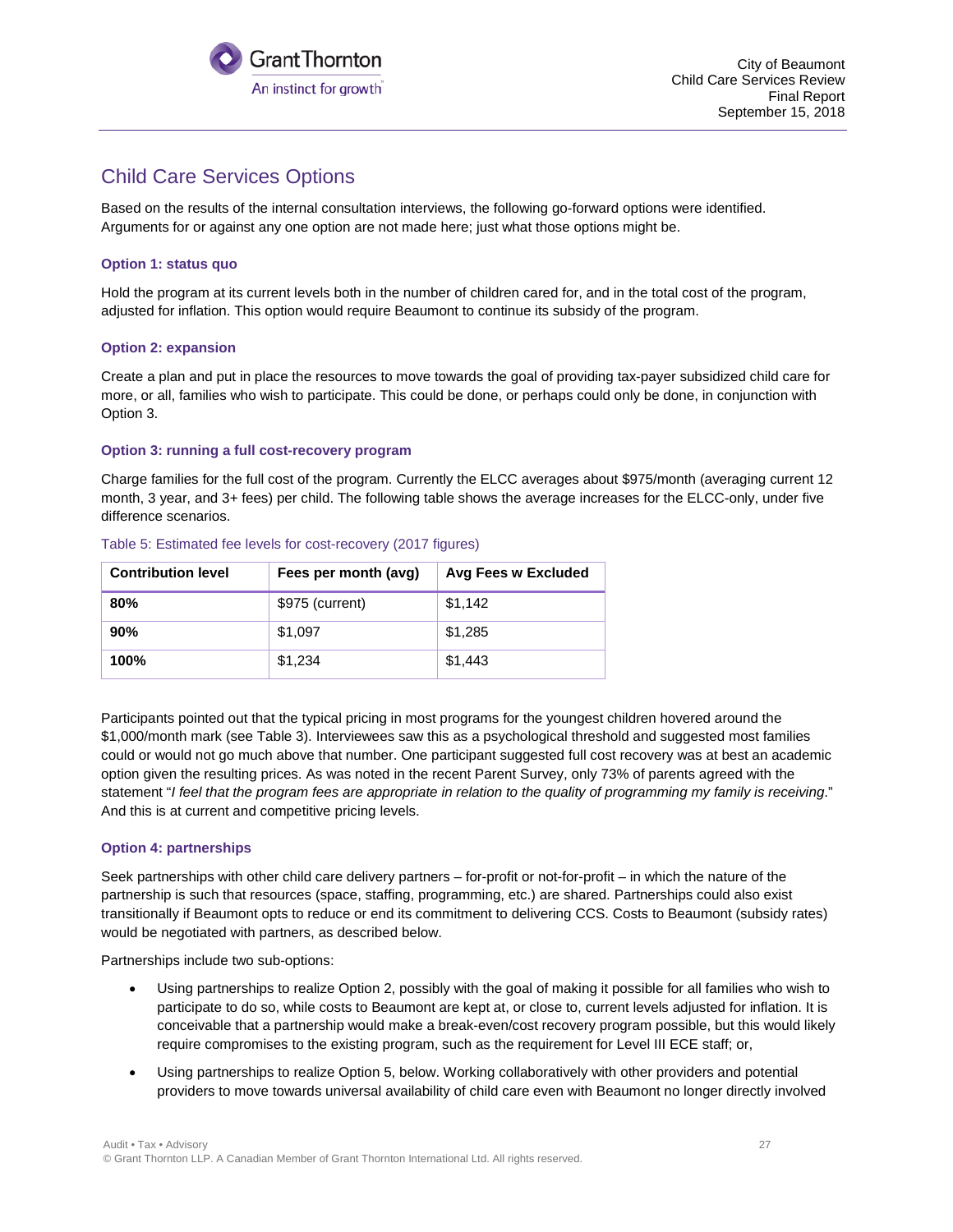

delivery. With capacity confirmed, Beaumont could then work with the partners to create a smooth transition of families from Beaumont CCS program to those of the partners.

#### **Option 5: ending involvement**

Over a to-be-determined period of time, Beaumont withdraws from the direct delivery of child care services. As mentioned, partnerships could ensure a smooth transition for parents as Beaumont ends its involvement. This option also has one sub-option:

<span id="page-27-0"></span>• End involvement in only the ELCC or SAS programs. Some interviewees believe the ELCC program has greater value to the community, and might benefit from being the sole focus of the municipality. No participants suggested staying in only the SAS program.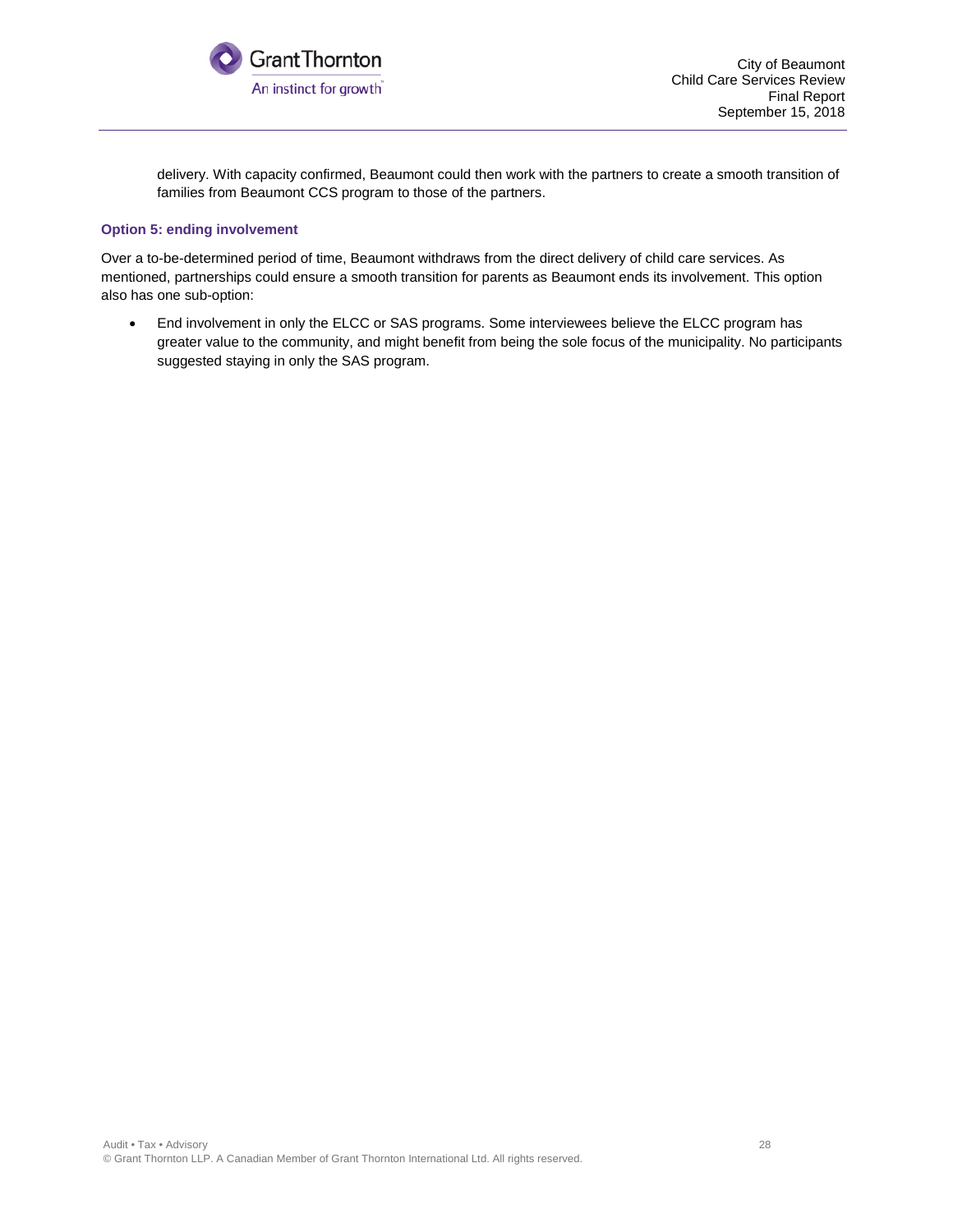

### Assessment

While it is not within our scope to make a recommendation as to the ultimate direction council should take, we are able to provide a framework for choosing that direction.

Below is a matrix of the options based on our understanding of the considerations we have already set out. This is a holistic and high-level assessment based on the findings presented in this report. New information uncovered by Town staff or Council in responding to the questions framed in *Table 5: Further Questions, Information Availability, and Information Required*, may alter the assessment.

The assessment of each option is based on three levels (further explained below):

Addresses the criteria or resolves the issue positively

Partially addresses the criteria, or is a partial or mixed resolution of the issue

Doesn't address the criteria successfully or positively, or doesn't resolve the issue, or makes the issue worse

|                         | 'Central<br>Question' | Demand /<br>Capacity | Operations | Financial | Uncertainty |
|-------------------------|-----------------------|----------------------|------------|-----------|-------------|
| Expansion               |                       |                      |            |           |             |
| Status Quo              |                       |                      |            |           |             |
| Cost Recovery           |                       |                      |            |           |             |
| Exit                    |                       |                      |            |           |             |
| Expansion<br>w/Partners |                       |                      |            |           |             |
| Exit w/ Partners        |                       |                      |            |           |             |

#### **Explication**

#### The Criteria

**Central Question:** to what extent does an option address the central question of capacity/universality in a tax-payer funded program?

**Demand/Capacity:** to what extent does an option improve the capacity to respond to the growing demand for child care spaces in Beaumont?

**Operations:** does an option decrease (green) or increase (red) the load on the operational capacity, including buildings and other assets, and operational resources like Accounting, Human Resources, or Management?

**Financial:** does an option decrease (green) or increase (red) costs to Beaumont?

**Uncertainty:** does an option decrease (green) or increase (red) uncertainty for parents or employees in regard to the future of the CCS program specifically, and the availability of child care spaces in Beaumont generally?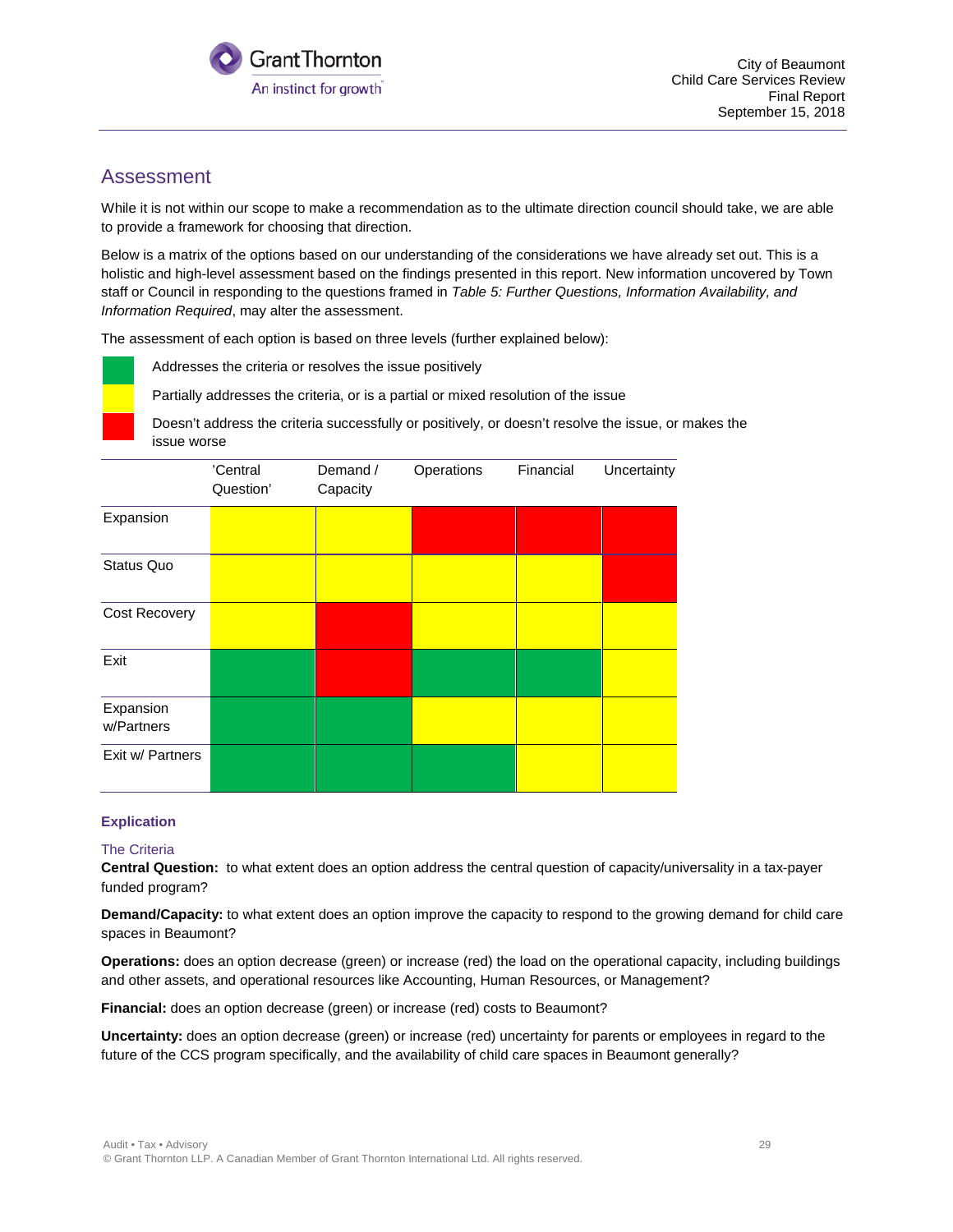

#### 1. Expansion

Definition: Beaumont expands its current investment in the direct delivery of child care.

#### **Criteria**

**Central Question:** this goes some way, but not all the way (i.e. 500 – 600 places), toward increasing universality: the number of Beaumont families who can access the tax-funded program. It does not resolve the question as to whether a municipality should be providing child care services when there are other alternatives in the community.

**Demand/Capacity:** this could address the issue of satisfying the total demand in the city by providing 500 – 600 spaces, or make a commitment to identifying what the capacity of non-Town providers is, and 'filling the gap'. It would then create another question to answer: if the non-Town capacity grew to the point of being able to meet total demand and Beaumont was no longer required to fill the 'gap', would that trigger an option for Beaumont to withdraw?

**Operations:** demands on Town operational capacity would grow. Demands on the 'excluded' resources from Policy #24 would increase. New buildings or other spaces would need to be identified, acquired or converted, and maintained.

**Financial:** costs would increase, both on a subsidy basis (currently \$2,110 per child), and in overhead in excluded resources and asset management (buildings and other spaces).

**Uncertainty:** given the increased costs, the growth of the community, and the growth in complexity in this option, there is nothing that would increase the level of certainty in the sustainability of the program.

#### 2. Status Quo

Definition: Beaumont CCS program continues as it has. The current number of places, and the financial framework created by Policy #24, remain as they are.

#### **Criteria**

**Central Question:** there would be no change to the universality/capacity in the program or how it is paid for. This is not marked 'red' only because while we believe this is an issue, we have not verified that through community feedback. If a lack of universality were identified as a concern for the majority of Beaumont citizens, this criteria would be marked 'red'.

**Demand/Capacity:** capacity would not change with this option. It is not marked 'red' because there is a reasonable likelihood non-Town child care providers will absorb some of the existing and future demand.

**Operations:** the operational resources required would remain unchanged. An element of risk here is the future viability and costs of maintaining the existing spaces.

**Financial:** in the short term costs would not increase significantly, given the wage freeze and the positive results in bringing the program into compliance with Policy #24, earning this option a 'yellow' status for this criteria. However, if wages start to climb again, and/or if significant capital upgrades are required, this could downgrade to 'red'.

**Uncertainty:** the status quo is uncertainty. Leaving things as they are would not improve certainty. With the inevitable changes in Town governance, the child care market, the growth of Beaumont, and other factors, uncertainty is likely to increase.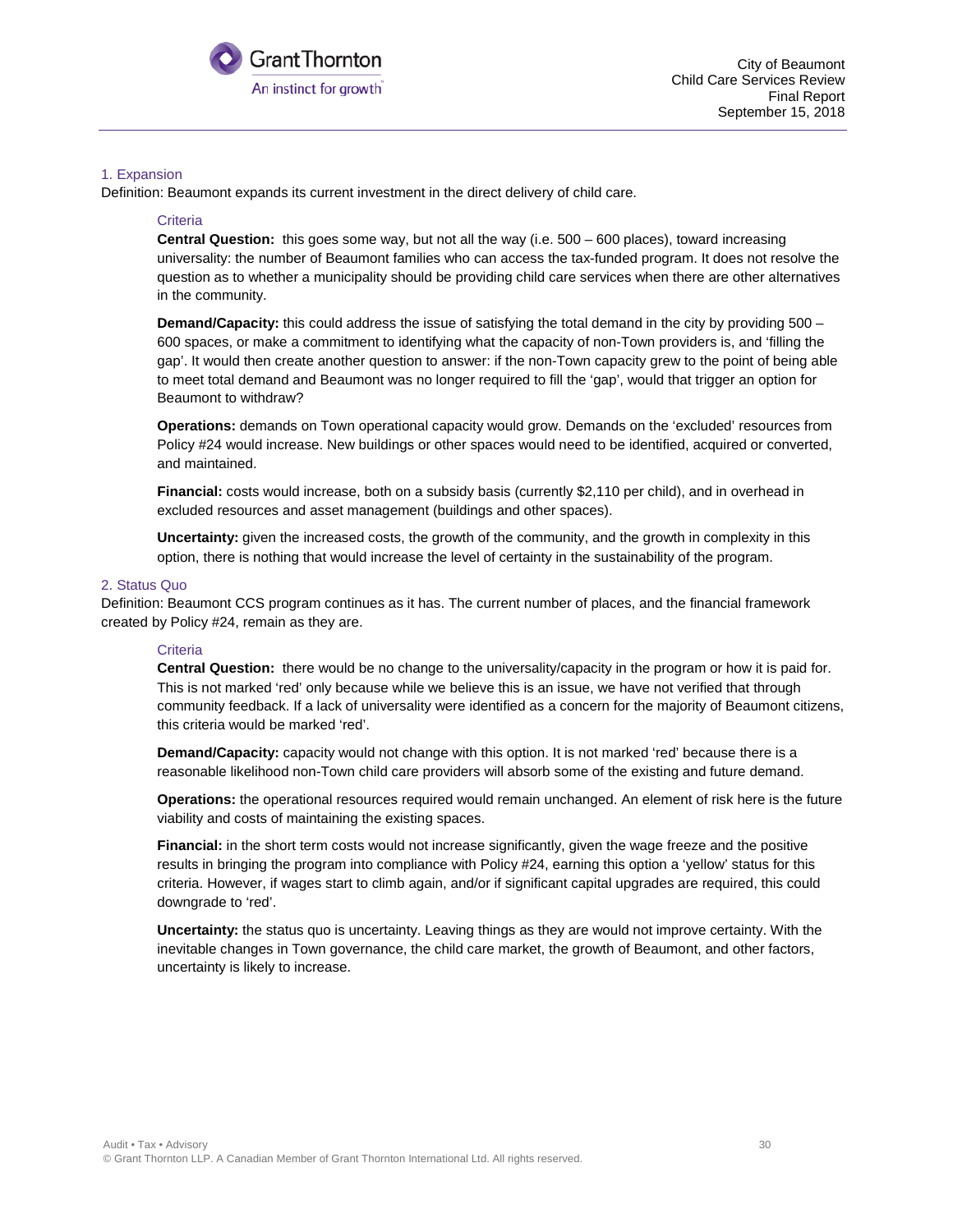

#### 3. Cost Recovery

Definition: replace Council Policy #24 with a policy that mandates full cost-recovery from parents or other sources (such as grants), and ends the subsidy. Council would decide whether 'costs' are defined as including or excluding the cost items currently excluded in Policy #24

#### **Criteria**

**Central Question:** whether this is 'yellow' or 'green' depends on how complete 'cost recovery' is framed. If only the subsidy is withdrawn, there is only a partial reduction in the cost to taxpayers (yellow). If the excluded items are included, then there is a likelihood of approaching zero cost to taxpayers (green) and only those benefiting from the program are paying for it. However this introduces a new question: how would this still be a municipal program at all if no municipal resources are expended on it? When does full cost recovery become another form of complete exit?

**Demand/Capacity:** turning to the parents for full costs would not increase capacity. In fact, the likelihood costs to parents would go up substantially would make this unavailable to most families. This exposes the central challenge with the 'Full Cost Recovery' option: this option is academic because it would result in fees beyond the reach of most parents.

**Operations:** this option could result in a reduction in the cost of maintaining operations, building maintenance, and even the 'excluded' items depending again on how Council chose to define the costs. However getting to zero operational burden would only be possible if the program were withdrawn from Beaumont altogether, which again would make this another form of a complete exit.

**Financial:** depending on how costs were defined there would be a significant reduction, if not complete elimination, of costs to Beaumont. This criterion remains yellow however because it is not clear enough families would opt to pay for a program at the fee rates that would result. Refer to Table 5 above.

**Uncertainty:** at face value this option would significantly reduce uncertainty. However it brings with it its own uncertainty as already stated: is this option meaningful given the probable high fee levels that would result?

#### 4. Exit

Definition: Beaumont winds down its involvement with the direct delivery of child care. There may be a transition period, but this would only be for a fixed period, and not involve partnerships (defined below).

#### **Criteria**

**Central Question:** this option would conclusively answer the question. Taxpayers would not be funding a program without the capacity to provide a universal service.

**Demand/Capacity:** in the absence of significant collaborative strategic- and capacity-planning with partners, this would likely result in a significant decrease in net capacity in child care spaces in Beaumont.

**Operations:** this option would eliminate, over a period of time, all operational burden created by the CCS program.

**Financial:** this option would eliminate, over a period of time, all financial burden created by the CCS program.

**Uncertainty:** the end of Beaumont CCS program, with a well-defined transition period, would end the uncertainty as we have framed it. However we have left this criterion marked 'yellow' because of the uncertainty that would remain for employees and families currently associated with the program throughout the transition period.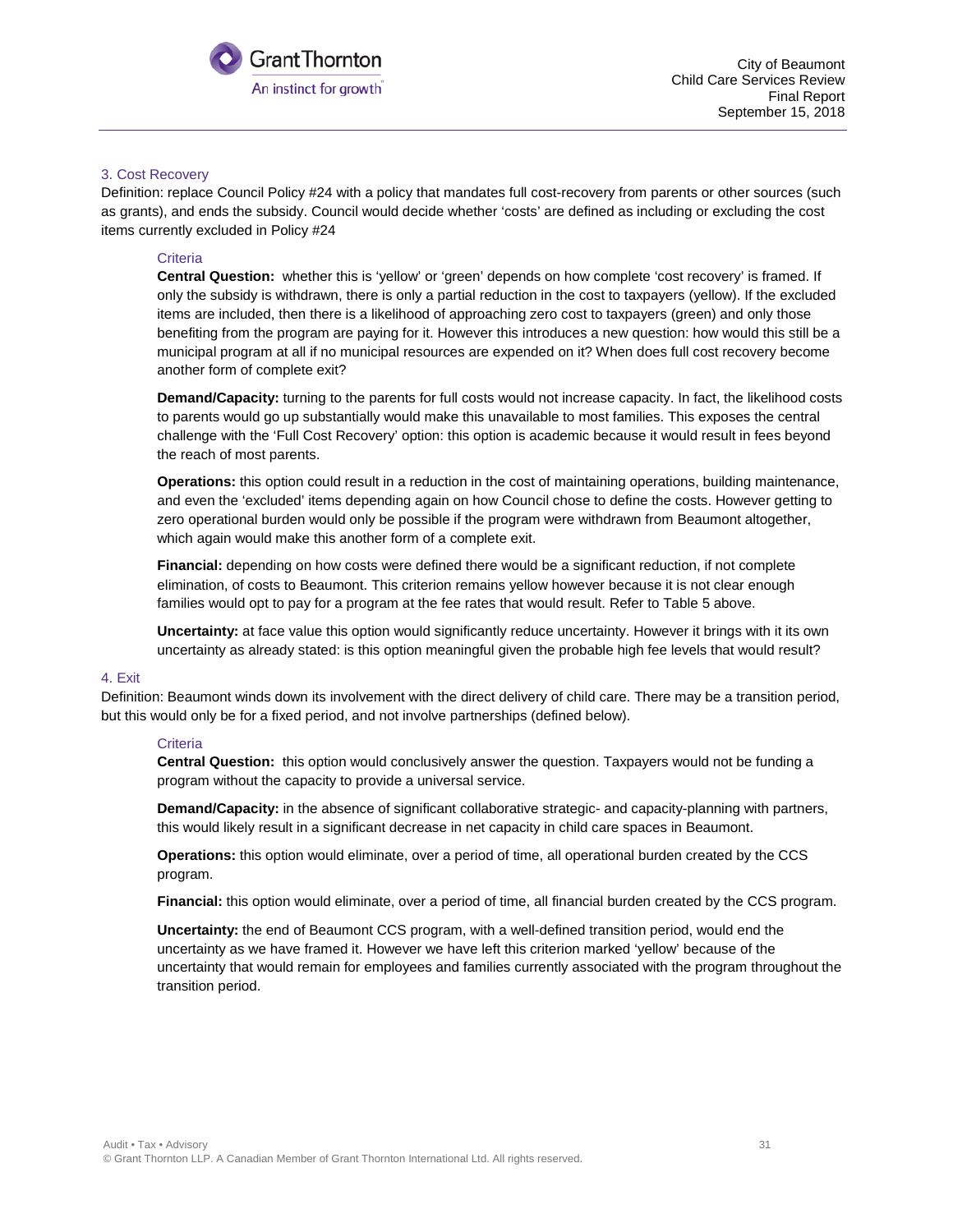

#### 5. Expansion with Partners

Definition: Beaumont works with strategic partners (private providers and/or not-for-profits and societies) to develop a model in which Beaumont took a leadership role in ensuring capacity and quality. Beaumont would continue to deliver its existing program but potentially with significant changes to make it an equal player with its partners. Examples of such a changes might include reducing the subsidy or redirecting it to all parents, changing the role of Policy #24 in calculating costs, revisiting the requirement for Level III staff qualifications, etc.

#### **Criteria**

**Central Question:** if the result of a partnership were 'universal' availability of child care in Beaumont and the funds provided by Beaumont were distributed in such a way as eliminate the current inequity (through a needsbased or all-parents subsidy for example) this would resolve the central question.

**Demand/Capacity:** a strategic engagement with partners as described here would have as its goal addressing 100% of the demand for child care services in Beaumont.

**Operations:** depending on how the partnerships were structured, Beaumont could still see its buildings, and/or some of the operational 'excluded' resources used.

**Financial:** in this model there could be a significant reduction, but not likely a complete elimination, of costs to Beaumont.

**Uncertainty:** this option would go a long way, but not likely all of the way, in eliminating uncertainty. In the future it is conceivable Beaumont could withdraw from the partnership.

#### 6. Exit with Partners

Definition: Beaumont winds down its involvement with the direct delivery of child care, working collaboratively with identified partners in creating a strategic Child Care Services plan, subsequently transitioning the existing CCS entirely to non-Town providers (potentially through an RFP process). The final exit would not occur until confidence in full capacity was established.

#### **Criteria**

**Central Question:** this would resolve the issue of a taxpayer supported program not providing universal or needs-based child care services.

**Demand/Capacity:** Beaumont would be collaboratively involved in the planning for, and development of, both capacity and a transition. The final exit would only occur when full capacity amongst non-Town providers was confirmed.

**Operations:** on completion of the transition there would be no further operational load on Beaumont's resources. There might be an opportunity to rent existing building space to strategic partners for child care spaces at special rates, allowing Beaumont to realize some revenues and contribute indirectly to the delivery of child care in Beaumont.

**Financial:** on completion of the transition there would be no further cost to Beaumont. We have set this as 'yellow' because in accepting the condition that there would be no exit until full child care capacity in Beaumont can be confirmed, committing to a strategic planning phase, and a period of collaboration in building capacity, Beaumont would also accept the costs associated with those commitments.

**Uncertainty:** while risk and uncertainty can never be completely eliminated, this option comes the closest to doing so. By confirming that an exit will happen, and coupling with that a commitment working collaboratively with partners to build child care capacity in Beaumont, there is a significant reduction in uncertainty.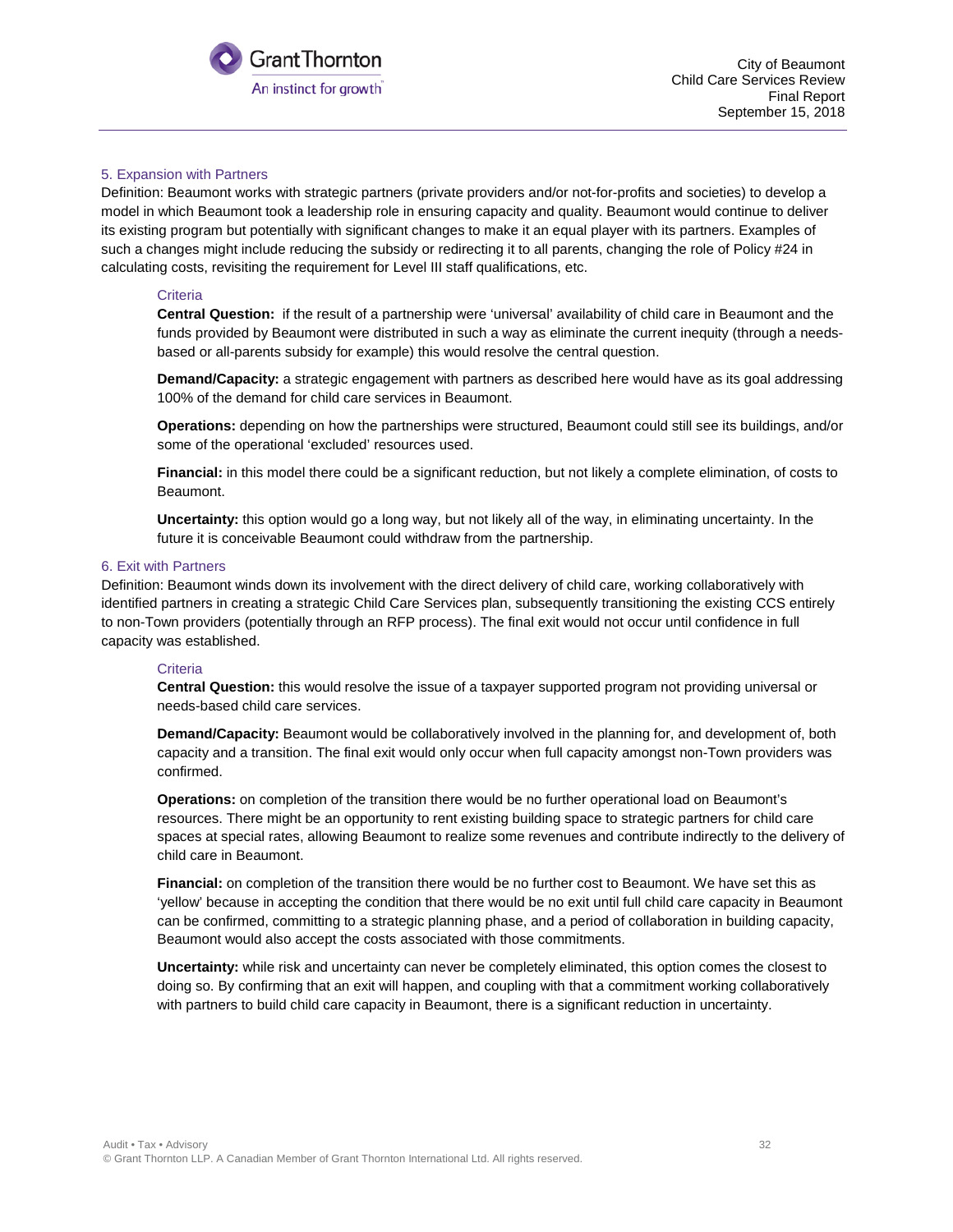

### <span id="page-32-0"></span>Next Steps

It is the purpose of this report to provide a high-level scan of the current environment surrounding Beaumont Child Care Services, to support informed decision-making by Council in reducing this uncertainty and arriving at a long-term decision regarding the CCS program.

Prior to making a final decision we recommend Beaumont develop a Communication Plan outlining both the steps Council and its employees will take in arriving at a final decision regarding the delivery of Child Care Services, and the steps that will be taken to involve citizens, and especially parents, in the decision-making process.

#### **Lessons Learned Jurisdictional Review**

As part of the information-gathering to create conditions for confident decision-making, it is worth undertaking a highlevel jurisdictional scan. This would involve identifying communities that have changed or ended their relationship with the delivery of Child Care Services, and determining if any lessons can be learned from those jurisdictions.

We have learned that Edmonton and Red Deer at one time were involved in the delivery of Child Care Services but have withdrawn from those programs. To reduce the risk of reinventing the wheel or repeating mistakes made by others in the past, it would be valuable to review both of these situations to identify any possible lessons learned.

#### **Further Input Requirements**

Drawing on the previous sections of this report, including the changing market, historical arguments, and the proposition of the Central Question of support for a program that is neither universal nor needs-based, we provide an overview of the criteria with respect to the information available for each. We identify where there is good information available to assess that criterion; and what, if any, further information may be required.

After the table we set out the two information-gathering areas that will most inform any decision:

- 1. Community and Demand
- 2. Market and Capacity

#### **Phase 2 – Proposed Approach**

This work would constitute a 2<sup>nd</sup> phase to the decision-making process for Beaumont.

Phase 2 could consist of the following key steps:

- 1. A deeper review of 3 4 options as selected by Council after receiving this report;
- 2. An engagement with the primary stakeholders (mostly Beaumont employees employed directly by the Child Care Services program, to set out some of the options being considered, and to collect feedback on those options and possible ways forward;
- 3. An engagement with providers and potential providers of Child Care Services in Beaumont, with two goals:
	- o To explore the idea of working in partnership with Beaumont;
	- o To determine current and future capacity of other providers;
- 4. An engagement with families and community members generally, with two primary goals:
	- $\circ$  To bring the community up to date on all input and learning from the previous activities;
	- o To solicit input on identified options
- 5. Present all findings and input to Council for determination of a final direction for child care services in Beaumont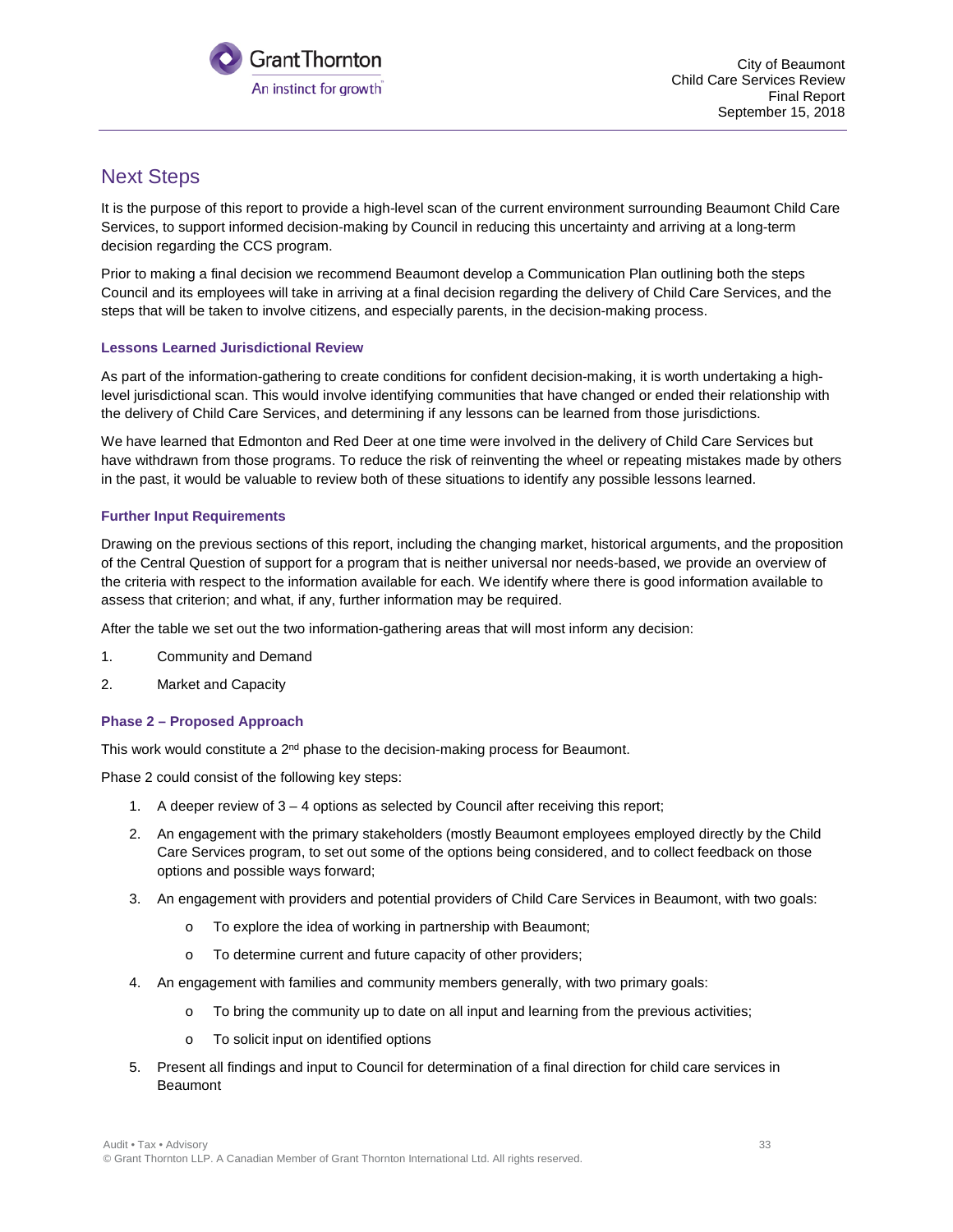

#### Table 6: Further Input Requirements

| Criteria                                                               | <b>Specific questions</b>                                                                                                                                                                                                                                             | Exists?               | Information Information-gathering activities                                                                                                                                                                                                                                                                                                      |
|------------------------------------------------------------------------|-----------------------------------------------------------------------------------------------------------------------------------------------------------------------------------------------------------------------------------------------------------------------|-----------------------|---------------------------------------------------------------------------------------------------------------------------------------------------------------------------------------------------------------------------------------------------------------------------------------------------------------------------------------------------|
| <b>Community and</b><br>Demand: Community and<br>family impact; Demand | What is the will of the citizens of<br>Beaumont regarding Beaumont's<br>involvement in the delivery of<br>Child Care Services?<br>What is the impact on families<br>enrolled in CCS, or on the waiting<br>list?<br>What is the level of current and<br>future demand? | Limited:<br>anecdotal | Round tables, focus groups, and facilitated town<br>1.<br>hall to develop dialogue and understanding.<br>2.<br>Interview and questionnaire surveys (potentially<br>repeating the 2005 Hargreaves telephone<br>interview survey).                                                                                                                  |
| <b>Market Capacity:</b><br>Capacity of external<br>providers;          | What is the Child Care Services<br>capacity in Beaumont, now and in anecdotal<br>the future?                                                                                                                                                                          | Limited;              | A market report on the total current and planned<br>1.<br>Child Care Services capacity in Beaumont.<br>Identify and survey every player in the community<br>2.<br>including not-for-profit organizations, child care<br>businesses, Day Home, and public institutions like<br>the Black Gold Schools Division.                                    |
| <b>Operational factors:</b><br><b>Resources and Staff</b>              | What are the impacts on<br>Beaumont's human (staff), and<br>systems/facilities resources of an<br>option?                                                                                                                                                             | Moderate              | 1.<br>Work with the Human Resources department to<br>identify impacts.<br>2.<br>Conduct an analysis on the impacts of the CCS<br>leaving or remaining in existing ELCC space;<br>3.<br>Conduct an analysis of the impact of any option<br>chosen other than 'status quo', on those<br>resources identified as "excluded" in Council<br>Policy #24 |
| <b>Financial:</b><br>Net economic benefit;<br>financial implications   | What would the net financial<br>impacts of an option be, relative to<br>other options?<br>What other financial impacts can<br>influence Beaumont's decision<br>(e.g. eligibility for \$25/day<br>program)                                                             | Moderate              | Develop models for options chosen, with a<br>particular focus on human resources and financial<br>impacts, but also considering facilities and similar<br>resources.                                                                                                                                                                              |
| Risk:<br>Stability vs. uncertainty                                     | Does an option reduce the<br>uncertainty around the CCS<br>program?<br>Does an option establish a<br>commitment to a direction and<br>resources over the long term?                                                                                                   | Good                  | These questions can be answered internally<br>through existing modelling, budgeting, and<br>governance policies and procedures.                                                                                                                                                                                                                   |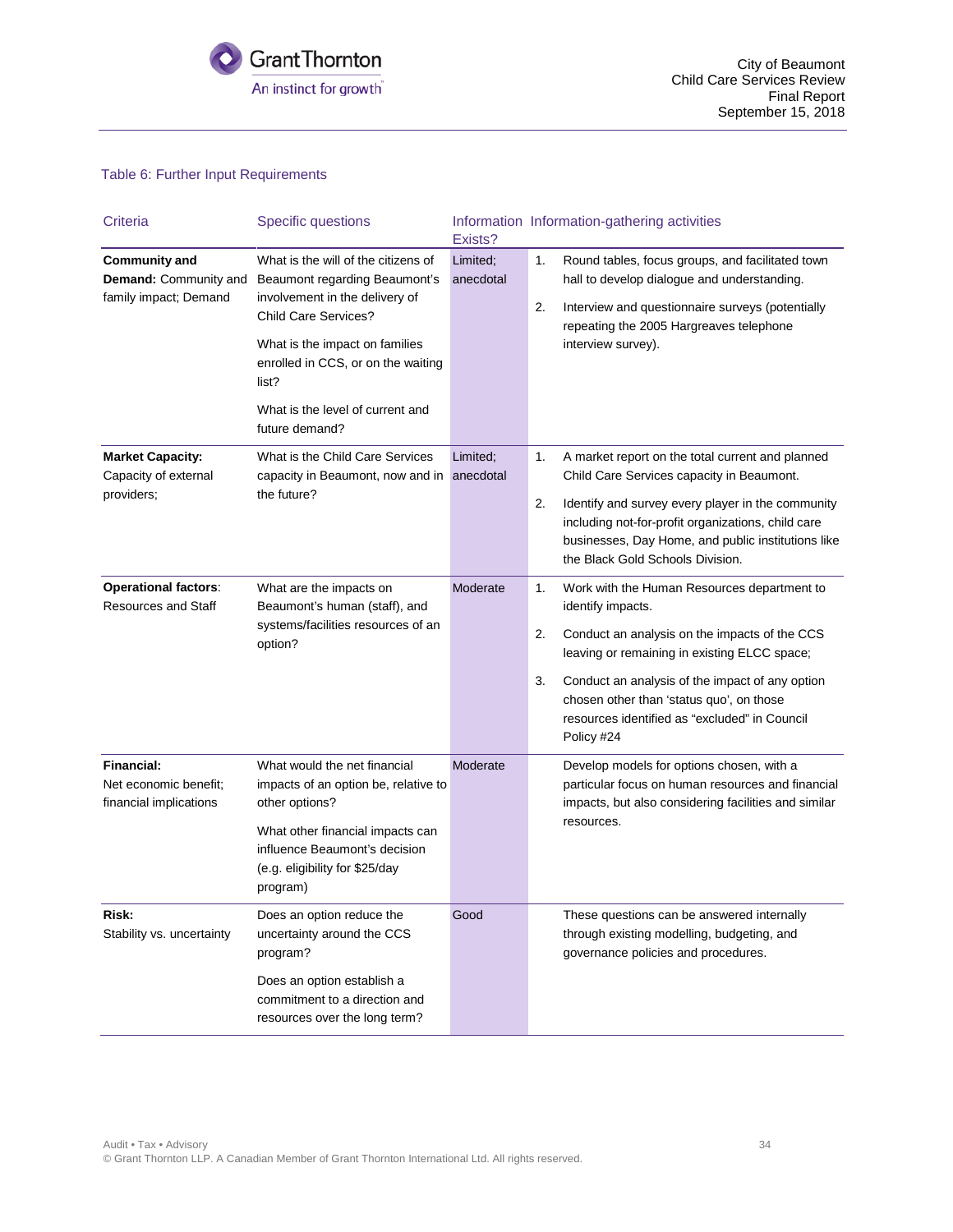

#### **Community and Demand**

We recommend Council go to the citizens of Beaumont for feedback and guidance in two overlapping phases: an engagement phase and a data-gathering phase.

This process would also form a key part of a Communication Plan.

#### Engagement

Use mechanisms like round tables, focus groups, and facilitated town hall meetings not just to solicit opinions as to a direction, but to develop dialogue and understanding.

Undertaking a time of deliberate engagement creates an opportunity to sharpen Council's understanding of what the issues are for stakeholders, and to improve buy-in on the part of stakeholders in the ultimate decision.

Done right, a period of engagement should result in a better decision, and better understanding and buy-in by community and parents of whatever option is chosen.

#### Data

To determine capacity, we suggest repeating the approach to determine demand used in the 2005 Hargreaves study, using direct telephone surveys of homes to determine the level of need for child care services in the community.

Throughout engagement period, also solicit feedback from citizens in the form of interviews and questionnaire surveys. Sample opinions throughout the process to understand if the engagement is being well-received and properly understood. That approach will ensure the final question council considers is well-developed and well-understood.

#### **Market and Capacity**

Commission a report on the total current and planned child care services capacity in Beaumont. This would involve identifying every player in the community including not-for-profit organizations, child care businesses, Day Homes, and public institutions like the Black Gold Schools Division; and, enrolling them in a collective effort to understand current and future capacity.

The private providers have been seen as reluctant to participate, but in preparing this report we discovered this was as much a function of time constraints as it was of any negative sentiment. Providers told us they are interested in developing a shared understanding of the market, but as this report was being prepared in the summer, some were simply not available in our timeframe.

As well, many of the private providers are extremely small, without websites or identified contacts. They often have a Facebook Page and an email address as their sole forms of contact. Their small size meant they did not have the capacity to meet face-to-face or even answer emails in a timely fashion because they were too busy.

We believe that given the time and the resources, the significant majority of providers would be open to contributing to an understanding of the child care landscape in Beaumont.

This phase of the fact-gathering will be time-consuming as it does require identifying and spending time with not only existing providers, but following up on 'word-on-the-street' information some of the providers have of new players setting up shop in Beaumont. Knowledge of these plans, especially from some of the larger 'corporate' providers like Kids and Company (kidsandcompany.com) or social enterprises like the YMCA, would be central to an accurate forecast of child care capacity. This forecast would be needed to address the 'Long term stability' risk listed above.

At the end of the period of engagement and feedback, Council will be in the best position to frame a decision for the future of child care in Beaumont. Having articulated the current and future child care capacity in Beaumont, and having completed a period of engagement with council, the citizens will be in the best position to understand how the decision was arrived at.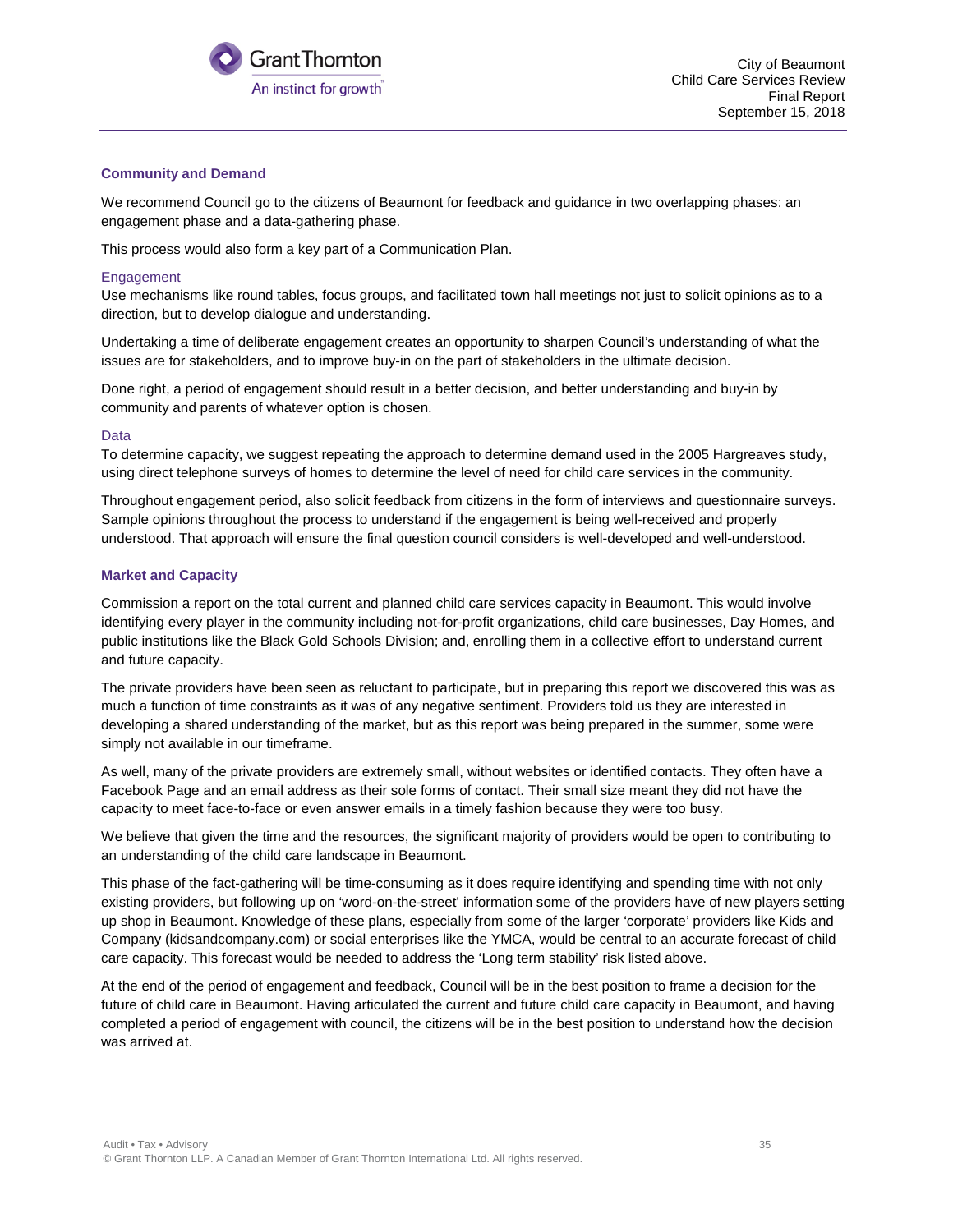

### <span id="page-35-0"></span>Transition Plan

Having chosen an option, Council and staff would create a Transition Plan. To reduce uncertainty, even if the status quo is the option chosen, a plan to improve stability and predictability for taxpayers, parents, employees, and private child care providers can be articulated.

Should the community and Council opt for any option *other* than the status quo, a clear road-map that articulated, especially for parents and employees, exactly how the change would be managed, would be critical to managing uncertainty.

To be considered in the transition plan would be the following stakeholder impacts:

- For all Town citizens (and other key stakeholders like MacEwan University), a rationale and the steps to be taken;
- For parents, a continuity plan for Child Care Services that minimized disruption and further uncertainty, and maximized confidence that spaces and quality care for their children would not be compromised;
- For employees, a mapping out of the status and future of Child Care Services positions;
- For private and other non-Town Child Care Services providers, a communication plan and a plan for collaboration to identify capacity, and potentially develop new capacity.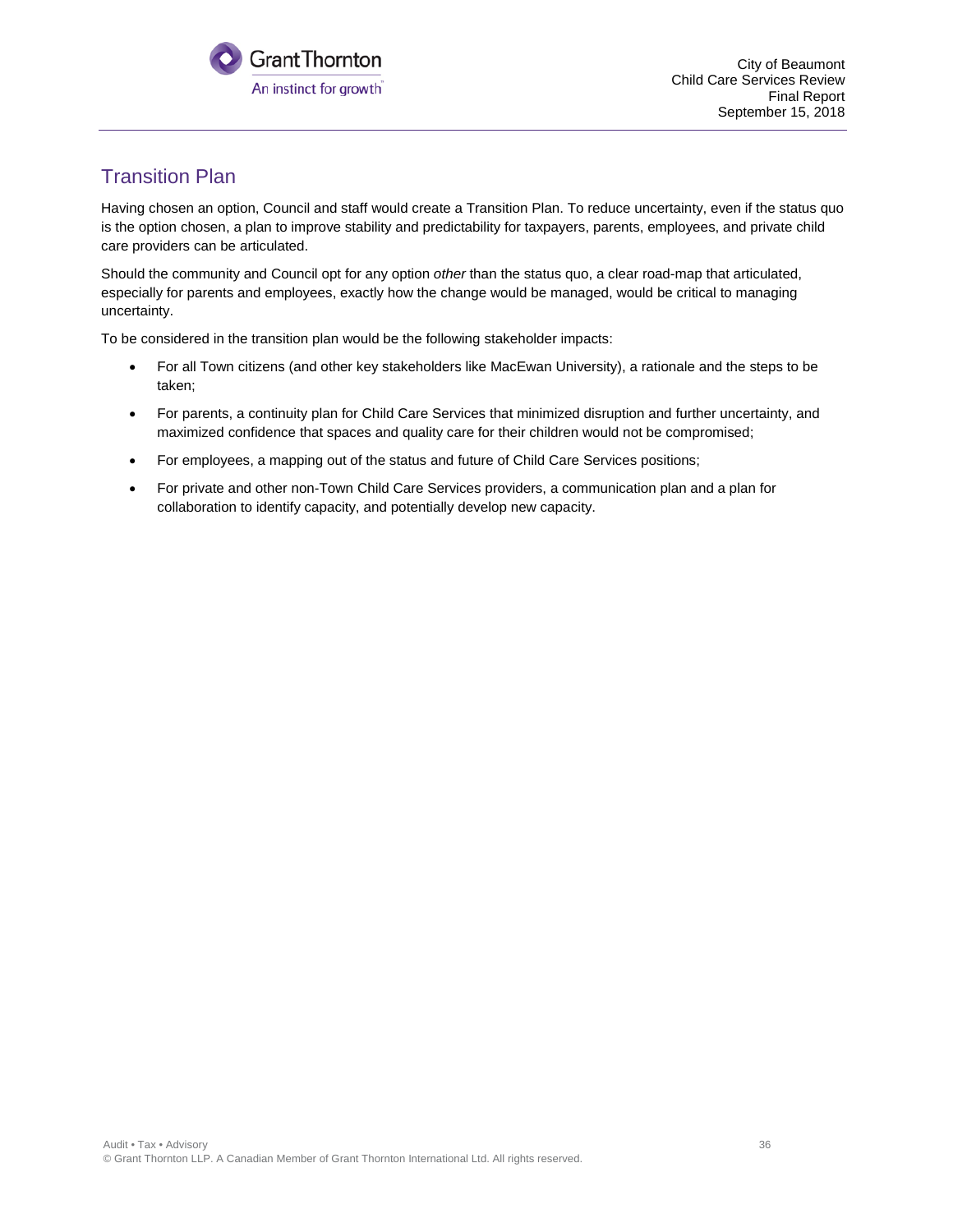

## <span id="page-36-0"></span>Appendix 'A'

### <span id="page-36-1"></span>Questions for Stakeholder interviews

- 1. What is the history of the program?
- 2. Why did Beaumont set out to deliver services itself?
- 3. From your perspective what is working well?
- 4. From your perspective what is a challenge?
- 5. What is the goal (ultimate measure of success) of the program from Beaumont's perspective?
- 6. What priorities do parents articulate when they register concerns about changes to the program? Cost? Availability? Quality? All and in what mix?
- 7. From Beaumont's perspective, what values are primary when considering:
	- a. Operational factors?
	- b. Financial factors?
	- c. Social factors?
- 8. What is the relationship between childcare demand and capacity in Beaumont?
- 9. What else do you feel needs to be considered when evaluating service delivery options?
- 10. What are your thoughts on the high-level delivery options:
	- a. Status quo;
	- b. Subsidy-only;
	- c. Subsidy & delivery;
	- d. Partnerships;
	- e. No involvement in CCS;
- 11. Are you aware of any new models you would suggest for Beaumont to best meet its goal?
- 12. Over the short term, what issues can be anticipated if Beaumont decides to transition to a new model (e.g. subsidy to private providers)?
- 13. Over the long term, what can be anticipated if Beaumont decides to transition to a new model (e.g. repurpose/sale of facilities)?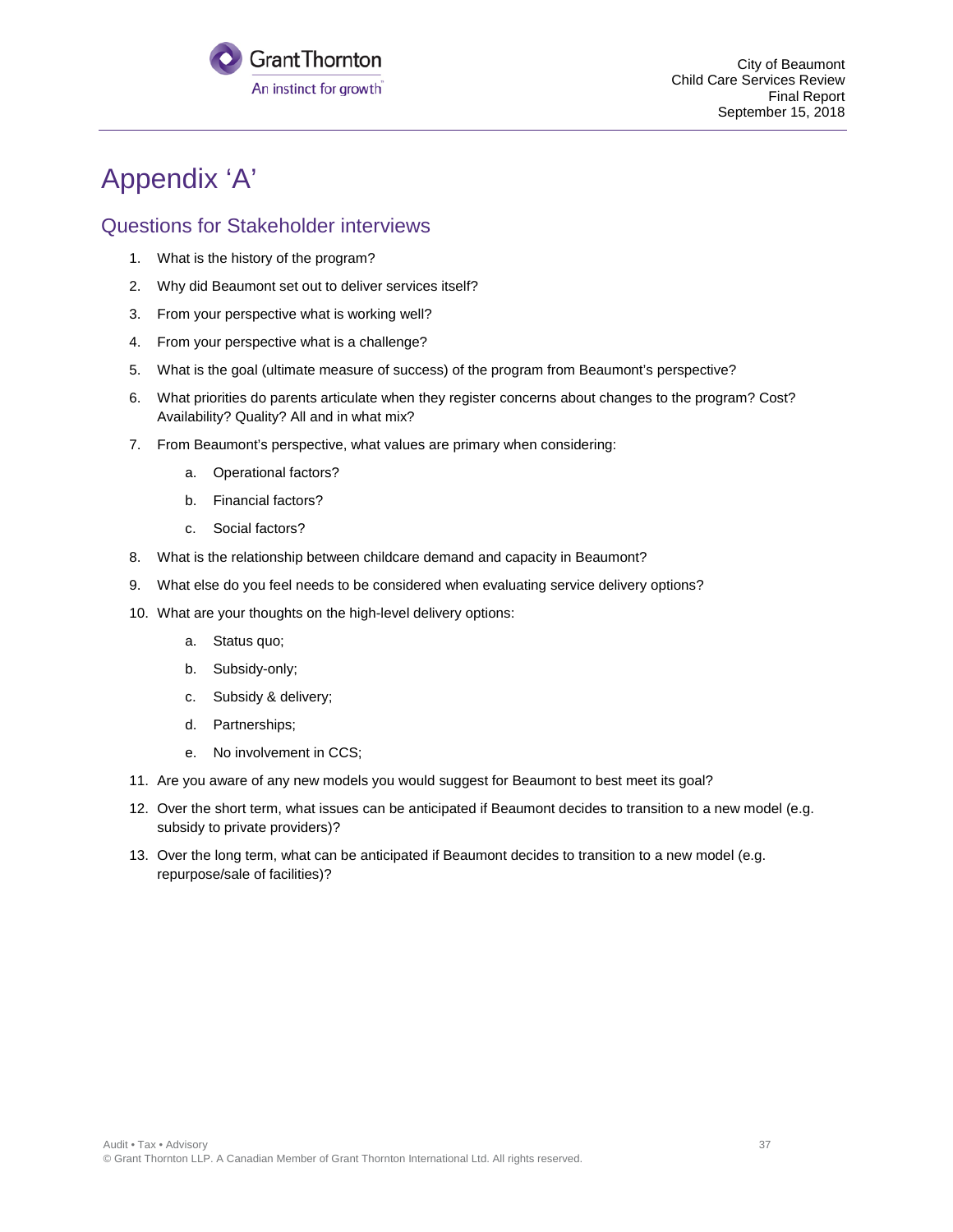

City of Beaumont Child Care Services Review Final Report September 15, 2018

## <span id="page-37-0"></span>Appendix 'B'

### <span id="page-37-1"></span>Summaries and Findings of Key Previous Reports

#### **Beaumont Child Care Services Needs Assessment and Operational Review \*\*FINAL REPORT\*\* Hargreaves and Associates, 2006**

5.3 Profile of Needs Among Beaumont Parents

#### **Needs Defined**

Parents with children under the age of 13 who took part in the community survey were asked a series of questions about their need for child care services. Among those parents with children in the 0 to 5 category (23% of the total sample), 55% stated that they had a need for child care services in Beaumont. A similar percentage of parents with children between the ages of 6 and 12 (54%) also indicated a need for local services.

The level of need among households with children under age 6 years as a percentage of all households in Beaumont equates to 13%, and for households with children aged between 6 and 12 years the percentage of the all households is 18%.

Currently, among all parents, 9% reported that they were currently on a waiting list. Among those parents with children under 6 years of age, the percentage on waiting lists increases to 16%. A lower rate (4%) of parents with children between the ages of 6 and 12 years are on a waiting list. These differences further demonstrate that need is greatest for parents of the youngest children.

#### **Demand Estimates**

Beaumont currently makes 58 spaces available for children up to 6 years of age, and 30 children can be accommodated in the Out of School Care Program. By the end of 2006, Beaumont's Family Day Home program is expected to increase capacity by 35 spaces.

As Beaumont continues to experience population growth the demand for child care services can be expected to increase as more children between the ages of 0 and 14 reside in Beaumont

The 2005 population of children between the ages of 0 and 14 years is 2,209 and is served by the existing 58 spaces at the Child Care Centre plus the 30 after school spaces. These spaces are all being used and there is a waiting list of approximately 40 children. There are also two homes in Beaumont's Family Day Home program.

The survey indicates that approximately 12% of all households in Beaumont have a need for child care services for children between the ages of 0 and 12 years. However, approximately half of these households have parents who are likely to provide care themselves38, creating an adjusted demand of 4.2% of all households needing care for children between 0 and 5 years, and 7.8% for children between 6 and 12 years. There are also households where there is a need for children in both age groups and these represent a further 3% of all households. This means that for 2005, total household demand for children 0 to 12 is 308 spaces.

Projections of the number of households living in Beaumont by 2016 suggest that there will be 3,718 households. The average annual household growth rate between 2005 and 2016 is approximately 3.8%, but the corresponding annual growth rate for the age group of 0 to 14 is expected to be no better than 1% and would represent approximately one child per household.

Applying the survey rate of 6% of households being in need of non-parent child care services, by 2016 there would be 447 households with a need for children between the ages of 0 and 12 years.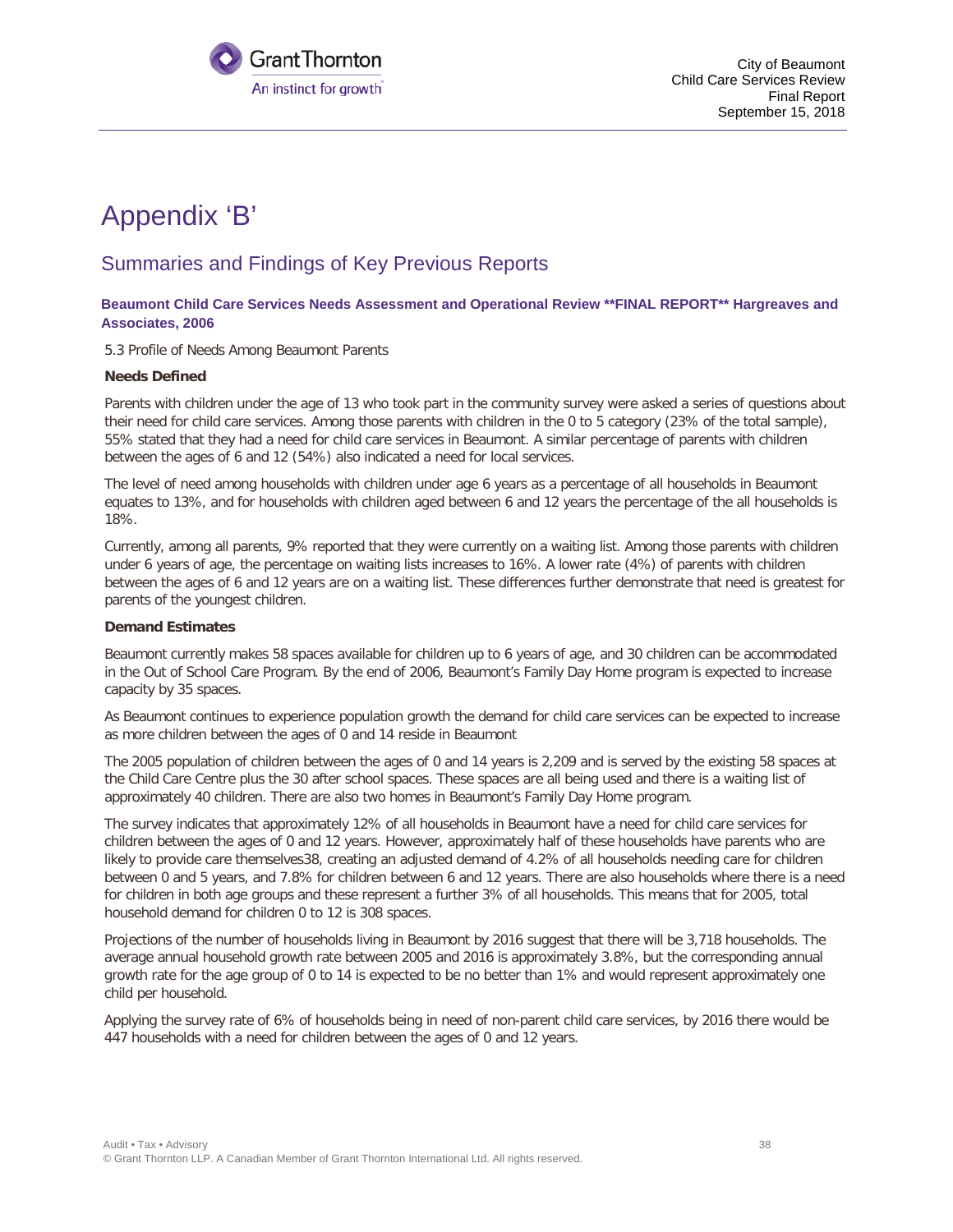

#### 6.0 ALTERNATIVE APPROACHES TO SERVICE DELIVERY

#### 6.1 Developing an Alternative Approach

It is important to note that when considering all the national studies completed on the provision of quality ELCC and the suggested directions by those who develop policy on service provision, Beaumont has achieved an admirable level of response to need. It is clear from the surveys and the focus groups that support for the centre is high, and that families in Beaumont believe the number of spaces for children, particularly infants, needs expanding. Support for a number of options, including approved family day homes, is present but guarded. Participants suggested that inconsistent levels of quality in family day homes - amongst those not licensed or approved - created great stress and limited appropriate alternatives for care.

While there is recognition of the contribution of the Centre to the community, any future service model will need to respect the following factors:

- 1. Support for the existing centre
- The provision of core support for the centre has demonstrated benefits that include organizational and program quality and stability, a greater ability to respond to need and a stable and highly qualified staff component.
- Participants demonstrated strong support for the centre and its expansion based on their recognition of the quality in staffing, programming and care provided at Beaumont Child Care Centre.
- 2. Strengths of the current model
- The centre offers high quality programming and care.
- Other jurisdictions in the province are looking to Beaumont as a preferred model of response to community need.
- Many families, who have moved into Beaumont, did so with the belief that childcare services would be available when they needed them. A number were sold on the community by real estate agents who use the Centres' availability as a key feature for Beaumont.
- Focus group participants indicated their desire to support a healthy community with a variety of resources to meet the differing needs of families in Beaumont.
- 3. Challenges with the current situation
- There is a demonstrated need for more spaces based on the existing wait list at the centre.
- The research results suggest that the need will increase as Beaumont grows.
- The current municipal funding model does not reflect the future need for child care spaces.
- Not unlike the national debate, opinions in Beaumont vary on what framework of services and resources should be available to support families' differing needs over time.

#### 6.2 Future Development Scenarios

Beyond the status quo and keeping Beaumont Child Care Centre in its present form, there are four basic service delivery scenarios that might be considered as ways to meet future demand.

#### Scenario #1: Additional Spaces Provided by Beaumont

The first, and the one that was top of mind for participants in the focus groups, is to add spaces to those already provided. Group participants had no particular preference as to how this was done so long as more spaces were available.

There was recognition, however, that the existing site was unsuitable for expansion and that alternatives would be required. In each of our three focus groups there were respondents who referred to using space at Beaumont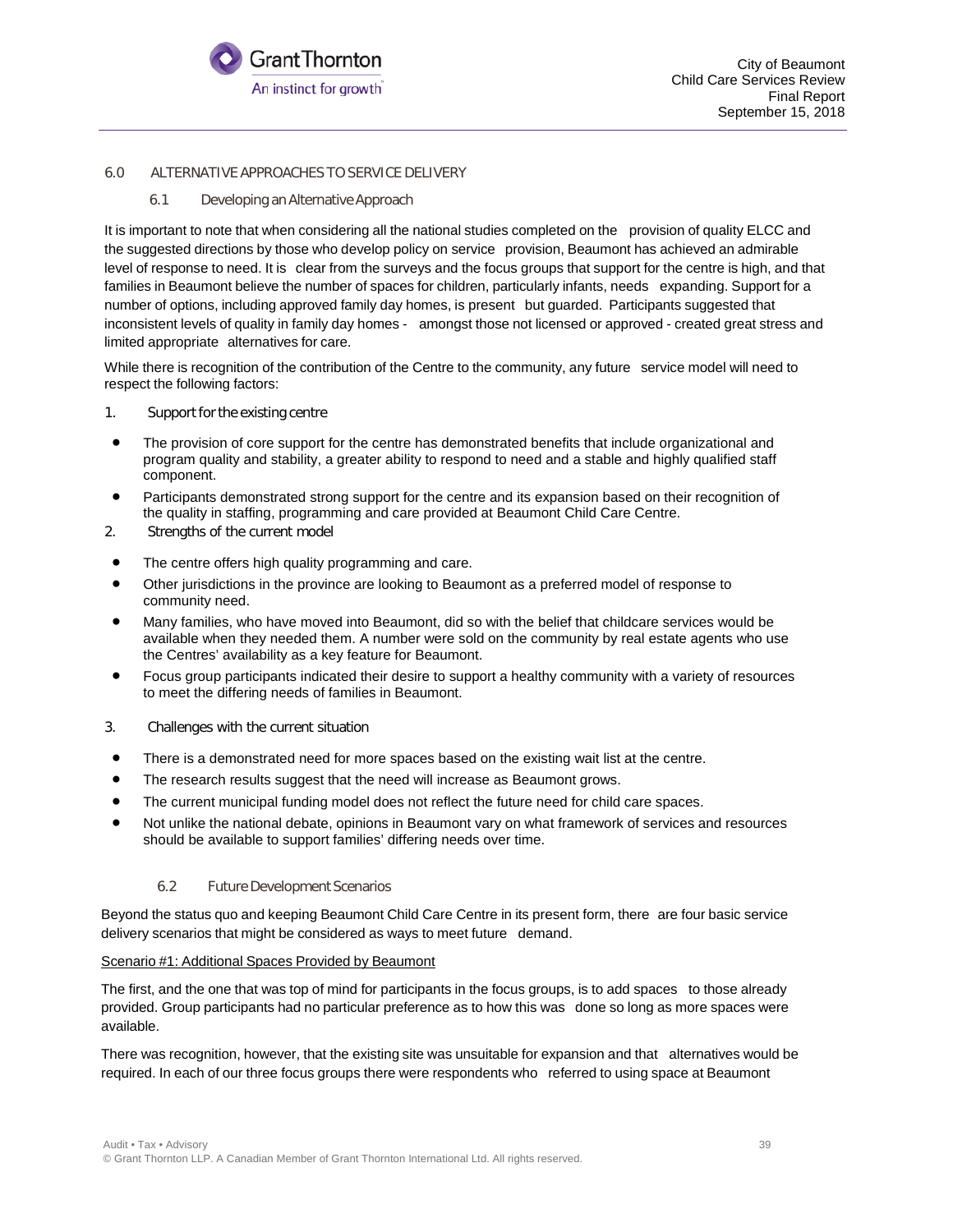

Recreation and Activity Centre (BRAC), schools, or the proposed aquatic centre. However, providing some additional spaces though licensed family day homes was also acceptable.

#### Scenario #2: Expand the Family Day Home Model

As noted, the family day home response is one that offers the ability to add much needed child care spaces. Parents will seek reassurances that this model fits with licensing criteria and meets the criteria they themselves believe to be important in providing a quality care environment for their children.

While this model offers the advantage of shifting some costs from Beaumont to the provider, it is challenged by the real level of supply that can be created. With more women working outside the home they are not available to offer themselves as service providers. This situation is compounded in Beaumont because of the high rate of participation in the labour force among females. As a result, the relative number of mothers available to operate family day homes is limited, meaning that some of the potential demand may still go unmet.

A further challenge is the economic return family day home operators might expect. Such operations could provide a profit and for each individual the economic benefits of providing child care service will be compared to the income potential from being otherwise employed. Further, is the risk that potential operators stay with the program rather than opting out after committing and creating instability. Instability was identified as a key problem that parents wish to avoid.

#### Scenario #3: Entrepreneurial

It would seem that when there is unmet demand for a service that the best economic response is to increase supply. Beaumont appears to offer an entrepreneurial opportunity and it is one that was raised in the focus groups discussions. New suppliers would consequently take some of the financial burden off Beaumont.

A successful entrepreneurial model, however, requires a profit factor. The question then becomes can a profit be achieved by meeting the needs and expectations for quality that Beaumont residents have described? Until this can be proven, the levels of skepticism expressed by focus group participants will remain high given that their impressions are based on their observations of the number of commercial operations that have closed.

#### Scenario 4: An Integrated Model

That the research identified roles for different levels of government, service providers and non- government community social agencies, suggests a desire for an integrated response to meeting future child care service needs.

Philosophically, childcare is but one measure of a municipality's support for children and families. Given the demonstrated need, a plan is necessary to determine the level of response to quality early learning and childcare Beaumont believes is appropriate. This discussion should be integrated into a discussion on the development of a system or framework in Beaumont that would be supportive of a family's diverse needs over time. Elements could include recreation, education, psycho/social, financial and spiritual etc. Place the issue of childcare equally within the discussion on all other supports to families currently available or required.

Any response to services for families will not reduce the financial contribution from Beaumont. However, cost does not seem to be an issue for participants in the survey or focus groups when considering services to families within their community. Most participants were willing to allow their tax dollars to be used broadly for services for all families if it created a healthy, supportive community in which people had choices.

Owing to the complexities associated with the circumstances of individual family needs, future delivery needs to ensure that any plan includes alternatives such as approved family day homes, part time centre based care for working families or for those with parents working full time in the home who want access to early learning and care services, and respite spaces for parents experiencing a need for a finite period of time. In addition, and again reflecting needs dictated by variable family circumstances, out of school care programming should be included as an essential component of the framework to facilitate implementation various partners are required in the discussions. Partners might reasonably include schools, recreational services to youth and families, the library, the health care system, and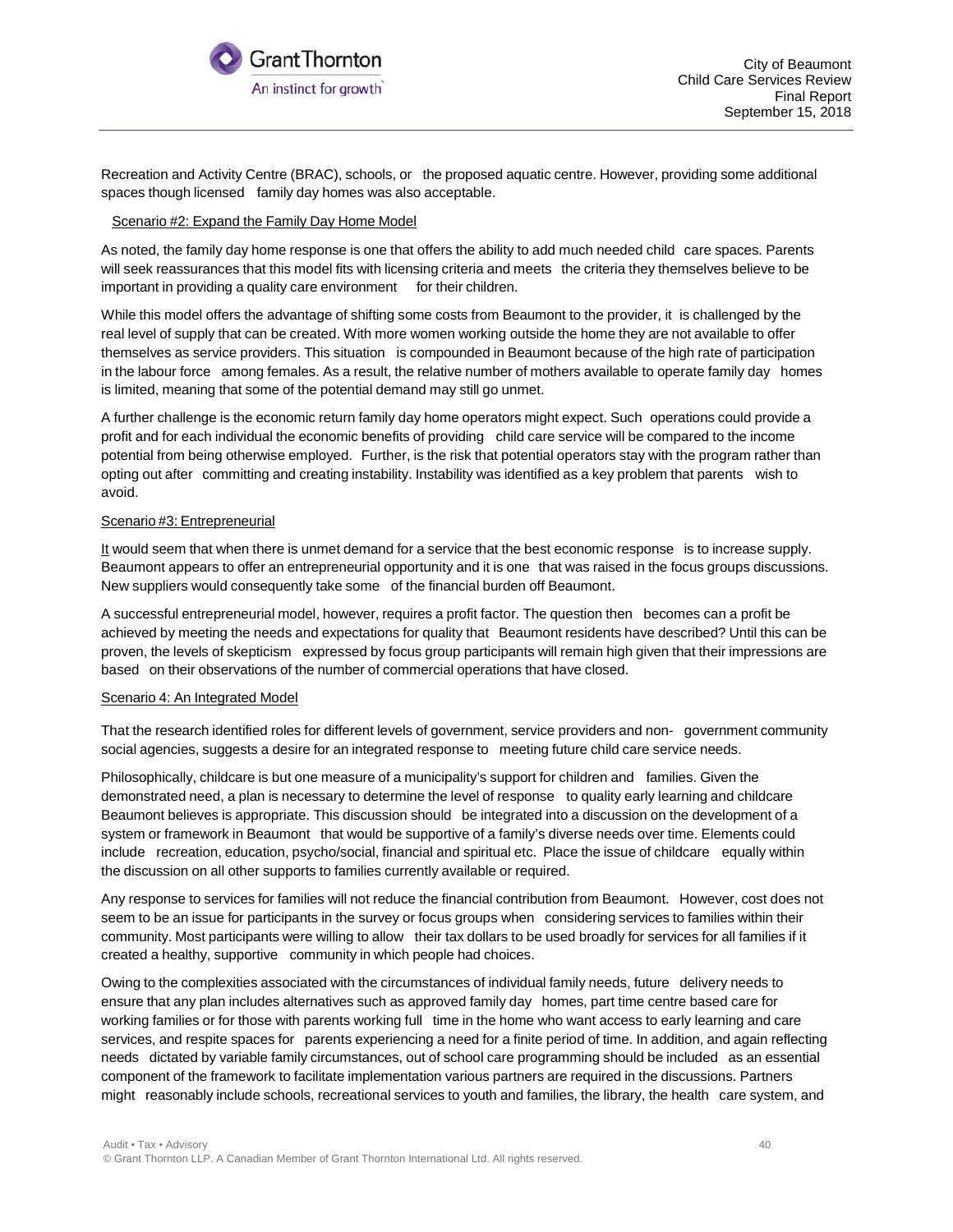

non-profit services for children and youth. Each system would determine its ability to support or be involved in the provision of early learning and childcare services. For example, Out of School Care might be supplemented by the creation of a Boy's and Girl's Club in Beaumont, offering after school activities and opportunities for leadership for young people.

Consideration of purpose built space integrated into planned facilities is worthwhile and reflects the expectations that Beaumont residents already have. The development of a policy that would ensure space for children in new developments, be these commercial or public developments will be required in order to determine long term capital and operating costs.

The Integrated Toronto First Duty Project model offers a basis for further investigation as it might produce some alternative program possibilities. The blending of the three streams of kindergarten, child care/early childhood education and parenting might produce a model of integrated care that would be more formal and focused than what currently exists. Strategies may include shared space and resources.

While the First Duty Project has a level of social service delivery that might not be required in Beaumont, the idea of working with other community based agencies focused on children and youth might facilitate a stronger response to a number of existing issues surrounding children and families.

Lastly, funding that employs a three to five year business plan will serve to identify annual revenue and expense streams, and serve to identify potential short-falls where municipal assistance or other fund-raising can be assigned Community Involvement

The establishment of the Friends of Childcare Committee was intended to facilitate additional fundraising activities of the childcare centre. Members of the group have suggested expanding that role and developing new terms of reference that would involve them further in the planned use of the fundraising dollars.

Further to this were comments from several focus group participants. A discussion on the extent to which parent volunteers may develop relationships with alternate sources for funding such as businesses in Beaumont, might address issues such as purpose built facilities, support for renovation or expansion of the existing facility, or supplement services with gifts in kind.

Members of Friends of Childcare are also willing to write grant proposals to businesses. This would require that certain details of administration and programs to be shared with them and a system in place that would ensure a consistent message on mission, vision, values and outcomes to be used in all proposals.

#### 7.0 CONCLUSION

When discussing a framework for the support of families, it need not be an exclusive debate. A system that provides support for both parents working inside and outside the home will be inclusive of the differing realities and choices families face.

All jurisdictions are challenged with defining and implementing systems that allow parents the choices they require and that provide the capacity necessary for all families. How does a system work to incorporate the differing needs of families over time? This challenge requires a discussion on the continuum of services necessary.

The research has shown that there are a variety of alternative approaches to delivering child care services. Success varies but no one model appears to be the panacea for all localized issues. It is clear that parents seek quality ahead of cost and that Beaumont is faced with increased demand for child care spaces in the near-term. To-date, Beaumont's response has been respected and recognized as high quality.

Communities providing a holistic approach to child care that includes connections to formal and informal supports that families can draw on when needed, have a greater likelihood of positive outcomes for their children. This includes a service continuum which is coordinated and collaborative and includes health, education, childcare, recreation and social services.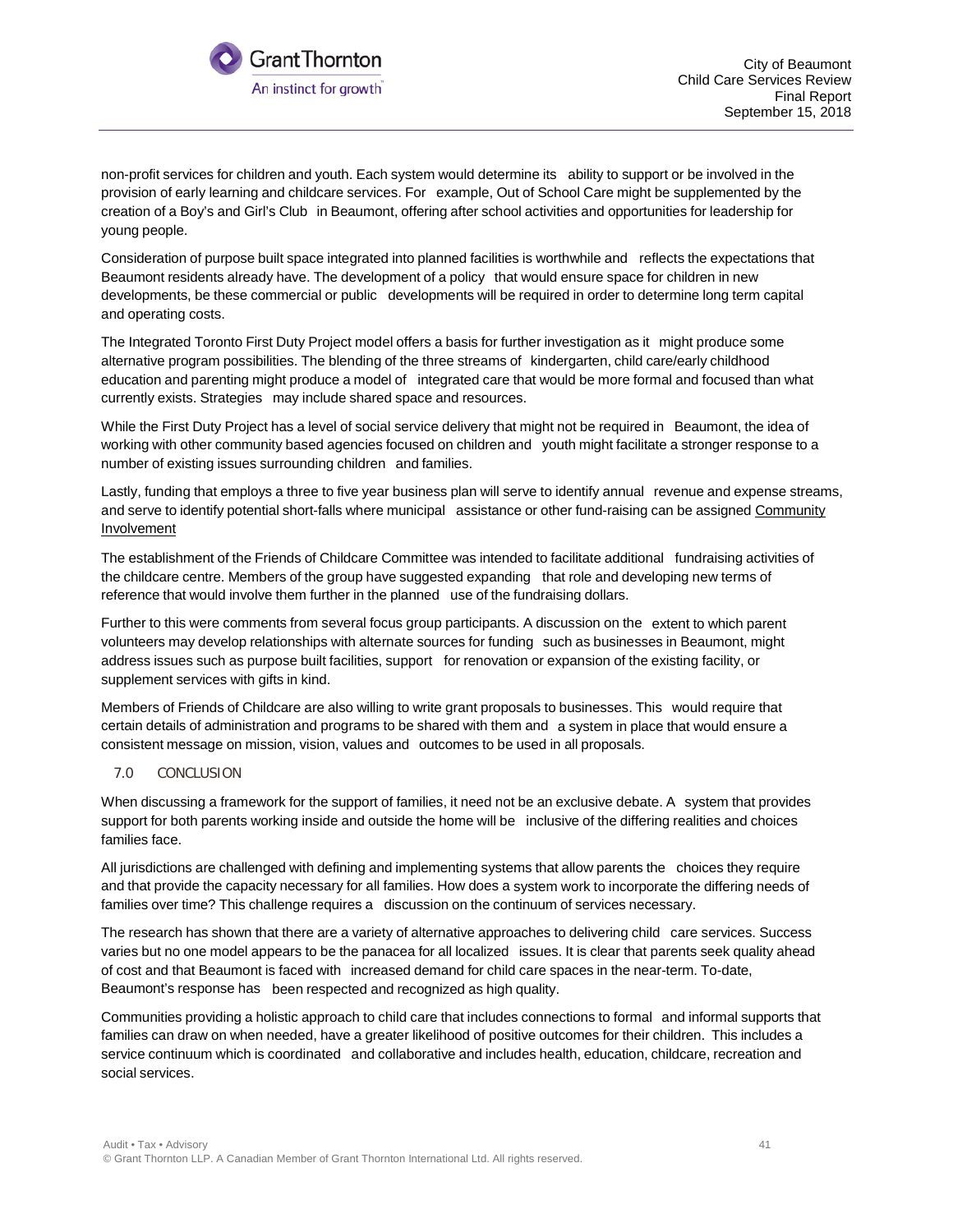

Success in the 21<sup>st</sup> Century requires the involvement of many agencies and community

#### **Beaumont Child Care Study, 2009, Breakwell Consulting**

#### Executive Summary

Beaumont has been providing child-care services to its residents since the 1980s. The municipally funded and operated program originally began with 29 spaces.

Today it employs 25 qualified staff and serves over 183 children through the Early Learning Child Care Program (ELCCP), the Out of School Care Program and the Family Day Home Agency.

All three programs are either accredited or in the process of accreditation, exemplifying Beaumont's commitment to child care quality and excellence. In March 2009, an additional 6 licensed spaces opened for the Out of School Care Program when it moved to a new location. The move also facilitated the creation of an additional 20 licensed spaces in the Early Learning Child Care Centre (ELCCC).

The Family Day Home Program experienced 120% growth in the number of spaces available, growing from 37 children in 2008 to over 75 by the end of October 2009.

While the number of available spaces has increased, the demand for services has increased even more. Beaumont has experienced significant population growth since 2006, including a 49.4% increase in 0-4 year olds and a 9.5% increase in 10-14 year olds since 2006. This has led to an increased demand in services and longer waiting lists for families needing child-care services.

The long waiting lists (approximately 140 children) and increased fees have been a cause of concern to parents, Council and administration. Even with the increased fees in 2009, administration continues to operate outside of Council Policy #24: Child Care Deficit Funding, which states that Town subsidization is not to exceed more than 20% of the costs of the programs to a maximum of \$1,7701 per child. The actual subsidization in

2008 for the ELCCP and Family Day Home were approximately 36% and 40% respectively. The year to date subsidization to August 2009 was 44% for the Child Care Centre and 27% for the Family Day Home.

The Out of School Care Program receives direct tax subsidy and a significant amount of funding from the Family and Community Support Services (FCSS) grant, which includes a 20% Town subsidy. This program is subsidized at approximately \$699 per space.

An external survey was conducted with six Alberta agencies that provide child care using municipal, for-profit, and notfor-profit models. While the sample size is too small to draw specific conclusions about the three models, general observations are provided in this report.

Information from the province's Child and Youth Services branch allowed us to compare Beaumont program with programs from across the province in the area of wages, fees and staff certification levels.

A more detailed comparison of the municipal programs was conducted, revealing share findings.

This report proposes four operating options and outlines the benefits and drawbacks of each. The options are: Status Quo, Targeted Growth, Partnership Model, and Full Cost Recovery (also called a Private Delivery

Model). Each of these options is explored using a high-level analysis. Once Beaumont has a better sense of the direction it would like to take, a detailed analysis should be conducted.

The report provides recommendations regarding next steps, including the development of a Business Plan that should include progress measures tied to staff-child ratios (for example ensuring that the maximum number of children per staff member is achieved 95% of the time), child outcomes, financial indicators and other measures as may be identified by Council and administration.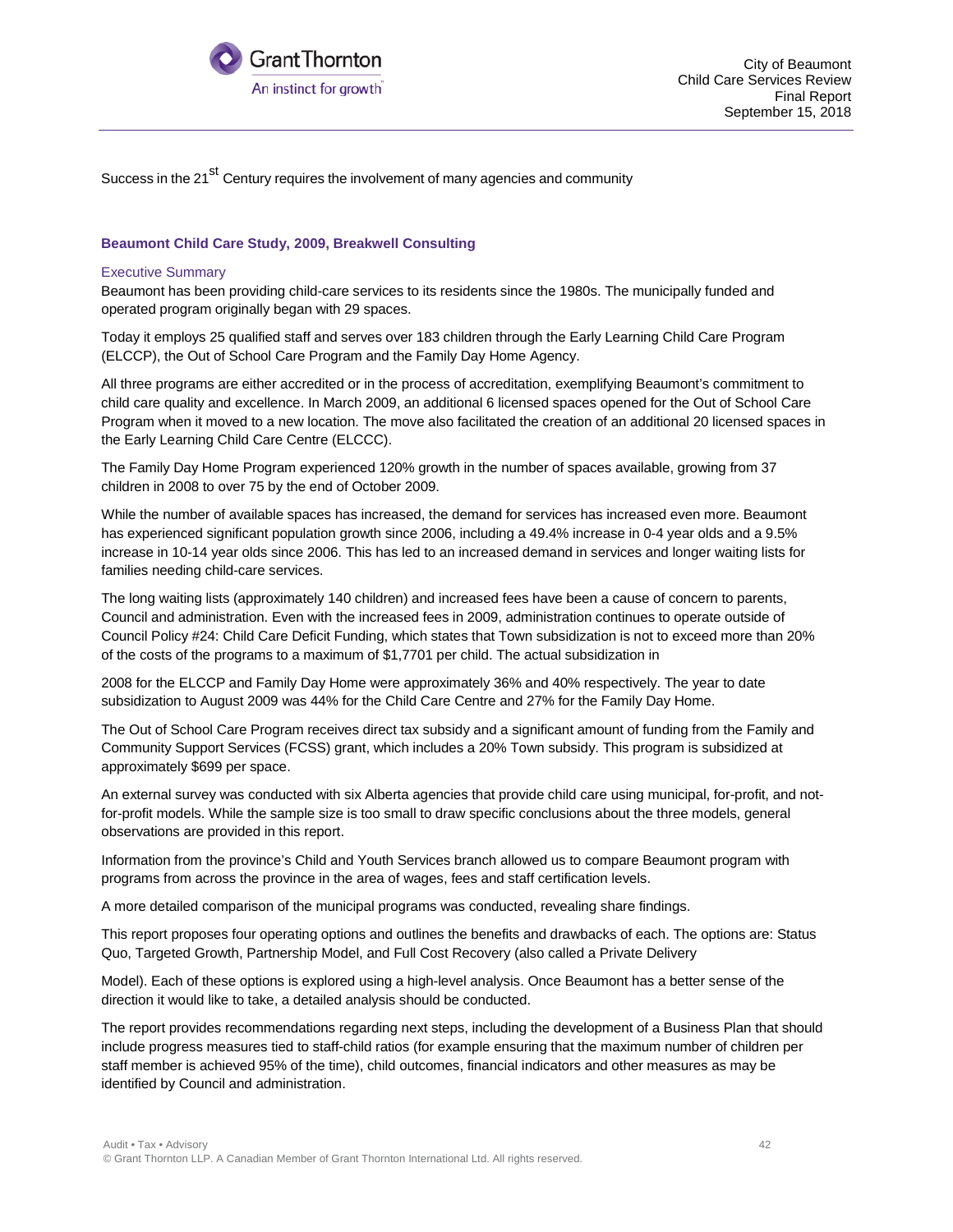

#### 7 Options Identification

Whether we're talking about snow removal, recreational programs or child-care services, there is no one-size-fits-all solution for municipally supported services and programs.

As Beaumont plans for future child -care service delivery options, the following four scenarios consider the community's current demographics, future projections, and financial circumstances. The Council and administration's vision for child care services in

Beaumont play an important role in choosing the most suitable direction. Each option includes a brief description, possible implications, and the impact on operating and capital costs.

#### **7.1 Option 1: Freeze the Development of Child Care Spaces**

#### **Characteristics**

In this Option, Beaumont would not create any additional child care spaces. Capital costs related to the expansion of the ELCCC or the Out of School Care program would not be considered. The Family Day Home Agency would be allowed to increase space to a point that current staff could be reasonably expected to handle.

Beaumont would have the option to change Council Policy#24: Child Care Deficit Funding to reflect the current funding scenario, or they could require administration to implement the policy as it is.

#### **Operating Implications**

• Freezing the development of child care spaces does not meet the demand for quality child care in the community. With continued population growth this could result in longer waiting lists, more informal arrangements or unsupervised pre-teen children.

• This approach may create a greater incentive for either not-for profit or for-profit programs to start, knowing that Beaumont will not be increasing further locally subsidized spaces in the community.

#### **Financial Implications**

• Operating budget increases would mirror cost-of-living and inflationary increases.

• Future capital planning would be consistent with the asset planning of all Town owned facilities (e.g., age of building, maintenance and replacement schedule, etc.). There would be no additional capital investments for child car spaces into the community.

• If Council enforced Policy#24 it would mean that no more than \$98,600 dollars in municipal funding could be spent on the ELCCP, representing no more than 20% of the program expenses. This would require a reduction in tax supported funding of approximately \$292,175. The Family Day Homes currently receive a subsidy less than \$1,770 and would not be impacted.

• Alternatively, Council could revise the policy to reflect current subsidy levels with the stipulation that funding could not exceed more than 20%. The implications of this would be that the overall funding for the Child Care C. This approach would keep costs status quo with slight year over year increases for cost of living adjustment.

• Alternatively, the policy could be amended to read that current subsidy rates would be carried into the future, so for example child care services would be subsidized at a rate of x% per child and that the total value of that could not exceed more than 20% of the cost of the program.

#### **7.2 Option 2: Targeted Growth**

It is unlikely that Beaumont will ever be able to meet all the child care needs of its residents.

Instead if Council wants to develop further child care spaces in a cost effective manner they may want to target the growth in additional spaces to meet a very specific need in the community.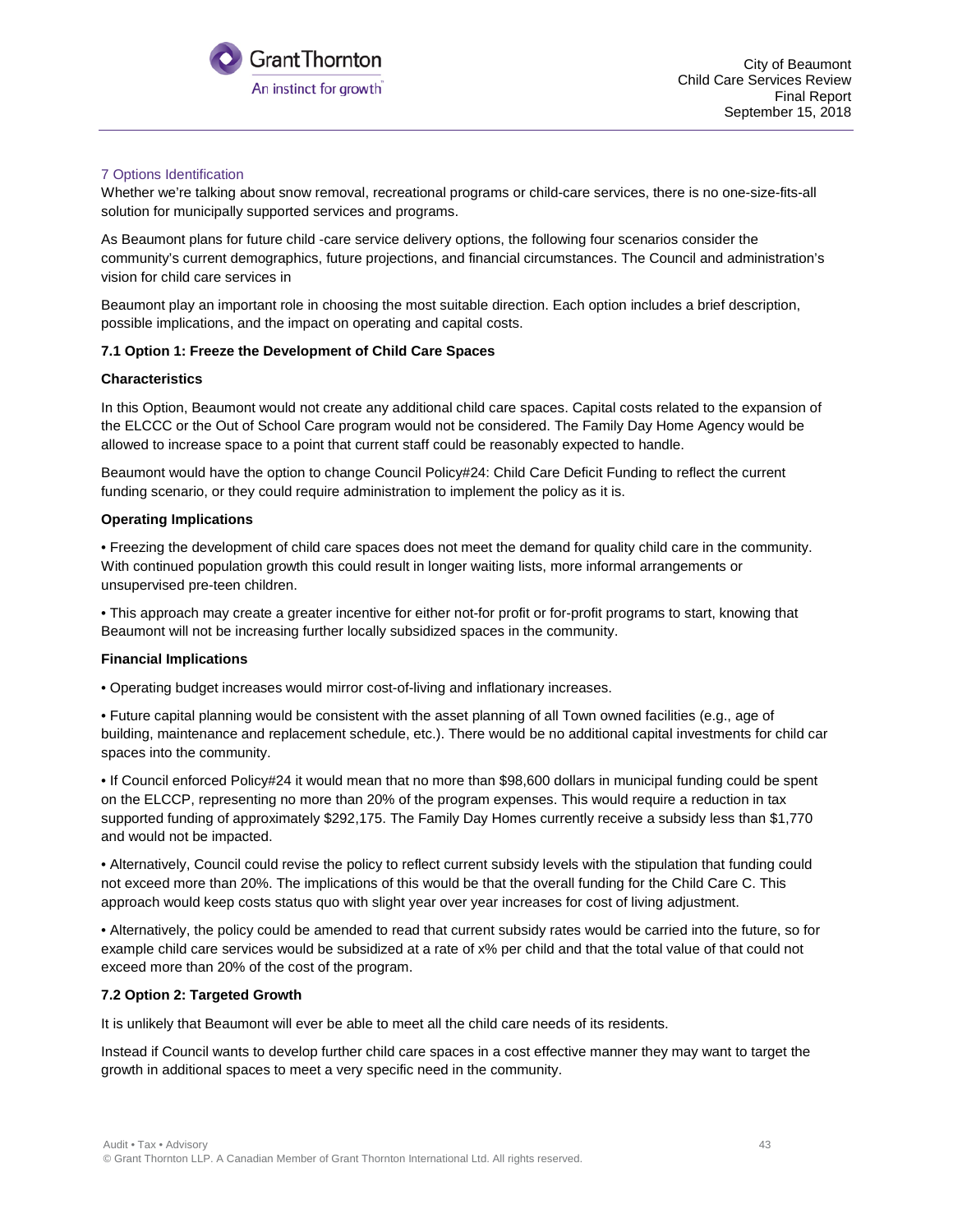

Targeted growth would focus on creating additional spaces within the family day home program and children and families would be required to meet eligibility criteria to access the new spaces created through this approach. The targeted growth option could consider the following as eligibility criteria for the spaces:

- family income and ability to pay
- number of children in the family
- single parent or not
- residency

- access to other family supports (do they have parents or other family members that might be able to provide them with a degree so service.

Growth in spaces would be managed by only increasing the number of spaces based on ensuring that 25% of those that fit the above criteria are able to access spaces.

#### **Characteristics**

- Targets for the number of licensed day-care and out-of-school spaces would be determined.
- Further expansion of family day-home spots would address growth.
- Growth in spaces is limited to those that may not have access to other services or when a private option may be cost prohibitive

• Not-for profit or private sector may feel more confident "breaking into" the community knowing that there is demand that Beaumont will not be able to satisfy.

Operating Implications

• For the most part, the operations of the programs would remain as is, with growth occurring when evidence of demand is there.

• Targeting higher needs families may result in additional programming or family support services.

#### **Financial Implications**

• Council Policy #24 could be reviewed to determine if parent fees for town residents might be increased without impacting capacity. The policy would either be implemented in which case there would be a significant increase to user fees, or the program readjusts its policy to reflect the current subsidization levels

- Sustainability of the program could be at risk if realistic targets are not set.
- Increases in parent fees and tax-payer contributions need to remain at a level acceptable to users and tax payers.
- Financial efficiencies may exist without changing the integrity of the programs.

• There might be a greater incentive to start up a for-profit or not-for profit program if there are assurances that Beaumont had a vision for space development and would not deviate from it if possible.

#### 7.3 Option 3: Partnership Model

Increasingly municipalities are turning to community agencies and organizations to work in partnership with the municipality to create, enhance or manage new initiatives. One of these program areas could be child care services.

#### **Characteristics**

• Beaumont seeks additional partners in the community to offer child-care services.

• Opportunities may exist within the not-for-profit sector and private industry for both operating and capital improvements (e.g., Christianson Development, YMCA, local school board).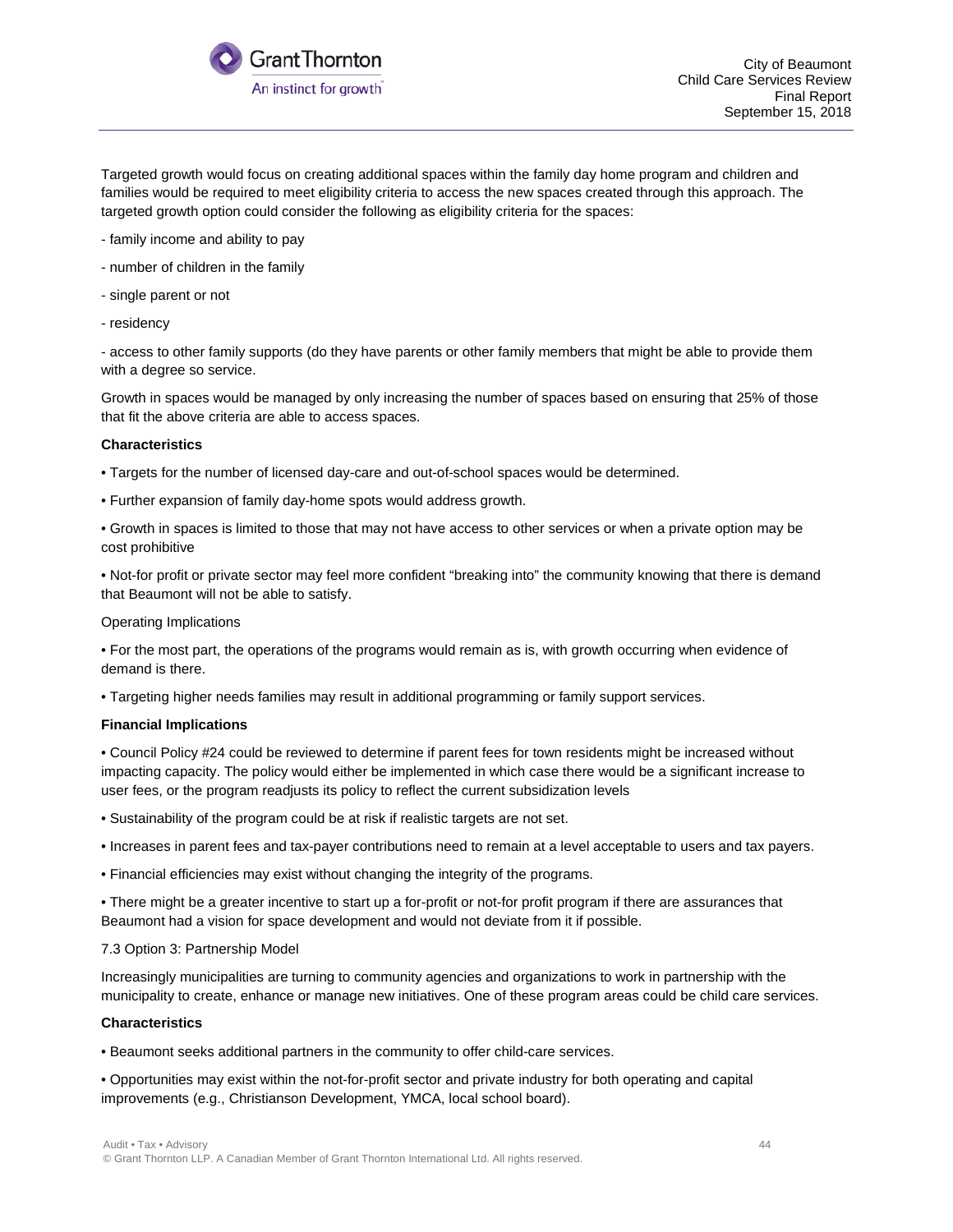

• The governance for the program could be passed on to a board or committee as in Drayton Valley.

#### **Operating Implications**

- Beaumont would have to sacrifice some of its control over and direction for programs.
- The community would not rely as fully on Beaumont to offer the services.

#### **Financial Implications**

• Beaumont should see cost savings as a result of partnerships. However, the specific impact would be dependent on the partnership established.

#### **7.4 Option 4: Private Sector Model**

#### **Characteristics**

• The Municipality would absolve itself of responsibility for child-care services in the community.

• Private industry would be encouraged to provide additional spaces.

#### **Operating Implications**

• Residents who believe quality child care is a municipal responsibility will be dissatisfied with the decision.

• An exit strategy would need to be developed. Assurances would want to be made that accreditation is in place before the new operating model is in place.

• Beaumont would have no control over the quality of the programs.

#### **Financial Implications**

- The extent of subsidization from the Municipality would need to be explored.
- User fees to be increased to satisfy market conditions
- Greater than \$400,000 per year would be "saved"

There is some speculation as to why the private industry has not responded to the demand for child care services in Beaumont by opening day care programs. The rules of supply and demand may not apply in Beaumont due to the existence of a quality, highly subsidized municipal program. Private industry could not compete with the Municipality in a regulated environment.

• The expected program outcomes and performance measurement statistics.

#### **8 Conclusions**

Beaumont has a strong legacy of providing quality child care services to the community. However, population growth and the demographics of the municipality have placed pressures on Council and Administration to continue meeting the needs of its citizens.

The child care service issues facing Beaumont in 2009 are not dissimilar to the concerns before Council and Administration in October of 2005, when a needs assessment and operational review was undertaken by Hargreaves & Associates. If anything, demand for quality child care has only continued to escalate. As well, when one considers the improving economic situation in Alberta coupled with expected growth and development in the southern area of the Capital Region, it is very likely that Beaumont will continue to face these challenges.

A variety of options are provided to Council for their consideration in addressing the future operating and capital demands on the child care program. Council and Administration are encouraged to discuss these alternatives as they align to Beaumont's Vision, Mission and Values, and within a longer term planning framework. This will ensure that annual action plans and targets will be consistent and transparent for staff, program users and citizens.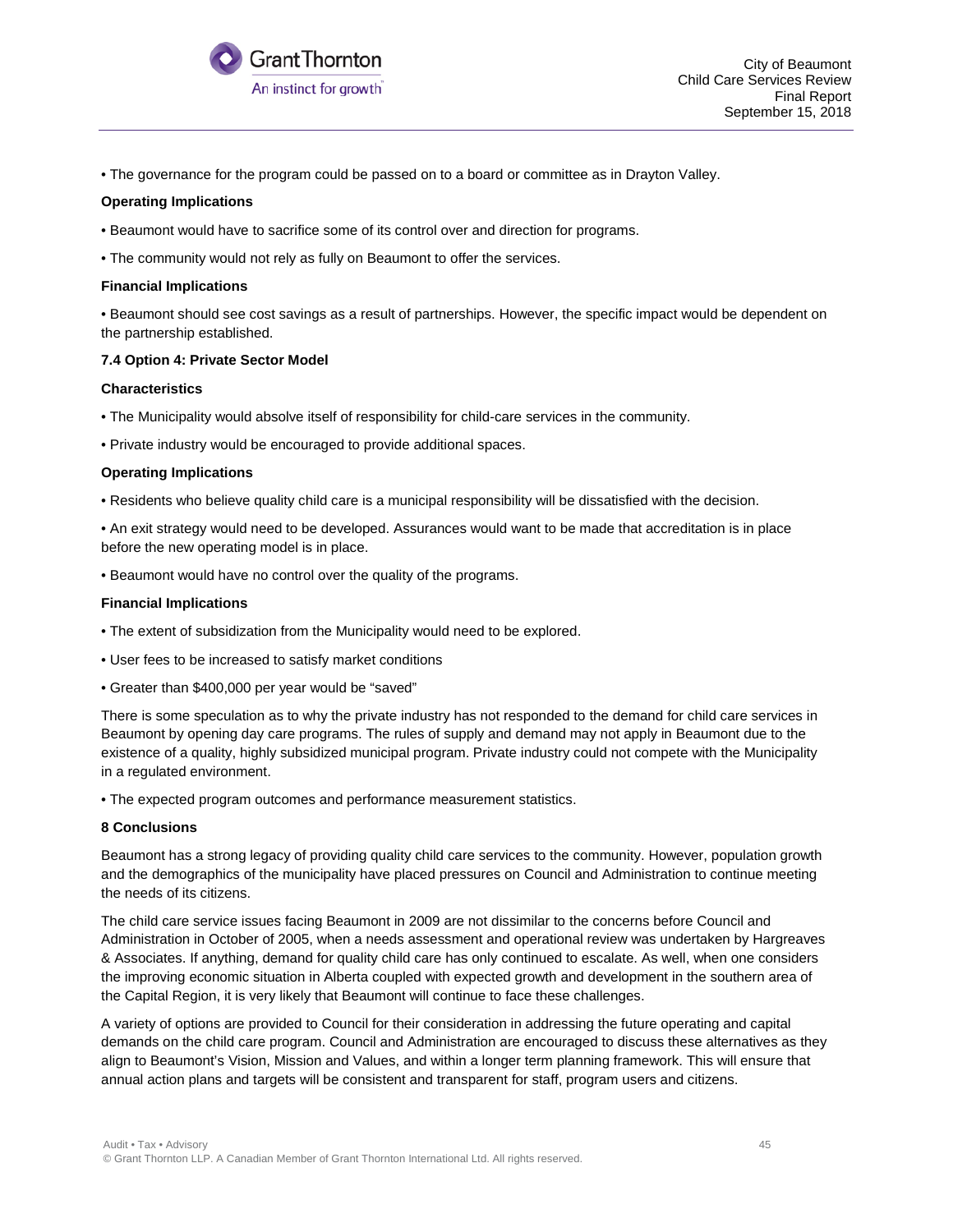

Beaumont benefits from the skills, experience, passion and commitment of their staff. All those involved in setting the direction for child care services, be they staff or elected officials, should be weary of developing positions that are so entrenched that meaningful debate around finding solutions that make sense on a financial, operational and community needs basis are lost in an ideological tug of war.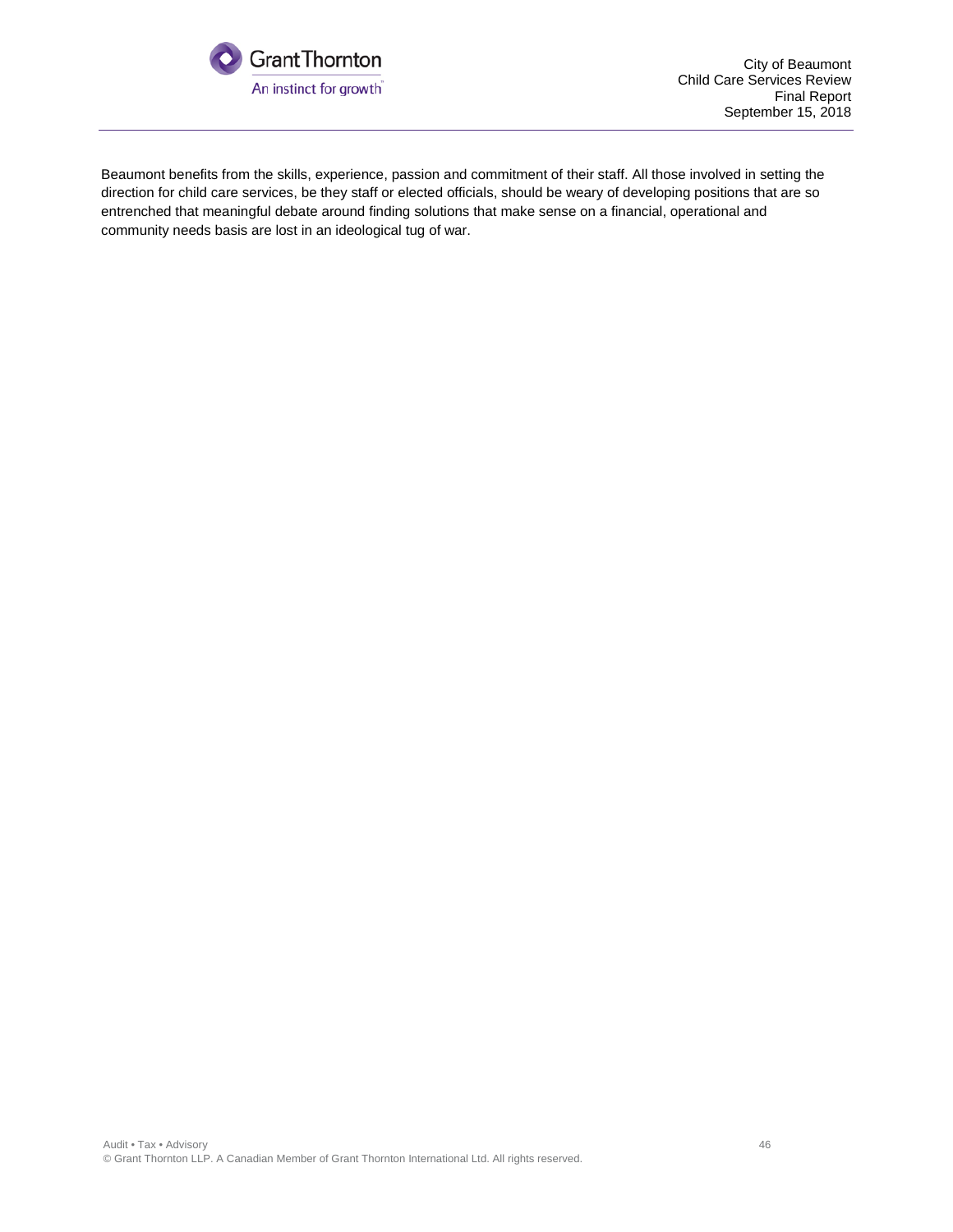

#### **2010 Open House Document**

#### OPERATIONAL REVIEW RECOMMENDATIONS

#### Access Database

- Waiting List management provides for children on waiting lists, guardians/parents, providers.
- Tracking of spaces for current children in care / bussing provides for monthly reports.
- Attendance tracking capabilities for billing efficiencies.

Early Learning Child Care Centre staff work hours

• Transition staff from an 8 hour work day to a 7.5 hour work day by August 1, 2010. This means that staff will be paid 2.5 hours less per week, resulting in substantial cost savings as well as better hours and improved work life balance for staff.

ELCC (Early Learning Child Care Centre) to close at 5:30 p.m.

- ELCC will close at 5:30 p.m. as of August 1, 2010 in correlation with reduced work hours plan. Currently, there are no children at the site between 5:30 and 6:00 p.m.
- The School Aged Program (SAP) will remain open until 6:00 p.m. to accommodate children using care at this time.

Change of shift structure at School Age Program

• Shifts should be reviewed to minimize downtime during slow times. Staff will be on new schedules as of August, 2010.

Review fees and charges to reflect current market rates and the provincial average for comparable accredited facilities.

- Detailed survey of child care providers in Edmonton conducted.
- Provincial data reviewed.
- Actual increase to be phased in during annual budget approval process.
- Review of the bussing fees of Family Child Care to better reflect actual costs.
- Review of the Provider insurance fee for non-local Providers to two-tier the fee.
- Research the appropriate fee for the Provider commitment plan.
- Addition of the Agency back-up care refusal fee.
- Addition of Provider set-up material fee.
- NOTE: Fees will be market based leaving opportunity for additional child care operators to be able to compete in Beaumont – helping to resolve the problem of lack of child care spaces.

#### Part-time Spaces for ELCC and SAP

- Eliminate 1 day and 4 day spaces on the 2010 fee schedule
- Revise part-time schedule to reflect Mon, Wed, Fri for 3 days/week or Tues & Thurs. for two days /week ONLY no other day combos unless registered as a drop-in. This will ensure all spaces are filled to capacity and will be easier for the Supervisor to manage.
- Current part-time schedules that do not reflect this new schedule will be grandfathered in but new spaces that become available will be as noted above.

Reclaim third party lease space in Ken Nichol Recreation Centre so that entire north wing is a child care facility. This will allow for the expansion of Infant and Toddler spaces upstairs because older children will move downstairs.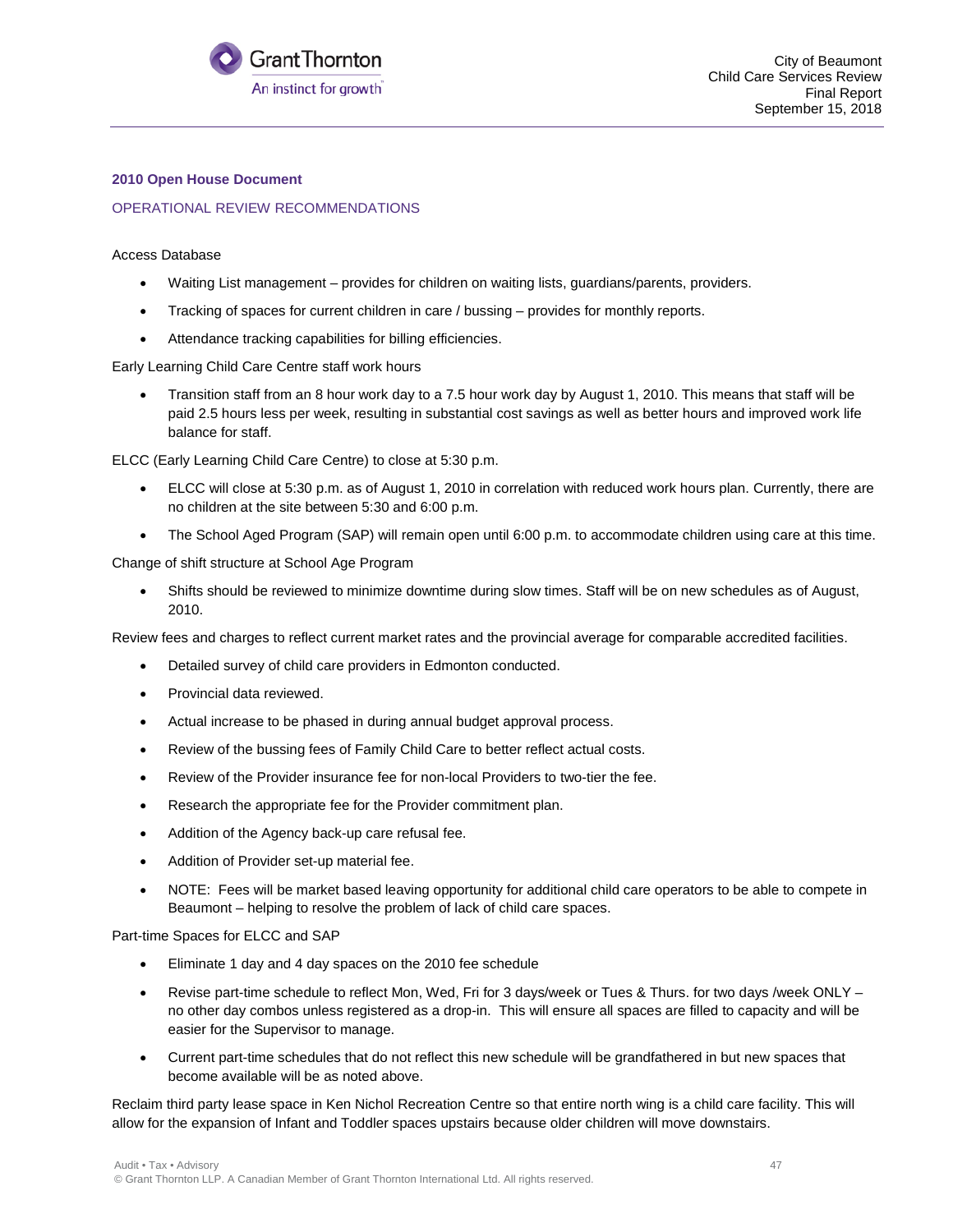

• Review the location of Kinder Program to maximize space allocation.

Review delivery model for Family Day Home.

• Day Home Agency needs to become more cost neutral and responsive to market conditions and less dependent on municipal subsidy for administration.

#### SUMMARY

- The municipally run Child Care Program in Beaumont is not able to meet the future demand for child care in their town. The increasing costs of running this Program have required increasing municipal subsidies – up to 50%. This means Beaumont has to allocate additional funds on a limited tax base to offer a finite number of spaces.
- The recommendations provided within the operational review are targeted at reducing the costs and increasing revenues.
- Matched with a set annual subsidy (still to be determined) and a change in governance to a Not-For-Profit or other user managed program, it is expected the program will be able to become sustainable in the long term.
- It is also anticipated that private child care facilities may find it profitable to open up in Beaumont, once user fees are market based, thereby opening additional child care spaces.

#### NEXT STEPS

- Town Council approval of the recommendations presented.
- Presentation of public input to Council with detailed implementation plan.
- Set up Advisory Board of parents and stakeholders to begin including parents in the decision making and governance process.
- Determine funding formula for municipal support.
- Identify actual fee increase required and timing for implementation.
- Completion of transition plan.

#### TIMELINES

- 1. Implementation of the staffing plan by August 1, 2010.
- 2. Fee increases will be phased in during annual budget approval process.
- 3. Advisory committee to be selected by June 1, 2010.

#### **Beaumont Child Care Advisory Board Report - 2012**

#### Purpose of Report

This report is designed to compare particular models of governance to specific evaluation criteria. This report differs from the previously mentioned reports in 2006 and 2009 that involved more detail and covered broader strategies on a variety of themes. The CCAB selected five governance models for comparison:

- Services delivered by an Independent Board
- Services delivered by an Existing Child Care Agency (i.e. YMCA)
- Services delivered by Private Sector Companies
- Services delivered using a Modified Municipal Approach
- Services currently delivered using a Municipal Model Approach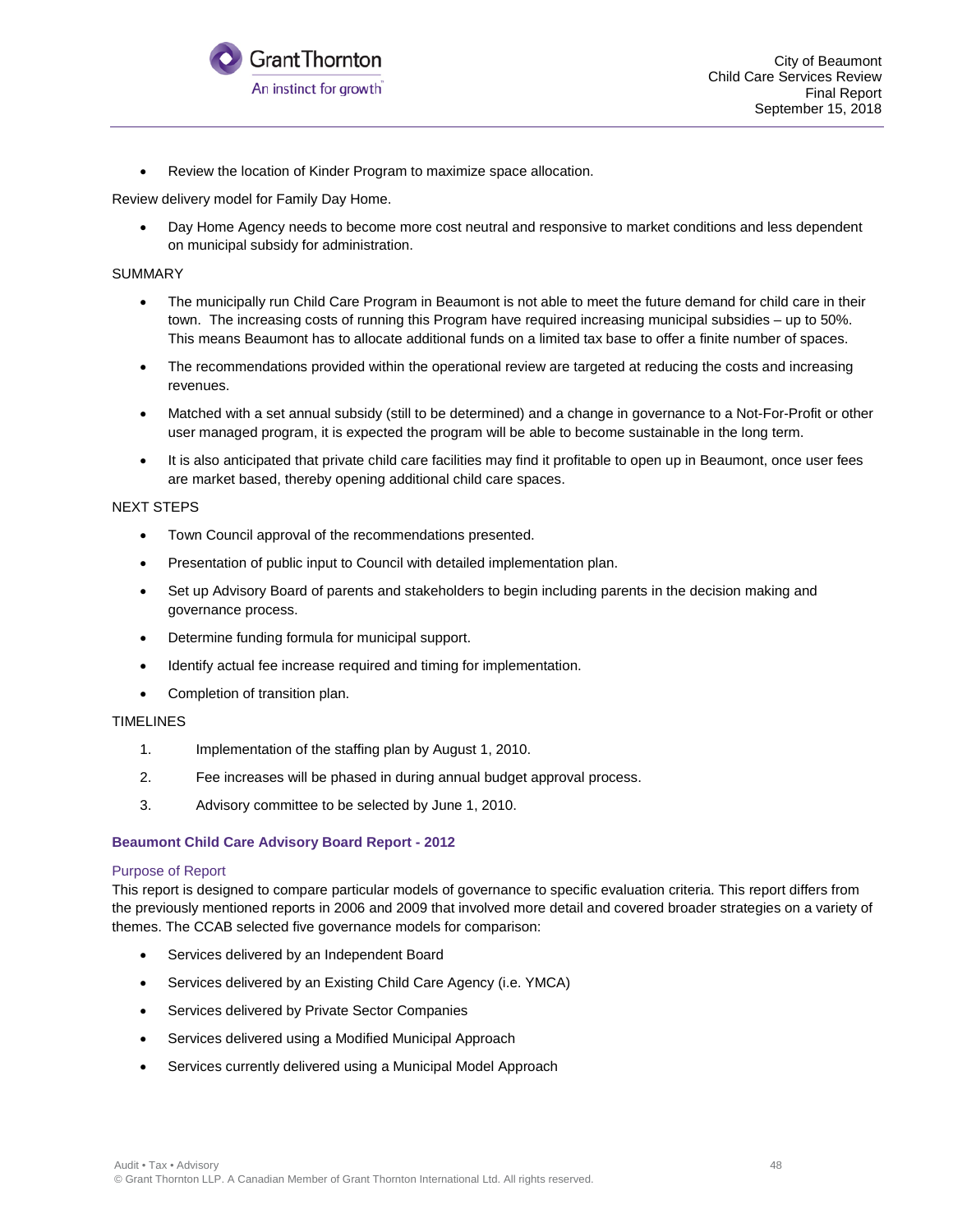

These models have been previously been shared with council as possible models to consider. The evaluation criteria, which were also shared with Town Council, are the measurables that both the CCAB and Town Administration have deemed appropriate to aid in the successfulness of the chosen desired model for governance. The criteria are as follows:

- 1. Quality of Program
- 2. Cost of Program
- 3. Ease of Implementation
- 4. Sustainability
- 5. Ability to Expand to Meet Demands
- 6. Program Oversight

At the end of this report, the CCAB will provide recommendations to Council regarding the model of governance for child care in Beaumont. These recommendations will be based on the following:

- Information collected in the preparation of this report
- Professional experiences of selected child care service providers, gathered through on-on-one interviews.
- Direction from community members of the CCAB

*[The conclusion of this report does not provide recommendations as stated above. ]*